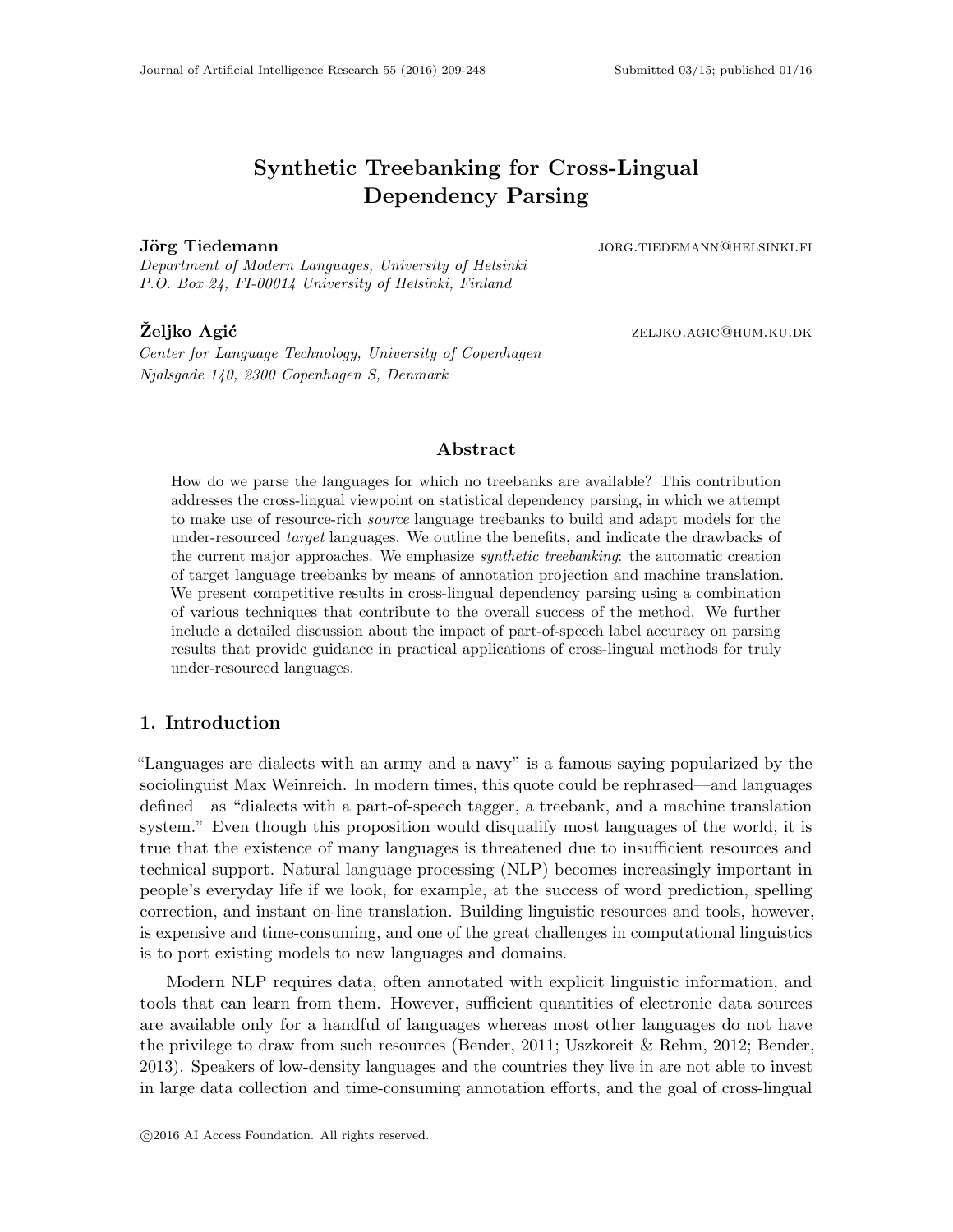NLP is to share the rich linguistic information with poorly supported languages, making it possible to build tools and resources without starting from scratch.

In this paper, we consider the task of statistical dependency parsing (Kübler, McDonald, & Nivre, 2009). Top-performing dependency parsers are typically trained on dependency treebanks that include several thousands of manually annotated sentences. These statistical parsing models are known to be robust and very efficient, yielding high accuracy on unseen texts. However, even moderately-sized treebanks take a lot of time and resources to produce (Abeillé, 2003), and at this point, they are unavailable or scarce even for major languages.

Thus, similar to other areas of NLP research, we face the challenge posed in our abstract: How do we parse the languages for which no dependency treebanks are available? Without annotated training data we basically have four options in data-driven NLP:

- 1. We can build parsing models that can learn from raw data using unsupervised machine learning techniques.
- 2. If manually annotated data is scarcely available, we can resort to various approaches to semi-supervised learning, leveraging the various sources of fortuitous data (Søgaard, 2013).
- 3. We can transfer existing models and tools to new languages.
- 4. We can transfer data from resource-rich languages to resource-poor languages and build tools on those data sets.

All four viewpoints are studied intensively not only in connection with dependency parsing but in NLP in general. For parsing, the first option is especially difficult and unsupervised approaches still fall far behind the rest of the field (Søgaard, 2012). Unsupervised models are also difficult to evaluate and applications that build on labeled information have problems in making use of the structures produced by those models. Semi-supervised learning either augments well-resourced environments for improved cross-domain robustness, or largely coincides with the cross-lingual approaches as it is very loosely defined (Søgaard, 2013). Therefore, it is not surprising that the final two options have attracted quite some popularity and gained a lot of merit in enabling parsing for low-resource languages. In this paper, we exclusively look at those techniques.

The basic idea behind transfer approaches is that tools and resources that exist for resource-rich source languages are used to build corresponding tools and resources in underresourced *target languages* by means of adaptation. For statistical dependency parsing such a cross-lingual approach essentially means that we either take a parsing model and apply it to another language or use treebanks to train parsers for the new language with target language adaptation taking place in any of the workflow stages. We can, thus, divide the main approaches in cross-lingual dependency parsing into two categories: model transfer and data transfer.

Model transfer methods have the appealing property that they focus on language universals and structures that can be identified in various languages without side-stepping to the (semi-)automatic creation of annotated data in the target language. There is a strong line of research looking at the identification of cross-lingual features that can be used to port models and tools to new languages. One of their biggest drawbacks is the extreme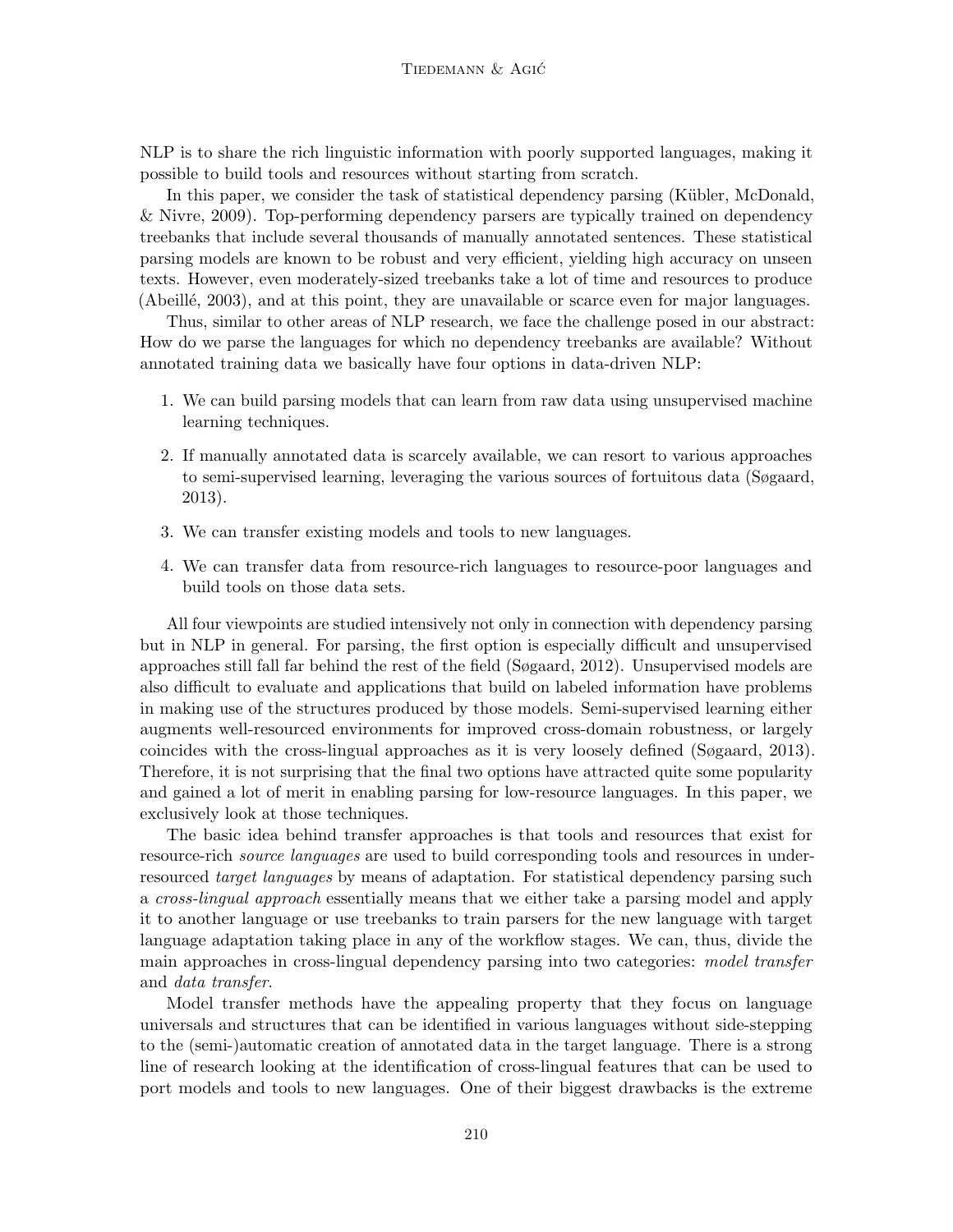abstraction to generic features that cannot cover all language-specific properties of natural languages. Therefore, these methods are often restricted to closely related languages and their performance is usually far below fully supervised target-specific parsing models.

Data transfer methods, on the other hand, emphasize the creation of artificial training data that can be used with standard machine learning techniques to build models in the target language. Most of the work is focused on annotation projection and the use of parallel data, that is, documents that are translated to other languages. Statistical alignment techniques make it possible to map linguistic annotation from one language to another. Another recent approach proposes the translation of treebanks (Tiedemann, Agić,  $\&$  Nivre, 2014) which enables the projection of annotation without parsing unrelated parallel corpora. Both methods create synthetic data sets without manual intervention and, therefore, we group these techniques under the general term *synthetic treebanking*, which is the main focus of our paper.

The structure of our paper is as follows. After a brief outlook on the contributions of our work, we first provide an overview of cross-lingual dependency parsing approaches. After that, we discuss in depth our experiments with synthetic treebanks, where we inspect annotation projection with parallel data sets and with translated treebanks. We also include a thorough study on the impact of part-of-speech (PoS) tagging in cross-lingual parsing. Before concluding with final remarks and prospects for future work, we discuss the impact of our contribution in comparison with selected recent approaches, both in terms of empirical assessment and the underlying requirements imposed on truly under-resourced languages.

# 1.1 Our Contributions

The paper addresses annotation projection and treebank translation with a detailed and systematic investigation of various techniques and strategies. We build on our previous work on cross-lingual parsing (Tiedemann et al., 2014; Tiedemann, 2014, 2015) but extend our study with detailed discussions of advantages and drawbacks of each method. We also include a new idea of back-projection that integrates machine translation in the parsing workflow. Our main contributions are the following:

- 1. We provide an overview of the various approaches to cross-lingual dependency parsing with detailed discussions about the properties of the utilized techniques.
- 2. We present new competitive cross-lingual parsing results using synthetic treebanks. We ground our results through a discussion on related work and implications for truly under-resourced languages.
- 3. We provide a thorough study on the impact of PoS tagging in cross-lingual dependency parsing.

Before delving into more details let us first review the selected current approaches to cross-lingual dependency parsing to connect the work presented in this paper with related research.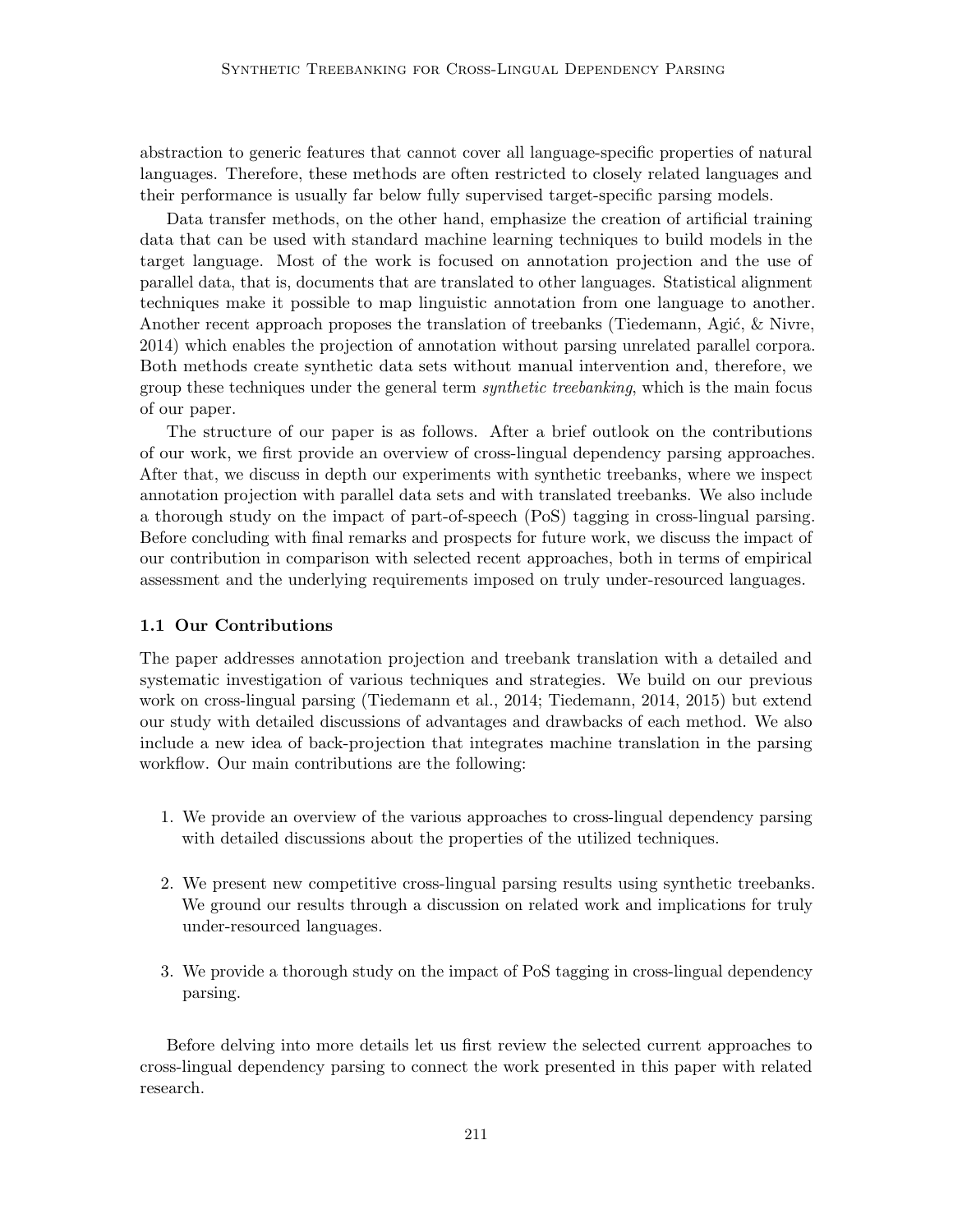# 2. Current Approaches to Cross-Lingual Dependency Parsing

This section provides an overview of cross-lingual dependency parsing. We discuss the previously outlined annotation projection and model transfer approaches in more depth including recent developments in the field. Cross-lingual parsing combines many efforts in dependency treebanking, and in creating standards for PoS and syntactic annotations. We start off by outlining the current practices in empirical evaluation of cross-lingual parsers, and the linguistic resources used for benchmarking.

# 2.1 Treebanks and Evaluation

In a supervised setting, cross-lingual dependency parsing amounts to training a parser on a treebank, and applying it on the target text. However, the empirical quality assessment for such a parser on the target data introduces certain additional constraints. To evaluate supervised cross-lingual parsers, we require at least the following three components:

- 1. parser generators: trainable, language-independent dependency parsing systems,
- 2. dependency treebanks for the source languages, and
- 3. held-out evaluation sets for the target languages.

In the years following the venerable CoNLL 2006 and 2007 shared task campaigns in dependency parsing (Buchholz & Marsi, 2006; Nivre, Hall, K¨ubler, McDonald, Nilsson, Riedel, & Yuret, 2007), many mature parsers were made publicly available across the different parsing paradigms. This resolves the first point from our list, as choosing to apply—and comparing between—different approaches to parsing in a cross-lingual setup is nowadays made trivial by abundant parser availability. We can now easily benchmark a respectable number of parsers for accuracy, processing speed, and memory requirements.

Experimental setup for cross-lingual parsing thus amounts to choosing the training and testing data, and to defining the evaluation metrics.

# 2.1.1 Intrinsic and Extrinsic Evaluation

We can perform intrinsic or extrinsic evaluation of dependency parsing. In *intrinsic evaluation*, we typically apply evaluation metrics to gauge the various aspects of parsing accuracy on held-out data, while in *extrinsic evaluation*, parsers are scored by the gains yielded in subsequent—or *downstream*—tasks which make use of dependency parses as additional input.

Dependency parsers are intrinsically evaluated for labeled (LAS) and unlabeled (UAS) attachment scores: the portions of correctly paired heads and dependents in dependency trees, with or without keeping track of the edge labels, respectively. Sometimes we also evaluate for labeled (LEM) and unlabeled (UEM) exact match scores, to determine how often the parsers correctly parse entire sentences. For a more detailed exposition of dependency parser evaluation, see the work of Nivre (2006) and Kübler et al. (2009), and also note that Plank et al. (2015) provide detailed insight into the correlations between these and various other dependency parsing metrics and human judgements on the quality of parses.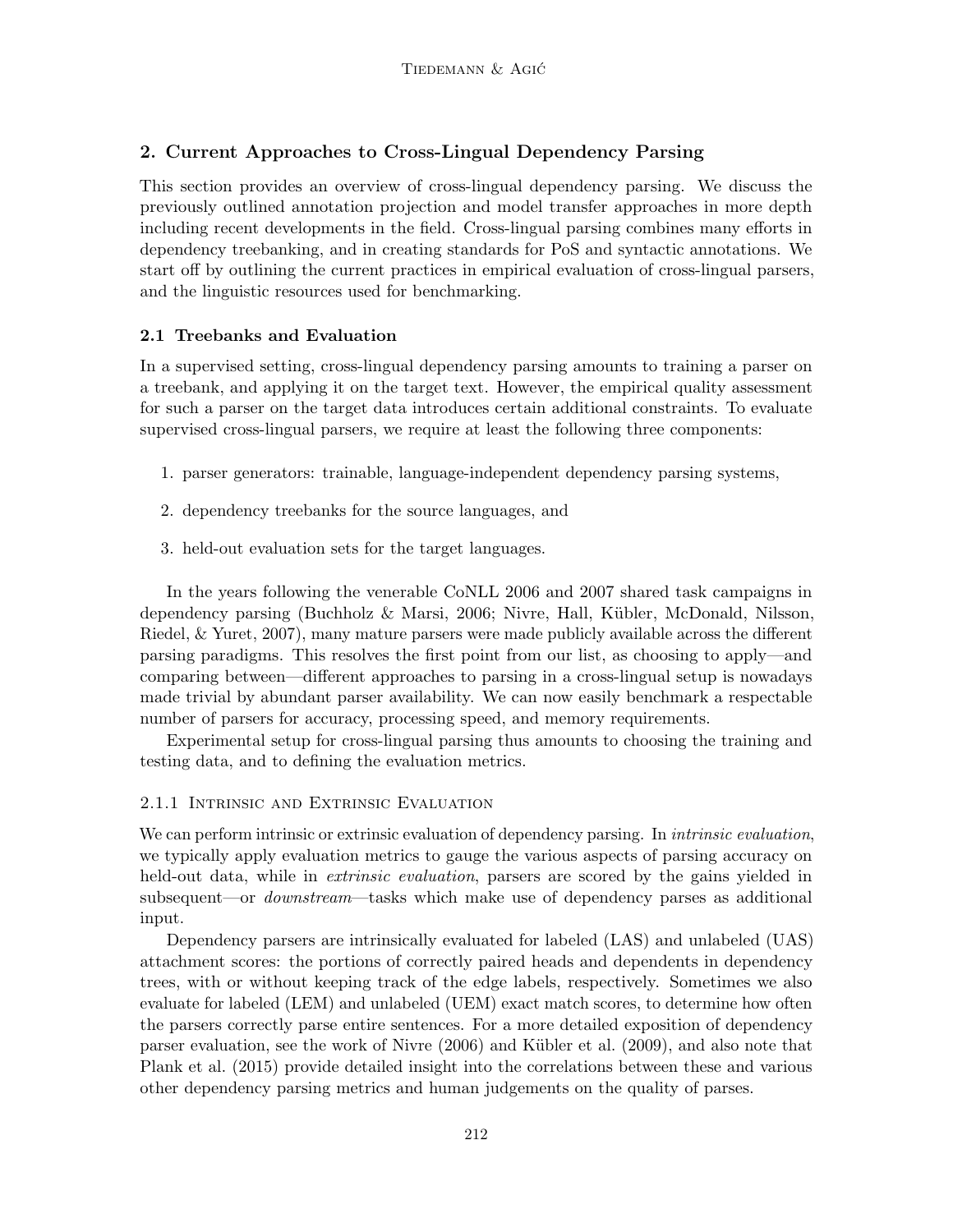In a monolingual intrinsic evaluation scenario, we either have predefined held-out test data at our disposal, or we cross-validate by slicing the treebank into training and test sets. In both cases, the treebank and the test sets belong to the same resource, and are created using the same annotation scheme, which in turn typically stems from the same underlying syntactic theory. However, given the heterogenous development of syntactic theories, and subsequently of treebanks for different languages (Abeillé, 2003), this does not necessarily hold in a cross-lingual setup. Moreover, excluding the very recent treebanking developments—which we discuss a bit further in this section—prior to 2013, the odds of randomly sampling from a pool of all publicly available treebanks and drawing a source-target pair annotated in the same (or even similar) scheme are virtually non-existent.

The syntactic annotation schemes generally differ in: (a) rules for attaching dependents to heads, and (b) dependency relation labels, that is, the syntactic tagsets. Given two treebanks with incompatible syntactic annotations, without performing any conversions, it is more likely to expect similarities in head attachment rules, than in the syntactic tagsets. This fact is present in all the initial cross-lingual parsing experiments (Zeman & Resnik, 2008; McDonald, Petrov, & Hall, 2011; Søgaard, 2011). Such initial efforts in charting cross-lingual dependency parsing mainly used the CoNLL shared task datasets, and they all evaluated for UAS. The rare exceptions are, for example, the generally under-resourced Slavic languages (Agić, Merkler,  $\&$  Berović, 2012) subscribing to (slightly modified versions of) the Prague Dependency Treebank scheme (Böhmová, Hajič, Hajičová, & Hladká, 2003).

Very recently, a substantial effort was undertaken in bridging the annotation scheme gap in dependency treebanking to facilitate uniform syntactic processing of world's languages. The effort resulted in two editions of Google Universal Treebanks (UDT) (McDonald et al., 2013), which were in turn recently superseded by the Universal Dependencies project (UD) (Nivre et al., 2015). In these projects, the Stanford typed dependencies (SD) (De Marneffe, MacCartney, & Manning, 2006) were used as the adaptable basis for designing the underlying annotation scheme, and for applying it by using human expert annotators on several languages. These datasets made possible the first reliable cross-lingual dependency parsing experiments, namely the ones by McDonald et al. (2013), and also enabled the use of LAS as the default evaluation metric, just like in monolingual parsing. For these reasons, UDT and UD are the de facto standard datasets for benchmarking cross-lingual parsers today, while the CoNLL datasets are still used mainly for backward compatibility with previous research. In another effort, the HamleDT dataset (Zeman et al., 2014), 30 treebanks were automatically converted to the Prague scheme, and then to SD, and are also frequently used in evaluation campaigns. We do currently note a preference for UDT and UD, since they were produced through manual annotation.

Given our short exposition of dependency treebanking in relation with cross-lingual parsing, in this paper, we opt for using UDT in our experiments. As for the choice of sources and targets, we do a Cartesian product of the dataset: we treat all the available languages as both sources and targets. This is the more common approach in cross-lingual parsing, even if there is research that uses English as a source-only language, and treats the other languages as targets.

The extrinsic evaluation of cross-lingual parsing is much less developed, although the arguments to its favor are very convincing. Namely, the underlying goal of cross-lingual parsing is enabling the processing of actual under-resourced languages. For these languages,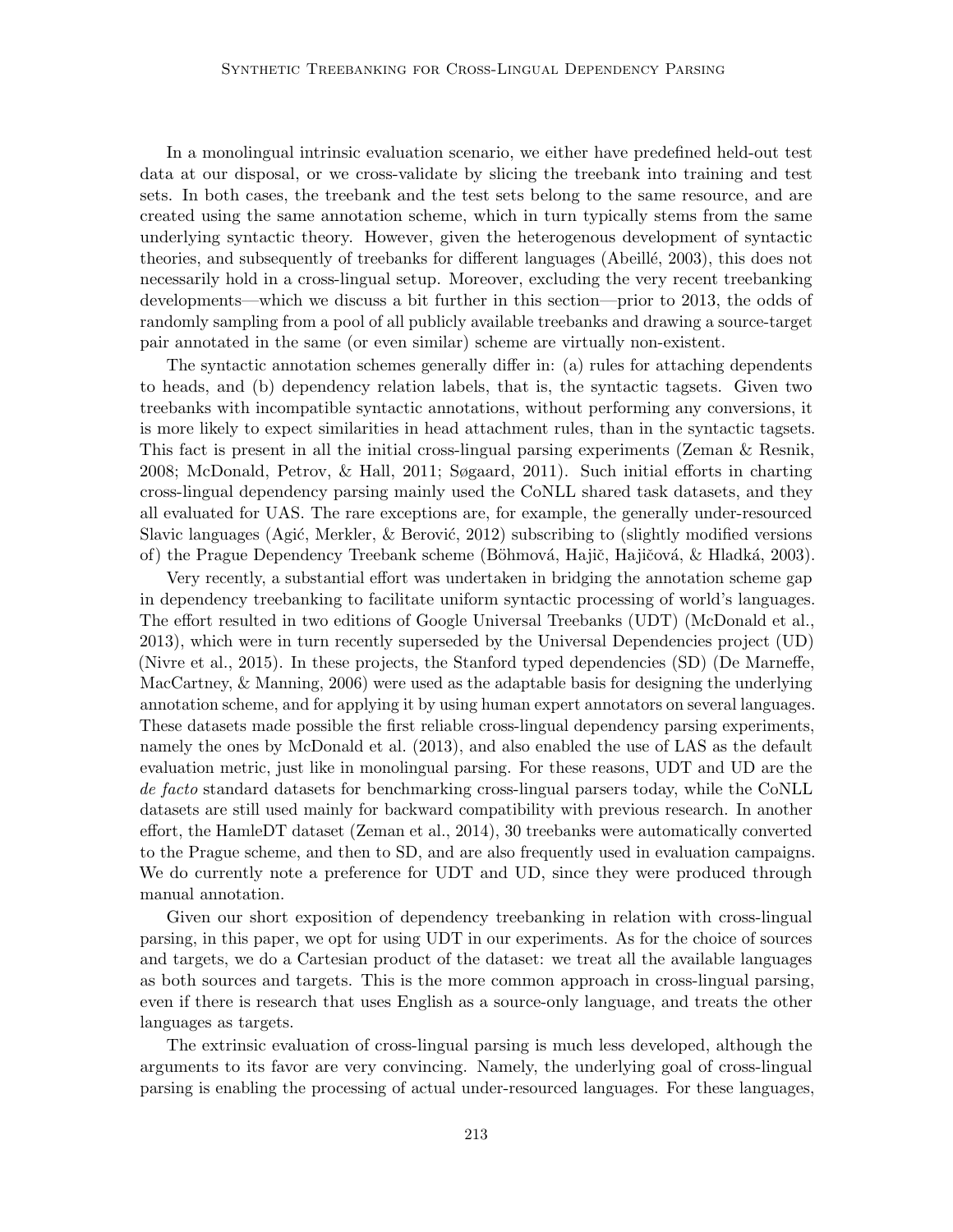even the parsing test sets may not be readily available. For conducting empirical evaluations in such extreme cases, we might resort to downstream applications (Elming et al., 2013). The choice of downstream tasks might pose a separate challenge in this case, and devising feasible (and representative) tasks for extrinsic evaluation of cross-lingual dependency parsing remains largely unaddressed. In this paper, we deal only with intrinsic evaluation.

### 2.1.2 Part-of-Speech Tagging

As noted in our brief introduction to model transfer, dependency parsers make heavy use of PoS features. As with the syntactic annotations, sources and targets may or may not have shared PoS annotation layers, and moreover, PoS taggers may or may not be available for the target languages.

The issue of PoS compatibility is arguably less difficult to resolve than the structural or labeling differences in dependency trees, as PoS tags are more or less straightforwardly mapped to one another. At this point, we also note the recent approaches to learning PoS tag conversions (Zhang, Reichart, Barzilay, & Globerson, 2012), which systematically facilitate the conversions. Furthermore, efforts such as UDT/UD also build on a shared PoS representation, the so-called Universal PoS (UPoS) (Petrov et al., 2012). UD extends the UPoS specification by introducing additional PoS tags—17 instead of the initial 12—and by providing the support for standardized morphological features such as noun gender and case, or verb tense. That said, these added features are not yet readily available, and the shared representation in UDT/UD amounts to a 12- or 17-tag-strong PoS tagset. As for the treatment of source languages with respect to PoS tagging, most of the work in cross-lingual parsing presumes the existence of taggers, or even tests on gold standard PoS input. Recently, Petrov (2014) argued strongly for the use of predicted PoS in cross-lingual parsing, which does make for a more realistic testing environment, especially with increased availability of weakly supervised PoS taggers (Li et al., 2012; Garrette et al., 2013). In this paper, we experiment both with gold standard and predicted PoS features in order to stress the impact of tagging accuracy on parsing performance. We also discuss the implications of these choices in enabling the processing of truly under-resourced languages.

#### 2.2 Model Transfer

We now proceed to sketch the main approaches to cross-lingual dependency parsing: model transfer, annotation projection, and treebank translation. We also reflect on the usage of cross-lingual word representations in cross-lingual parsing, while we particularly emphasize the annotation projection and treebank translation approaches.

Simplistic model transfer amounts to applying the source models to the targets with no adaptation, which can still be rather successful for closely related languages (Agic et al., 2014). However, the flavor of model transfer that has recently attracted a fair amount of interest owes to the availability of cross-lingually harmonized annotation (Petrov et al., 2012) that makes it possible to use shared PoS features across languages. The most straightforward technique is to train delexicalized parsers that heavily rely on UPoS tags. Figure 1 illustrates the basic idea behind these models. This simple technique has shown some success for closely related languages (McDonald et al., 2013). Several improvements can be achieved by using multiple source languages (McDonald et al., 2011; Naseem, Barzilay, & Globerson,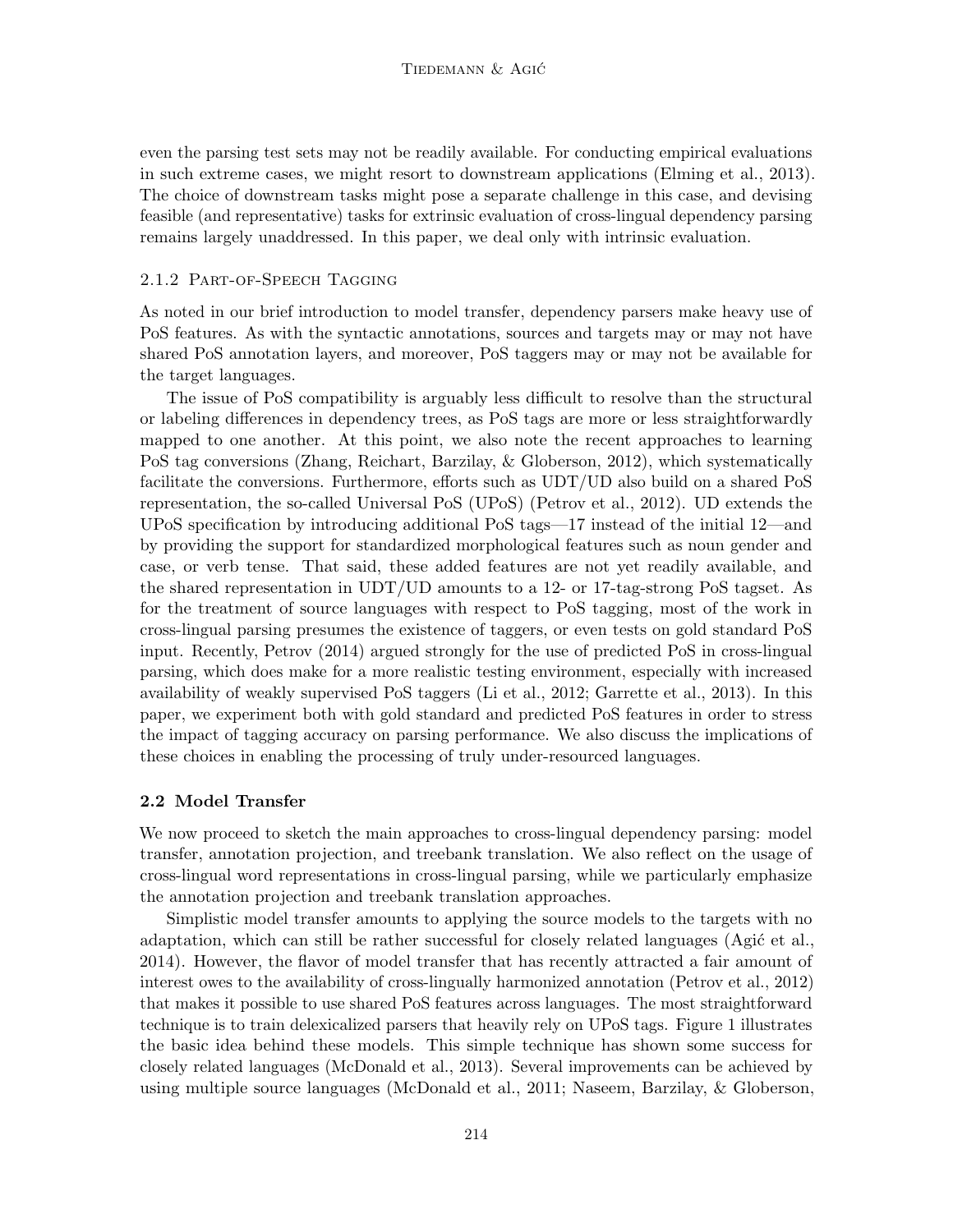

Figure 1: An illustration of the delexicalized model transfer, with an implication of the lexicalization option through self-training.

2012), and additional cross-lingual features that can be used to transfer models to a new language, such as cross-lingual word clusters (Täckström, McDonald,  $\&$  Uszkoreit, 2012) or word-typology information (Täckström, McDonald,  $\&$  Nivre, 2013b). There are ways to re-lexicalize models as well. Figure 1 suggests a self-learning procedure that adds lexical information from data sets that have automatically been annotated using delexicalized models. Various data selection techniques can be used to focus on reliable cases to improve the value of the induced lexical features.

The advantage of transferred models is that they do not require parallel data, at least not in their most generic form. However, reasonable models require some kind of target language adaptation and parallel or comparable data sets are usually necessary to perform such adaptations. The largest drawback of model transfer is the strong abstraction from language-specific features to the universal properties. For many fine-grained linguistic differences, this kind of coarse-grained universal knowledge is often not informative enough (Agic et al., 2014). Consequently, a large majority of recent approaches aim at bridging this representational deficiency.

#### 2.3 Cross-Lingual Word Representations

Model transfer requires abstract features to capture the universal properties of languages. The use of cross-lingual word clusters was already mentioned in the previous section, and the benefits of monolingual clustering for dependency parsing are well-known (Koo, Carreras, & Collins, 2008). Recently, distributed word representations have entered NLP in various models (Collobert et al., 2011). The so-called word embeddings capture the distributional properties of words in continuous vector representations that can be used to measure syntactic and semantic relations even across languages (Mikolov, Le, & Sutskever, 2013). Their monolingual variety has found many applications in NLP. Distributed word representations for cross-lingual dependency parsing were first applied just recently by Xiao and Guo (2014). They explore word embeddings as another useful abstraction that enables more robust model transfer across languages. However, they apply their techniques to the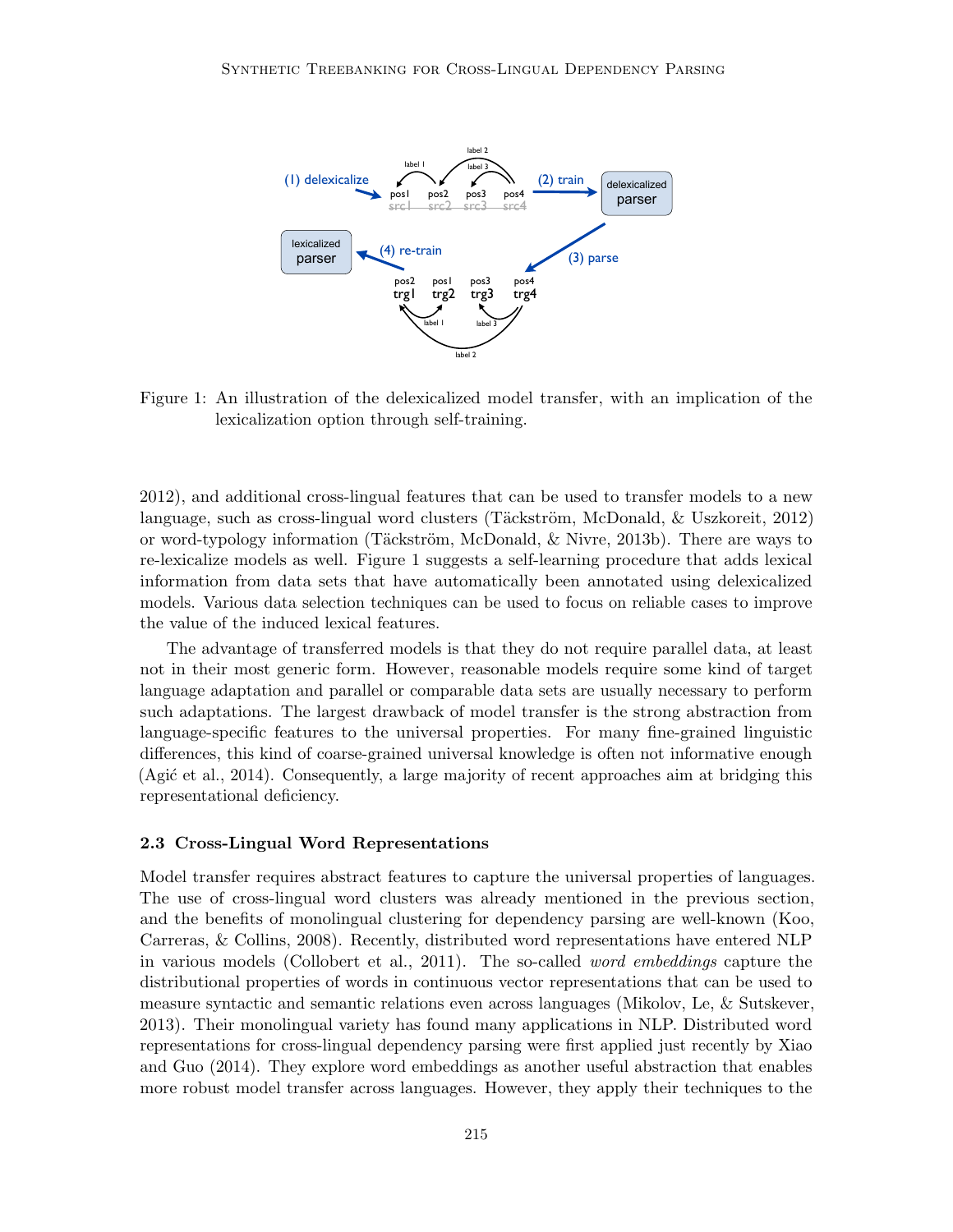old CoNLL data sets and cannot provide labeled attachment scores and comparable results to our settings.

Several recent publications show that bilingual word embeddings learned from aligned bitexts improve semantic representations. Faruqui and Dyer (2014) use canonical correlation analysis to find cross-lingual projections of monolingual vector space models. Zou, Socher, Cer, and Manning (2013) learn bilingual word embeddings with fixed word alignments. Klementiev, Titov, and Bhattarai (2012) treat cross-lingual representation learning as a multitask learning problem in which cross-lingual interactions are based on word alignments and word embeddings are shared across the various tasks. All of these techniques have significant value in improved model transfer and may act as the necessary target language adaptation to move beyond language universals as the only feature in transfer models.

In cross-lingual parsing, we can envision the word representations as a valuable addition to model transfer in the direction of regularization. That said, their usage maintains the previously listed advantages and drawbacks of model transfer, and adds another prerequisite: the availability of parallel texts for inducing the embeddings. There have been some very recent developments in creating cross-lingual embeddings without parallel text (Gouws & Søgaard, 2015) but their applicability in dependency parsing is yet to be verified. Here, we note a very recent contribution by Søgaard et al. (2015), who use inverted indexing on cross-lingually overlapping Wikipedia articles to produce truly inter-lingual word embeddings. As they show competitive scores in cross-lingual dependency parsing, we further address their contribution in our related work discussion.

# 2.4 Annotation Projection

The use of parallel corpora and automatic word alignment for transferring linguistic annotation from a source language to a new target language has quite a long tradition in NLP. The pioneering work of Yarowsky, Ngai, and Wicentowski (2001) was followed by a number of researchers, and for various tasks, the transfer of dependency annotation among others (Hwa et al., 2005). The basic idea is to use existing tools and models to annotate the source side of a parallel corpus and then to use alignment to guide the mapping of that annotation to the target side of the corpus. Assuming that the source language annotation is sufficiently correct and that the aligned target language reflects the same syntactic patterns, we can train parsers on the projected data to bootstrap tools for languages without explicit linguistic resources such as syntactically annotated treebanks. Figure 2 illustrates the general idea of annotation projection for the case of syntactic dependencies and parser model induction. Note that PoS labels are typically projected as well along with the dependency relations.

The first attempts to directly map dependency information coming from diverse treebanks resulted in rather poor performance. In their work, Hwa et al. (2005) had to rely on additional post-processing rules to transform the results into reasonable structures. As we argued in the previous subsection, one of the main problems in the early work was the incompatibility of treebanks that have individually been developed for various languages following different guidelines and using different label sets. The latter is also the reason why no labeled attachment scores could be reported in that work, which makes it difficult to place these cross-lingual approaches in relation to standard models trained for the target language.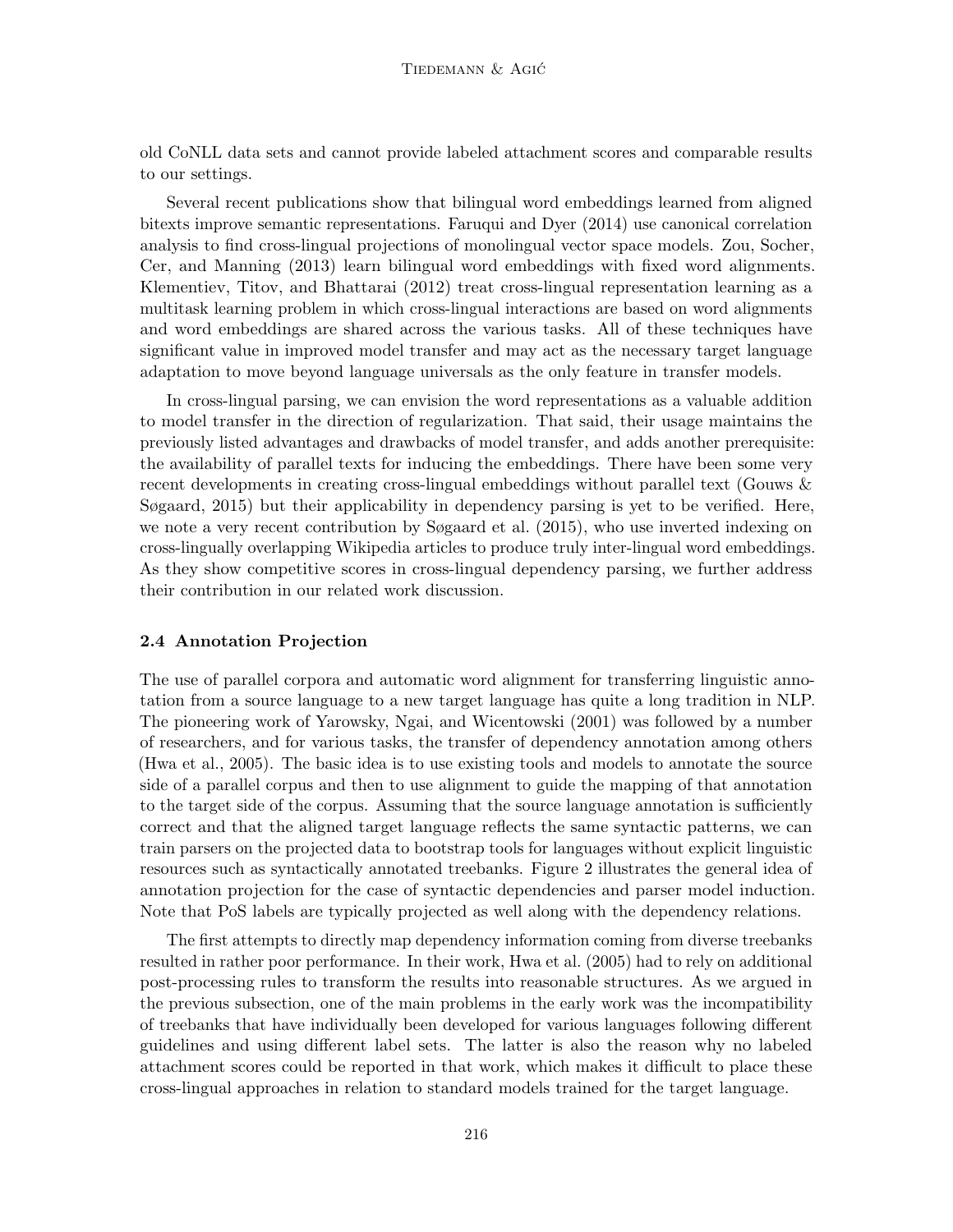

Figure 2: An illustration of the syntactic annotation projection system for cross-lingual dependency parsing.

Less frequent, but also possible, is the scenario where the source side of the parallel corpus contains manual annotation (Agic et al., 2012). This addresses the problem created by projecting noisy annotations, but it presupposes parallel corpora with manual annotation, which are rarely available. Additionally, the problem of incompatible annotation still remains.

The introduction of cross-lingually harmonized treebanks changed the situation significantly (McDonald et al., 2013). These data sets use identical labels and adhere similar annotation guidelines that make it possible to directly compare structures when projected from other languages. In the work of Tiedemann (2014), we explore projection strategies and discuss the success of annotation projection in comparison to other cross-lingual approaches. Our work builds on the direct correspondence assumption (DCA) proposed by Hwa et al. (2005). They define several projection heuristics that make it possible to project any dependency structure through given word alignments to a target language sentence. The basic procedures cover different types of word alignments. One-to-one alignments are the most straightforward case in which dependency relations can simply be copied. Unaligned source language tokens are covered by additional DUMMY nodes that capture all relations that are connected to that token in the source language (see the left-most graph in Figure 3). Many-to-one links are resolved by only keeping the link to the head of the aligned source language tokens and deleting all other links (see the graph in the middle). One-to-many alignments are handled by introducing additional DUMMY nodes that act as the immediate parent in the target language, and which will capture the dependency relation of the source side annotation (see the right-most graph in Figure 3). Many-to-many alignments are treated in two steps. First we apply the rule for one-to-many alignments and after that the many-to-one rule. Finally, unaligned target language tokens are simply dropped and will be removed from the target sentence.

Some issues are not explicitly covered by the original publication of the algorithm. For example, it is not entirely clear in what sequence these rules should be applied and how labels should be projected. Some of the rules, for example, change the alignment structure and may cause additional unaligned source tokens that need to be handled by other rules. In our implementation, we first apply the one-to-many rule for all cases in the sentence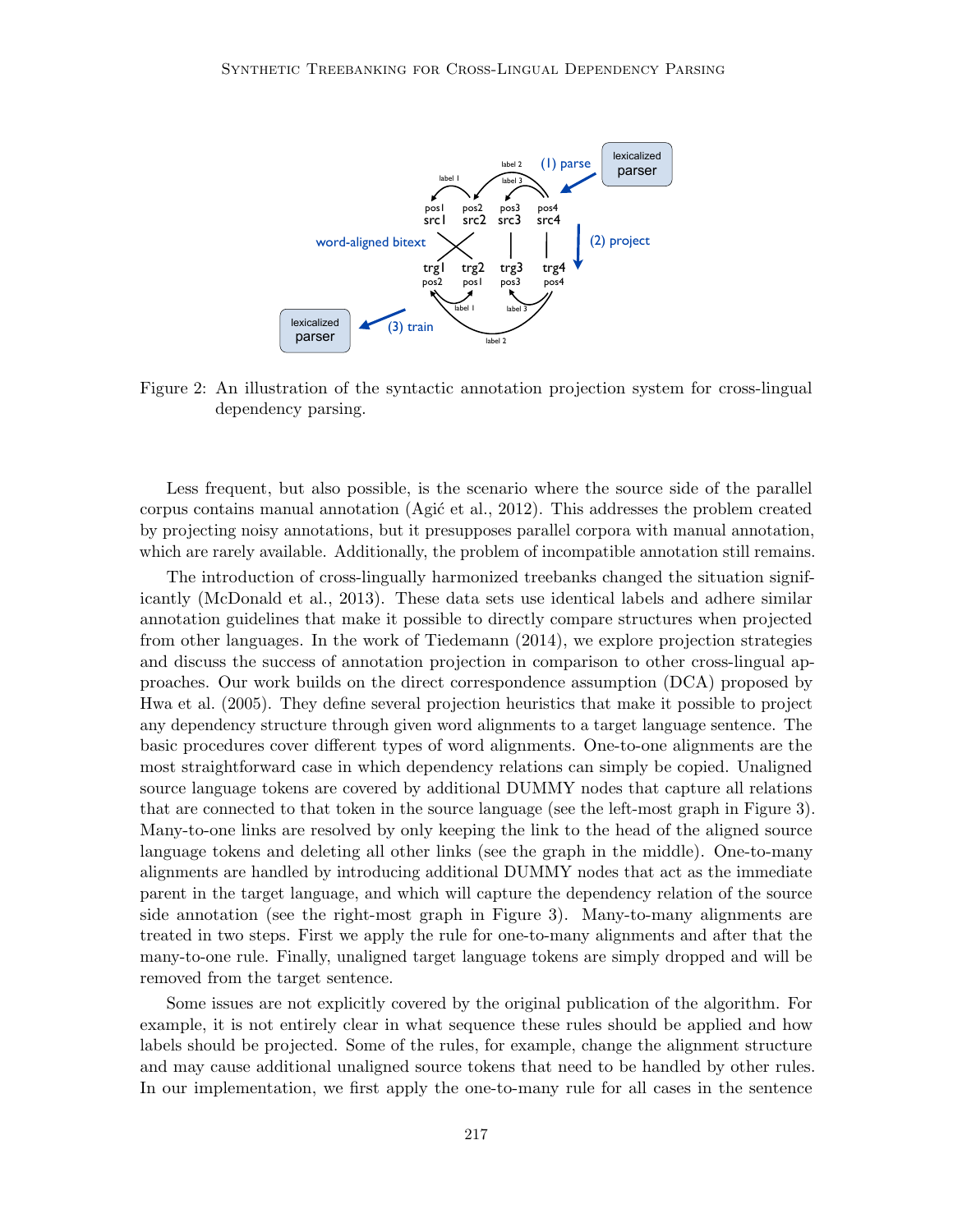

Figure 3: Annotation projection heuristics for special alignment types: Unaligned source words (left graph), many-to-one alignments (center), one-to-many alignments (right graph).

before applying the many-to-one rule and, thereafter, resolving unaligned source tokens. The final step includes the mapping of dependency relations through the remaining one-to-one alignments. For one-to-many alignments, we transfer the PoS and dependency labels to the newly created DUMMY node (following the rule for one-to-one alignments after resolving the one-to-many link) and the previously aligned target language tokens will obtain DUMMY PoS labels and their dependency relation to the governing DUMMY node will also be labeled as DUMMY (see Figure 3).

Projecting syntactic dependency annotation creates several other problems as well. First of all, crossing word alignments cause a large amount of non-projectivity in the projected data. The percentage of non-projective structures goes up to over 50% for the UDT data (Tiedemann et al., 2014). Furthermore, projection heuristics can lead to conflicting annotation as it is shown in the authentic example illustrated in Figure 4. These issues put an additional burden on the learning algorithms and many cross-lingual errors are caused by such complex and ambiguous cases.

Nevertheless, Tiedemann (2014) demonstrates that annotation projection is competitive to other cross-lingual methods and its merits are further explored by Tiedemann (2015).



Figure 4: Issues with annotation projection illustrated on a real-life example.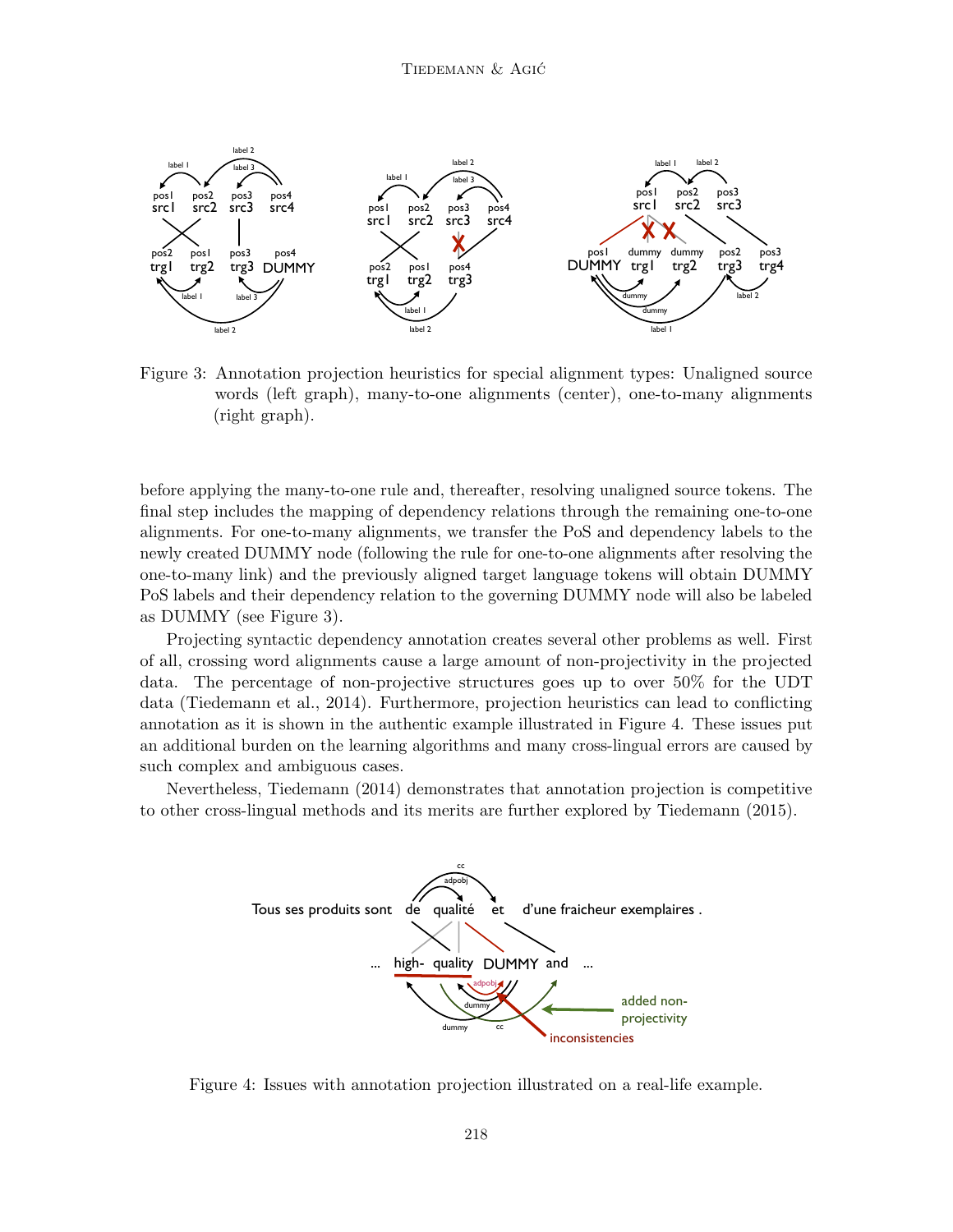

Figure 5: An illustration of the synthetic treebanking approach through translation.

#### 2.5 Translating Treebanks

The notion of translation in cross-lingual parsing was first introduced by Zhao, Song, Kit, and Zhou (2009), who use a bilingual lexicon for lookup-based target adaptation. A similar method is also adopted by Durrett et al. (2012). This simplistic lookup approach is used by Agit et al. (2012), who exploit the availability of a parallel corpus for two closely related languages, one side of the corpus being a dependency treebank. The former evaluates for UAS on 9 languages from the CoNLL datasets, while the latter research deals only with Croatian and Slovene and is of a smaller scale.

Tiedemann et al. (2014) are the first to use full-scale statistical machine translation (SMT) to synthesize treebanks as SMT-facilitated target language adaptations for cross-lingual parsing. They use UDT for LAS evaluation, while also performing a subset of experiments with the CoNLL 2007 data for backward compatibility. In this paper, we often refer to, and we build on that work. Figure 5 illustrates the general idea of this technique, and we proceed to discuss its implications.

As sketched in the introduction, at the core of the synthetic treebanking idea is the concept of automatic source-to-target treebank translation. Its workflow consists of the following steps:

- 1. Take a source-target parallel corpus and a large monolingual target language corpus to train an (ideally top-performing) SMT system, or—if available—apply an existing source-target machine translation system.
- 2. Given a source language treebank, translate it into the target language. Word-align the original sentence and its translation, or preserve the phrase alignments provided by the SMT system.
- 3. Use the alignments to project the dependency annotations from the source treebank to the target translation, in turn creating an artificial (or synthetic) treebank for the target language.
- 4. Train a target language parser on the synthesized treebank, and apply (or evaluate) it on target language data.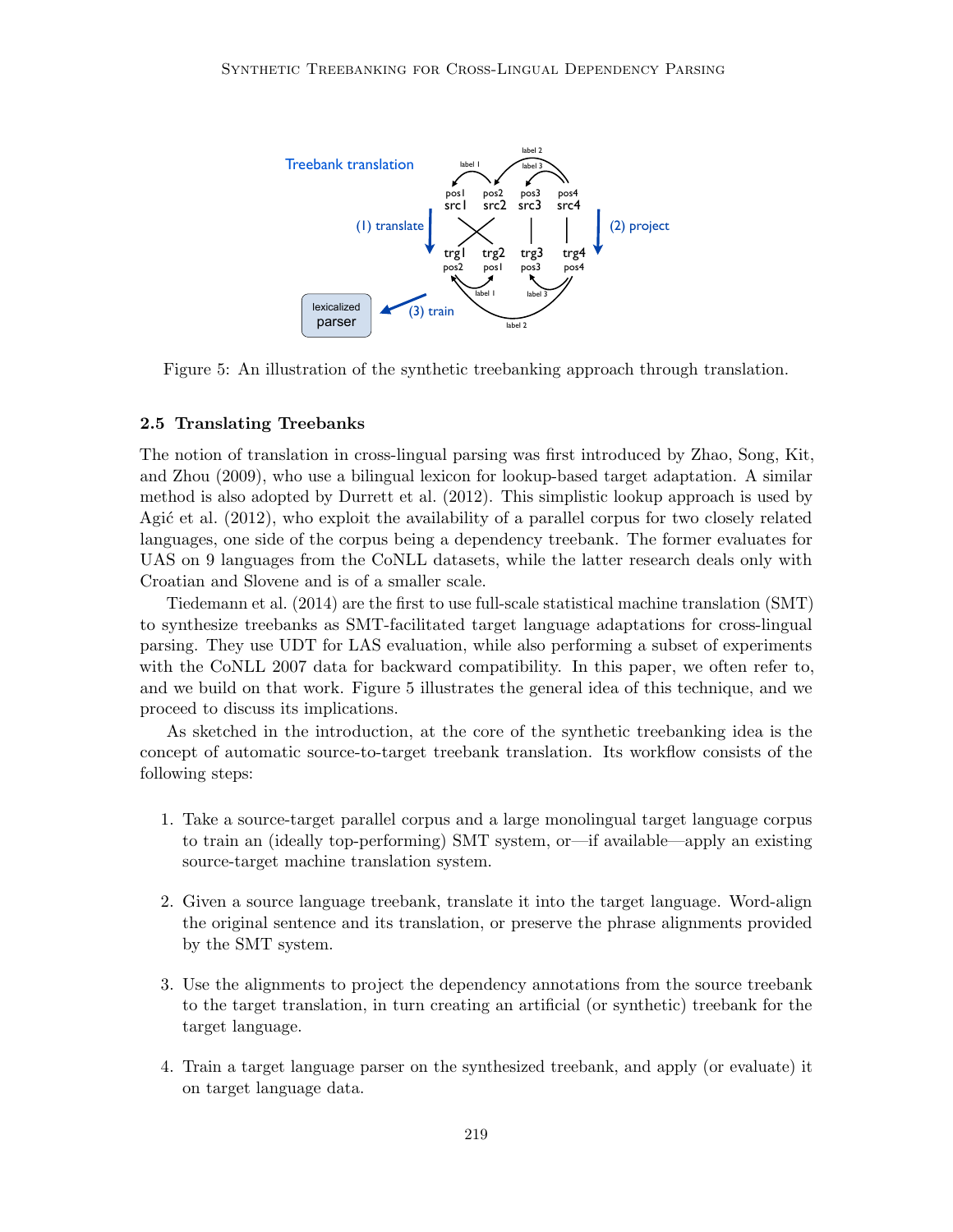This sketch of treebank translation opens up a large parameter tuning search space, and also outlines the various properties of the approach. We discuss them briefly, and defer the reader to the detailed expositions of the many intricacies in these papers (Tiedemann et al., 2014; Tiedemann, 2014, 2015).

#### 2.5.1 Components

The prerequisites for building an SMT-supported cross-lingual parsing system are: (a) the availability of parallel corpora, (b) a platform for building state-of-the-art SMT systems, (c) algorithms for robust annotation projection, and (d) the previously listed resources needed for cross-lingual parsing in general: treebanks and parsers.

Parallel corpora are now available for a very large number of language pairs, even outside the benchmarking frameworks of CoNLL and UDT. The size and domains of the parallel data influences the quality of SMT, and subsequently of the cross-lingual parsers. The SMT community typically experiments with the Europarl dataset (Koehn, 2005), while many other datasets are also freely available and cover many more languages, such as the OPUS collection (Tiedemann, 2012). Ideally, the parallel corpora used in SMT are very large, but for some source-target pairs, this may not necessarily be the case. Moreover, the corpora might not be spread across the domains of interest, leading to decreased performance. Domain dependence is thus inherent in the choice of parallel corpora for training SMT systems. Here, we note a recent contribution by Agic et al.  $(2015)$ , who learn a hundred PoS taggers for truly under-resourced languages by using label propagation on a multi-parallel Bible corpus, indicating the possibility of bootstrapping NLP tools in even the most hostile environments, and the subsequent applicability of such tools across domains.

In this paper, we opt for using Moses (Koehn et al., 2007) as the de facto standard platform for conducting SMT research. In summary, since our approach to SMT goes beyond the dictionary lookup of Durrett et al. (2012), we mainly experiment with phrasebased models, gaining the target language adaptations in the form of both the lexical features and the reordering. The projection algorithms for synthetic treebanking can in whole be transferred from the annotation projection approaches. We do, however, consider their various parametrizations, while Tiedemann et al. (2014) previously proposed a novel algorithm, and Tiedemann (2014) thoroughly compared various approaches to annotation projection.

#### 2.5.2 Advantages and Drawbacks

Automatic translation has the advantage that we can use the manually verified annotation of the source language treebank and the given word alignment, which is an integral part of the translation model. Recent advances in statistical machine translation (SMT) combined with the ever-growing availability of parallel corpora are now making this a realistic alternative. The relation to annotation projection is obvious as both involve parallel data with one side being annotated. However, the use of direct translation brings two important advantages.

First of all, using SMT, we do not accumulate errors from two sources: the tool—tagger or parser—used to annotate the source language of a bilingual corpus, and the noise coming from alignment and projection. Instead, we use the gold standard annotation of the source language which can safely be assumed to be of much higher quality than any automatic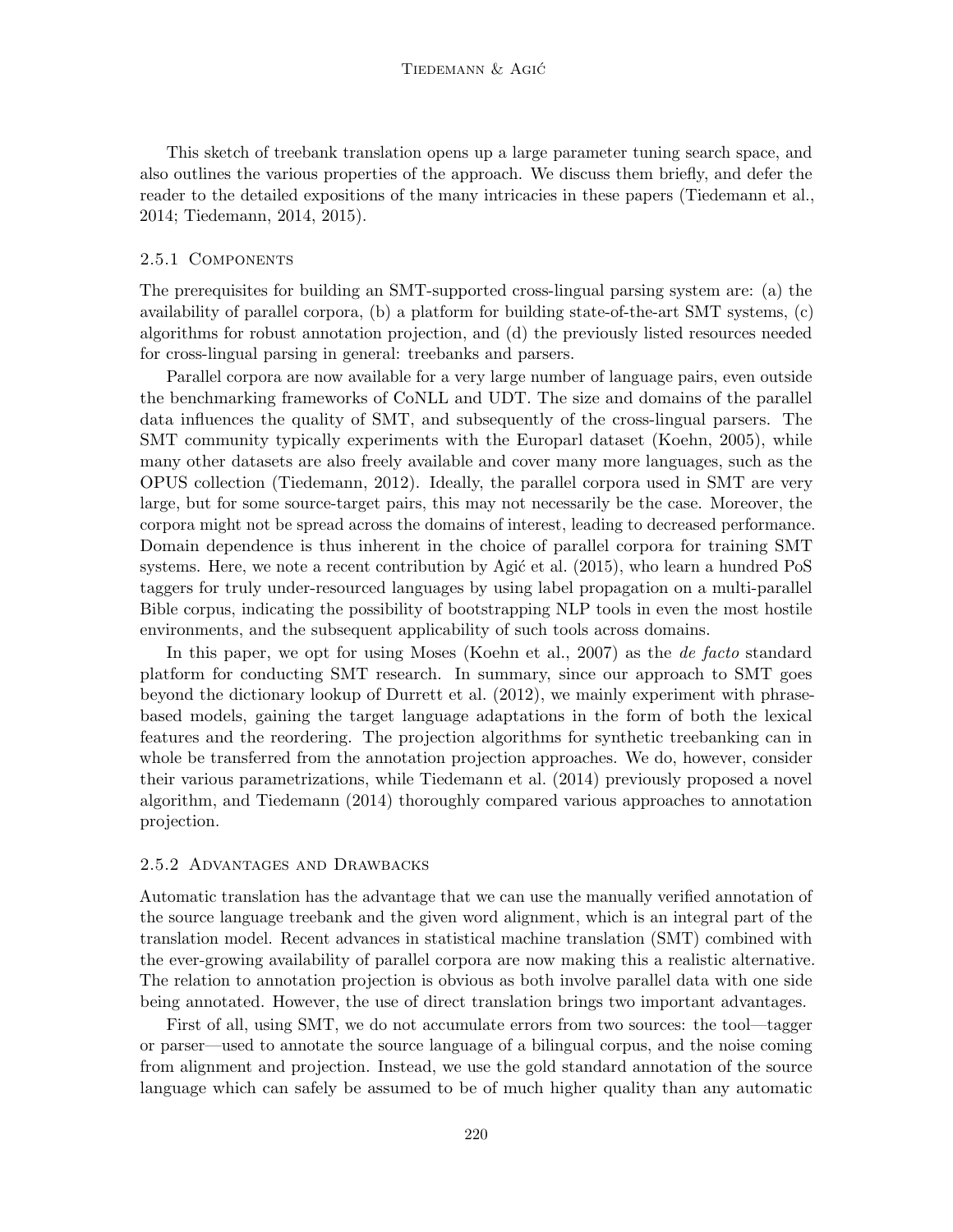

the Annotation projection without DUMMY nodes proposed by Tiedemann Figure 6: Annotation projection without DUMMY nodes proposed by Tiedemann et al.  $(2014).$  $\chi$   $=$   $\chi$ 

annotation obtained by using a tool trained on that data, especially in light of cross-domain accuracy drops. Moreover, using SMT may help in bypassing domain shift problems, which  $\frac{1}{\alpha}$  the common when applying tools train. translation with a projection features.  $($ and evaluated) on one resource to tex based parser with beam search and perceptron delexicalized transfer parsing following the approduced et al. (2013). Second, we also have a second, we also have a second, we also have a second, we also have a second, we also have a second, we also have a second, we also have a second, we also have a second, we als represent to text free target to text free are common when applying tools trained (and evaluated) on one resource to text from<br>another demain another domain.

Secondly, we can assume that SMT will produce output that is much closer to the ing the baseline support with produce support vector mathematic support vector in the manner of the manner in the manner of the manner of the manner of the manner of the manner of the manner of the manner of the manner of Interaction in general, in the case of annotation projection it should rather be an adv however it makes it more straightforward and loss error prope to transfer appointie  $\frac{1}{2}$   $\frac{1}{2}$   $\frac{1}{2}$   $\frac{1}{2}$   $\frac{1}{2}$   $\frac{1}{2}$   $\frac{1}{2}$ source to target. Furthermore, the alignment between words and phrases is inherently provided as an output of an coin performed on top of the translated corpus. Recent research (Zhao et al., 2009; Durr els al., 2012) has attempted to address synthetic data creation for syntactic parsing the baseline parsing score bilingual lexica. Tiedemann et al. (2014) extend this idea by proposing three different models for automatic translation based on induced bilingual lexica and phrase-based translation models. In that work, the authors propose a new projection algorithm that avoids the paration of  $\overline{D}$ IIM $\overline{N}$  rades in the tensor  $\frac{1}{\pi}$  is a point and all other are the are then are the are then appendix  $\frac{1}{\pi}$  of  $\frac{1}{\pi}$  or  $\frac{1}{\pi}$  or  $\frac{1}{\pi}$  or  $\frac{1}{\pi}$  or  $\frac{1}{\pi}$  or  $\frac{1}{\pi}$  or  $\frac{1}{\pi}$  or  $\frac{1}{\pi}$  or  $\frac{1}{\pi}$  or  $\$ I he procedure is summarized in the pseudo-code shown in Figure 6. because it makes it more straightforward and less error-prone to transfer annotation from  $\frac{1}{\sqrt{2}}$  compared to the baseline performance performance performance performance  $\frac{1}{\sqrt{2}}$ abourse that we have discussed in second second second second second second second second second second second <br> $\frac{1}{2}$ an manuar translations in paraner tex et al., 2012) has attempted to address synthetic data creation for syntactic parsing via creation of DUMMY nodes in the target language that we have discussed in section 2.4.  $\frac{6}{100}$  the monomized in the model as The procedure is summarized in the pseudo-code shown in Figure 6. input than manual translations in parallel texts usually are. Even if this may seem like a experiment of the common present interest and the common present interest. shortcoming in general, in the case of annotation projection it should rather be an advantage, provided as an output of all common SMT models. Hence, no additional procedures have to be performed on top of the translated corpus. Recent research (Zhao et al., 2009; Durrett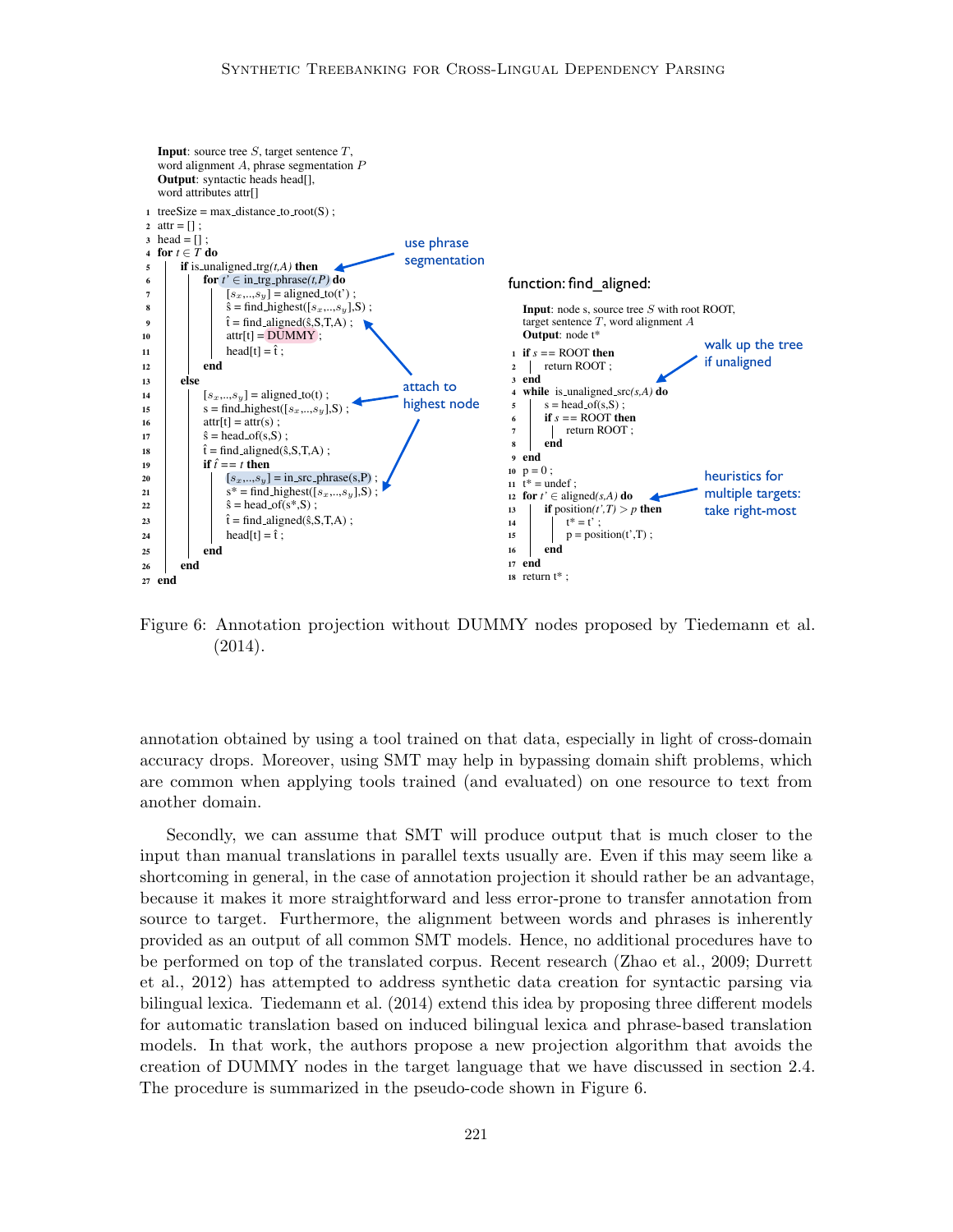

Figure 7: An example sentence translated from French to English with projections using the algorithm shown in Figure 6. The boxes indicate the segmentation used by the phrase-based translation model.

The key feature of this algorithm is that it makes use of the segmentation of sentences into "phrases" together with their counterparts in the other language that are applied by the underlying translation model. We can use this information to handle unaligned tokens without creating additional DUMMY nodes as described in Figure 6. However, contrary to our expectations, this algorithm does not work very well in practice and Tiedemann et al. (2014) show empirically that a simple word-to-word translation model outperforms the phrase-based systems with this projection algorithm in most cases. Part of the problem is the ambiguous projection of PoS labels when handling one-to-many and many-to-one alignments. An example is shown in Figure 7. Both *They* and 're are assigned to be pronouns due to the links to the French Ils which certainly confuses the model trained on such projected data.

The treebank translation approach using phrase-based SMT is further explored by Tiedemann (2014). Tiedemann (2015) introduces the use of syntax-based SMT for crosslingual dependency parsing. In that work, the authors propose several improvements of the DCA-based projection heuristics originally developed by Hwa et al. (2005). Simple techniques that reduce the number of DUMMY elements in the projected data help to significantly improve the results in cross-lingual parsing. We also realized that the placement of DUMMY nodes is crucial. Strategies that choose positions where that minimize the risk of additional non-projectivity are useful to improve parser model induction. We will mainly use the techniques developed in that work in the experiments described in section 3.

The drawbacks of the synthetic treebanking approach are related to its hybrid nature: a) it inherits the syntax projection risks from the annotation projection approach as its success is bound by the projection quality, and b) it critically depends on the quality of SMT, which in turn depends on the size and quality of the underlying parallel corpora.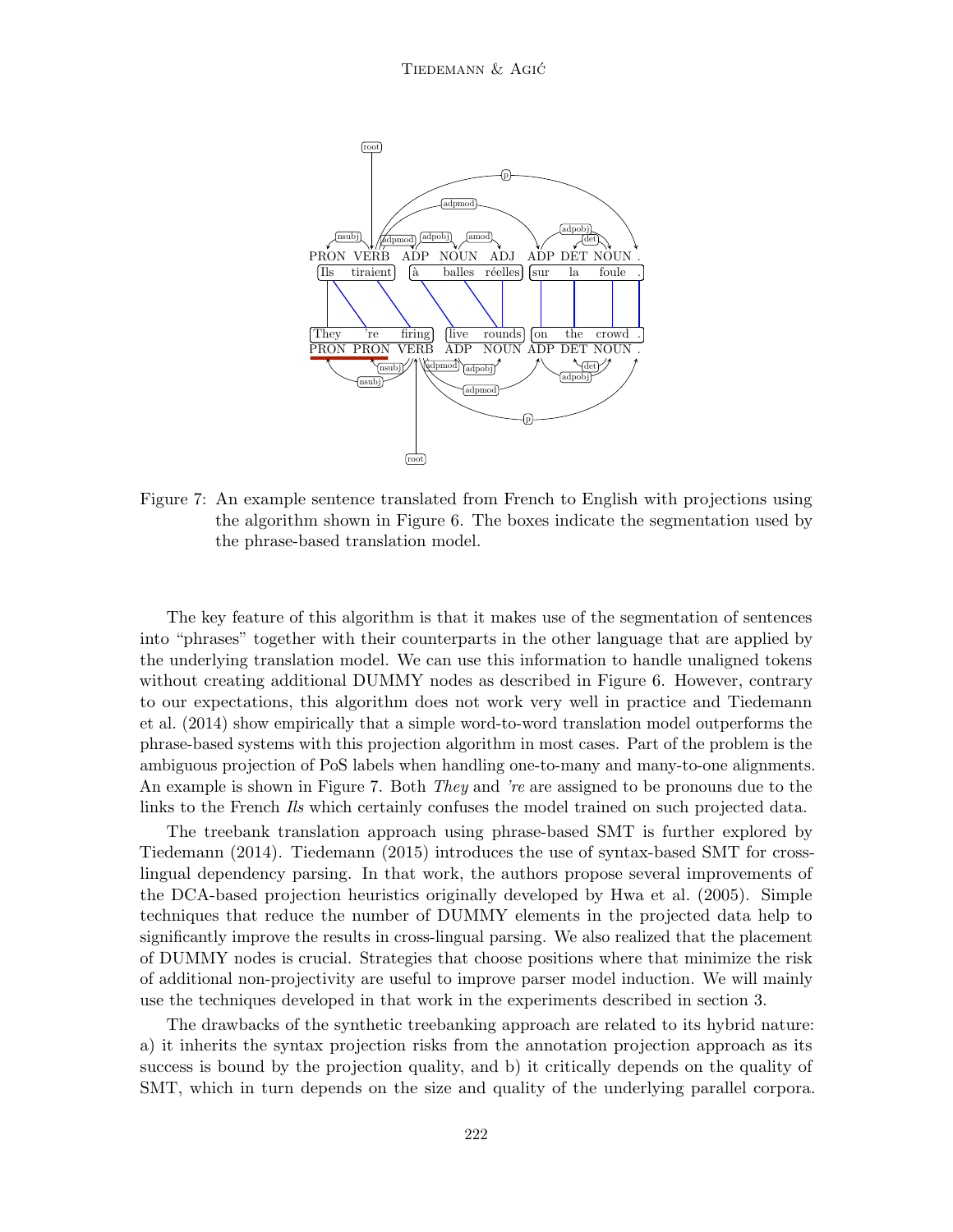As for the latter point, the experiments by Tiedemann et al. (2014) reveal a compelling robustness of cross-lingual parsing to SMT noise in this framework, and in that paper we also argue that projection into synthetic texts is simpler than projection between actual parallel text. Another important drawback is the need for large parallel data sets to train reasonable translation models for the languages under consideration. Alternatively, any handcrafted rule-based system could be applied as well. However, such systems and data sets are rarely available for low-resource languages. On the other hand, there are techniques that can improve machine translation via bridge languages. Tiedemann and Nakov (2013) demonstrate how small amounts of parallel data can successfully been used for building translation models for truly under-resourced languages. Their approach of creating synthetic training data for statistical machine translation with low resource languages fits very well in the spirit of synthetic treebanking.

#### 2.6 What About Truly Under-Resourced Languages?

Up to this point, we have outlined the underlying concepts for the major approaches to cross-lingual dependency parsing today. We have also discussed some intricacies of enabling cross-lingual parser evaluation. Here, we proceed to discuss how these two outlooks—namely, the way we implement cross-lingual parsers, and the way we evaluate them for parsing accuracy—reflect on dependency parsing of truly under-resourced languages.

What makes a language under-resourced? Following Uszkoreit and Rehm (2012), we acknowledge the many facets involved in attempting to address this question. Generally, however, an under-resourced language is distinguished by lacking the basic NLP-enabling linguistic resources, such as PoS-tagged corpora or treebanks. In this paper, we take dependency parsing-oriented viewpoint, which allows for casting the issue of under-resourcedness in the specific terms of dependency parsing enablement for a given language. Thus, a language is under-resourced if we cannot build a dependency parser for it or, otherwise said, if no dependency treebank exists for that language. Since statistical dependency parsing critically depends on the availability of PoS tagging, we make this an additional requirement, which in turn implies the following three levels of resource availability. Note that this list is a parsing-oriented specialization of the general discussion on low-resource languages from the introduction.

- 1. There is a PoS-tagged corpus and a treebank available for a given language, and by virtue of those, we have at hands a PoS tagger and a dependency parser for that language. We call such languages well-resourced or resource-rich languages from a dependency parsing viewpoint, as we can use the dedicated native language resources to parse texts written in that language.
- 2. For a given language, there are no PoS tagging or parsing resources available. This includes both the annotated corpora and the NLP tools. We address such languages as under-resourced or low-resource languages, as we cannot natively parse them for syntactic dependencies, neither can we annotate them for PoS tags.
- 3. We have a PoS-tagged corpus or PoS tagger available for a given language, but no treebanks or parsers exist for it. Even if there is some NLP support for such languages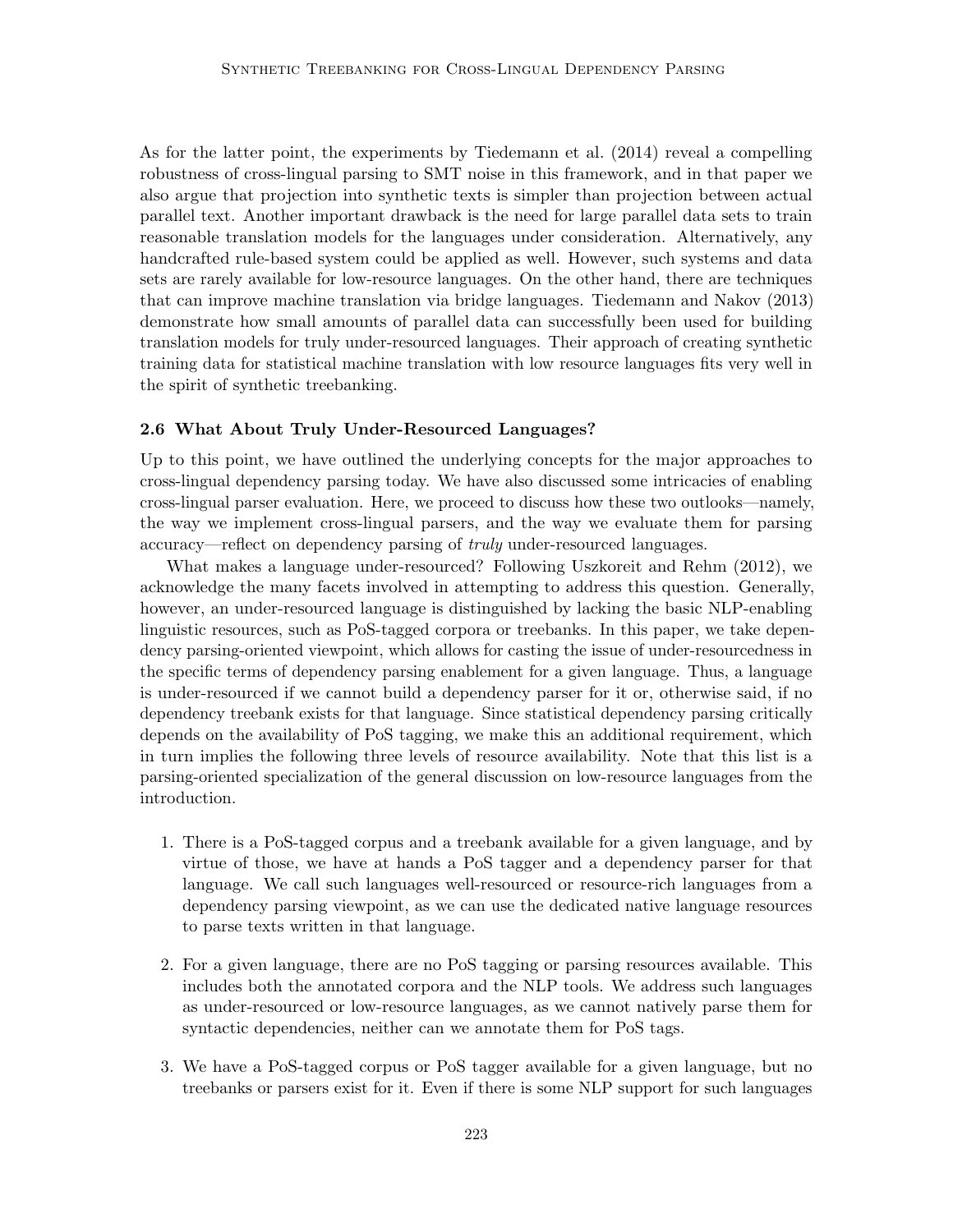through PoS annotation, we still approach them as under-resourced from the viewpoint of dependency parsing.

If we want to parse the languages from group 2 for syntactic dependencies, we must address both issues—the unavailability of supporting resources for PoS tagging and dependency parsing—and often even more basic processing facilities such as sentence splitters or tokenizers. In NLP, we often call such languages *truly* under-resourced. Group 3 is somewhat easier, as we presumably only address the dependency-syntactic processing layer.

In the recent years, the field has dealt extensively—and by and large, separately—with providing low-resource languages with PoS taggers and dependency parsers. Taking two examples into account, Das and Petrov (2011) show how to bootstrap accurate taggers using parallel corpora, while Agić et al.  $(2015)$  take under-resourcedness to the extreme by presuming severe data sparsity and still manage to yield very reasonable PoS taggers for a large number of low-resource languages. We are thus safe to conclude that even for the most severely under-resourced languages, reasonable PoS taggers can be made available using one of these techniques, if not already available off-the-shelf.

This reasoning underlies all current approaches to cross-lingual dependency parsing, in that we presume the availability of PoS annotations, natively or through publicly available related research. Since we are also required to at least intrinsically evaluate the resulting parsers, we conduct our empirical assessments in an exclusive group of languages with at least some syntactically annotated test data available. In effect, we are evaluating by proxy, as the truly under-resourced languages do not enjoy even the basic test set availability. On top of all that, the various top-performing approaches to cross-lingual parsing—such as the previously discussed annotation projection, treebank translation, or word representation-supported model transfer—introduce additional constraints or requirements. Most often, we presume the availability of large source-target parallel corpora. One might argue accordingly that we make a poor case for low-resource languages by amassing the prerequisites for our methods to work, thus departing from the very definition of a low-resource language. In turn, and in favor of the current approaches, we argue the following.

- The current research in enabling PoS tagging for under-resourced languages justifies the separate handling of cross-lingual dependency parsing by presuming the availability of PoS tagging. We refer the reader to the work by Täckström et al.  $(2013a)$  for a detailed exposition and state-of-the-art results, together with the previously mentioned work on bootstrapping taggers.
- McDonald et al. (2013) validate the evaluation by proxy by showing how a uniform syntactic representation partially enables inferential reasoning about the performance of ported parsers on truly under-resourced languages. Namely, they show that typological similarity plays an important role in predicting the quality of transferred parsers. This is built on by, for example, Rosa and Zabokrtsky (2015), who use a data-driven language similarity metric to actually predict the best sources for the given targets in cross-lingual parsing.
- The remaining prerequisites for top-level cross-lingual parsing, such as the treebank translation approach we argue for in this paper, amount to source-target parallel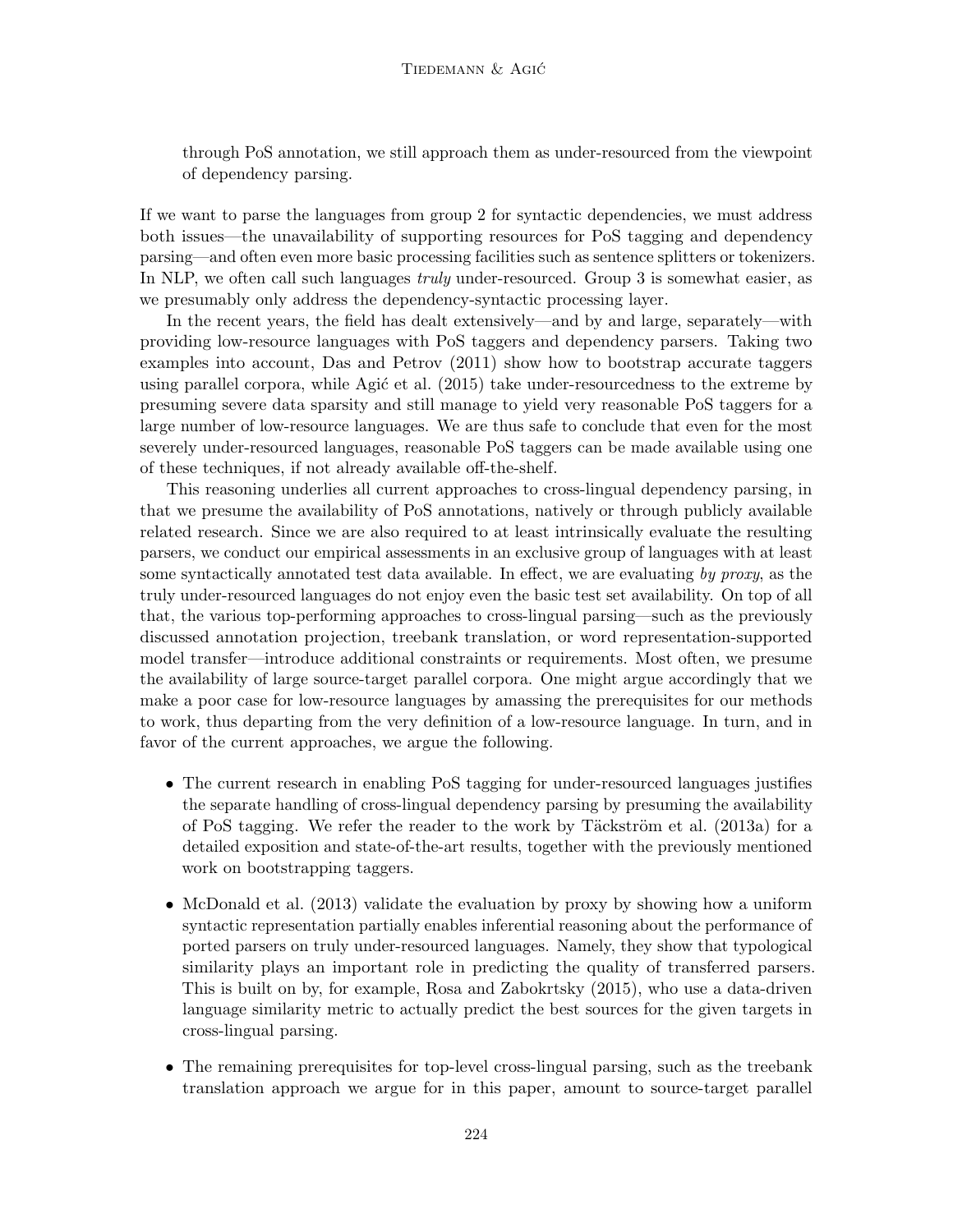corpora and possibly also monolingual target corpora. While this may at first seem as a substantial added requirement, we note that text corpora are more readily available than expert-annotated linguistic resources, and the collections such as OPUS (Tiedemann, 2012) provide large quantities of cross-domain data for many languages. To further the claim, Agic et al. (2015) illustrate how annotation projection could be applied to learn PoS taggers for hundreds, possibly even thousands of languages using nothing but translations of (parts of) the Bible in a very simple setup.

Before concluding, we duly note the perceived disconnect between evaluating cross-lingual parsers and actually enabling dependency parsing for languages that lack the respective resources. We argue here that the former constitutes empirical research, while the latter is primarily an engineering feat, and we are thus obliged to follow the field in adhering to the former in this contribution. However, we do note that devising multiple systematic downstream evaluation scenarios for truly under-resourced languages is sorely needed at this point in the field's development, and would resolve an important disconnect in cross-lingual NLP research.

We now proceed to discuss the core of our paper: the empirical validation of the synthetic treebanking approach to cross-lingual parsing. We reflect once more on the prerequisites and truly under-resourced languages in the related work discussion that follows our exposition of synthetic treebanking.

# 3. Synthetic Treebanking Experiments

In this section, we will discuss a series of experiments that systematically explore various cross-lingual parsing models based on annotation projection and treebank translation. Here, we only assess the properties of the specific approach, and we compare them intrinsically or to the baseline. We provide a comparison to selected more recent work in section 4.

In our setup, we always use the test sets provided by the Universal Dependency Treebank version 1 (UDT) (McDonald et al., 2013) with their cross-lingually harmonized annotation that makes it possible to perform fair evaluations across languages including labeled attachment scores (LAS), which we will use as our primary evaluation metric. Similar to previous literature, we include punctuation in the calculation of LAS to ensure comparability to related literature (Tiedemann, 2014). In all our experiments, we apply mate-tools (Bohnet, 2010) to train graph-based dependency parsers, which gives us very competitive performance in all settings. We leave out Korean in our experiments due to the fact that we do not have bitexts from the same domain as for the other languages, which we need for annotation projection and SMT training. Thus, we experiment using five languages: English (en), French (FR), German (DE), Spanish (ES), and Swedish (SV).

# 3.1 Baseline

Our initial baseline is a delexicalized model which is straightforward to train on the provided training data of the UDT. Table 1 lists the attachment scores achieved by applying these models across languages. Our scores confirm the results of McDonald et al. (2013); minor differences are due to the different choices of the training algorithms. Note that we always use columns to represent the target languages that we test and rows refer to source languages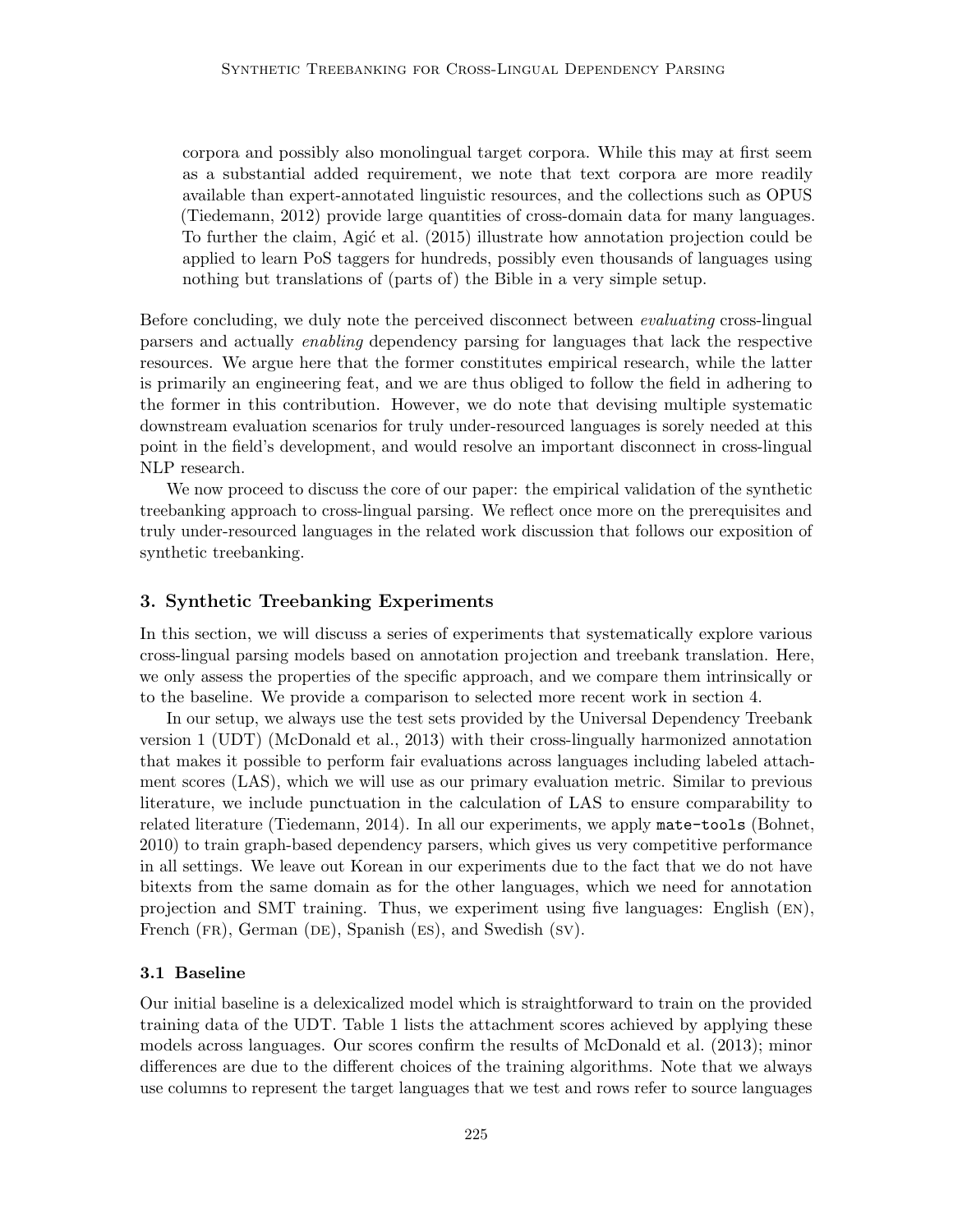| target language     |       |       |       |       |           |
|---------------------|-------|-------|-------|-------|-----------|
| LAS                 | DE    | EN    | ES    | FR    | <b>SV</b> |
| DE                  | 70.84 | 45.28 | 48.90 | 49.09 | 52.24     |
| EN                  | 48.60 | 82.44 | 56.25 | 58.47 | 59.42     |
| ES                  | 47.16 | 47.31 | 71.45 | 62.39 | 54.63     |
| FR                  | 46.77 | 47.94 | 62.66 | 73.71 | 54.89     |
| <b>SV</b>           | 52.53 | 48.24 | 52.95 | 55.02 | 74.55     |
| mate-tools (coarse) | 78.38 | 91.46 | 82.30 | 82.30 | 84.52     |
| mate-tools (full)   | 80.34 | 92.11 | 83.65 | 82.17 | 85.97     |

used in training, projection or translation. We also always report the scores for all sourcetarget pairs, as reporting on averages or highest per-target scores might arguably make for a biased insight into the methods.

Table 1: Results for the delexicalized models. For comparison there are also LAS's of lexicalized models at the bottom of the table. coarse uses coarse-grained PoS labels only and full adds even fine-grained PoS information.

As we can see, the results are around 10 LAS points below the fully lexicalized models and significant drops can be observed when training on other languages even though they are all quite closely related. This is all but unexpected considering the naive approach of using coarse-grained PoS label sequences without modification as the only type of information in training these models. We do note, however, that the decrease in accuracy is not so drastic for the typologically closest language pair (French-Spanish). In the following section, we discuss various ways of adapting cross-lingual models to the target language, and we will start with annotation projection in aligned parallel corpora.

#### 3.2 Improved Annotation Projection

Annotation projection is used in connection with word-aligned bilingual parallel corpora (bitexts). In our experiments, we use Europarl (Koehn, 2005) for each language pair following the basic setup of Tiedemann (2014). The baseline model applies the DCA projection heuristics as presented by Hwa et al. (2005) and the first 40,000 sentences of each bitext in the corpus (repetitions of sentences included). Word alignments are produced using IBM model 4 as implemented in  $\text{GIZA++}$  (Och & Ney, 2003) trained in the typical pipeline as it is common in statistical machine translation using the Moses toolbox (Koehn et al., 2007). We use the entire Europarl corpus version 7 to train the alignment models to obtain proper statistics and reliable parameter estimates. The asymmetric alignments are symmetrized with the intersection and the grow-diag-final-and heuristics. The results of our baseline projection model is given in Table 2.

The value of word-aligned bitext can clearly be seen in the performance of the crosslingual parser models. They outperform the naive delexicalized models by a large margin. However, they are still pretty far away from the supervised monolingual models even for these related language pairs. Tiedemann (2015) discusses various improvements of the projection algorithm with significant effects on the performance of the trained models. One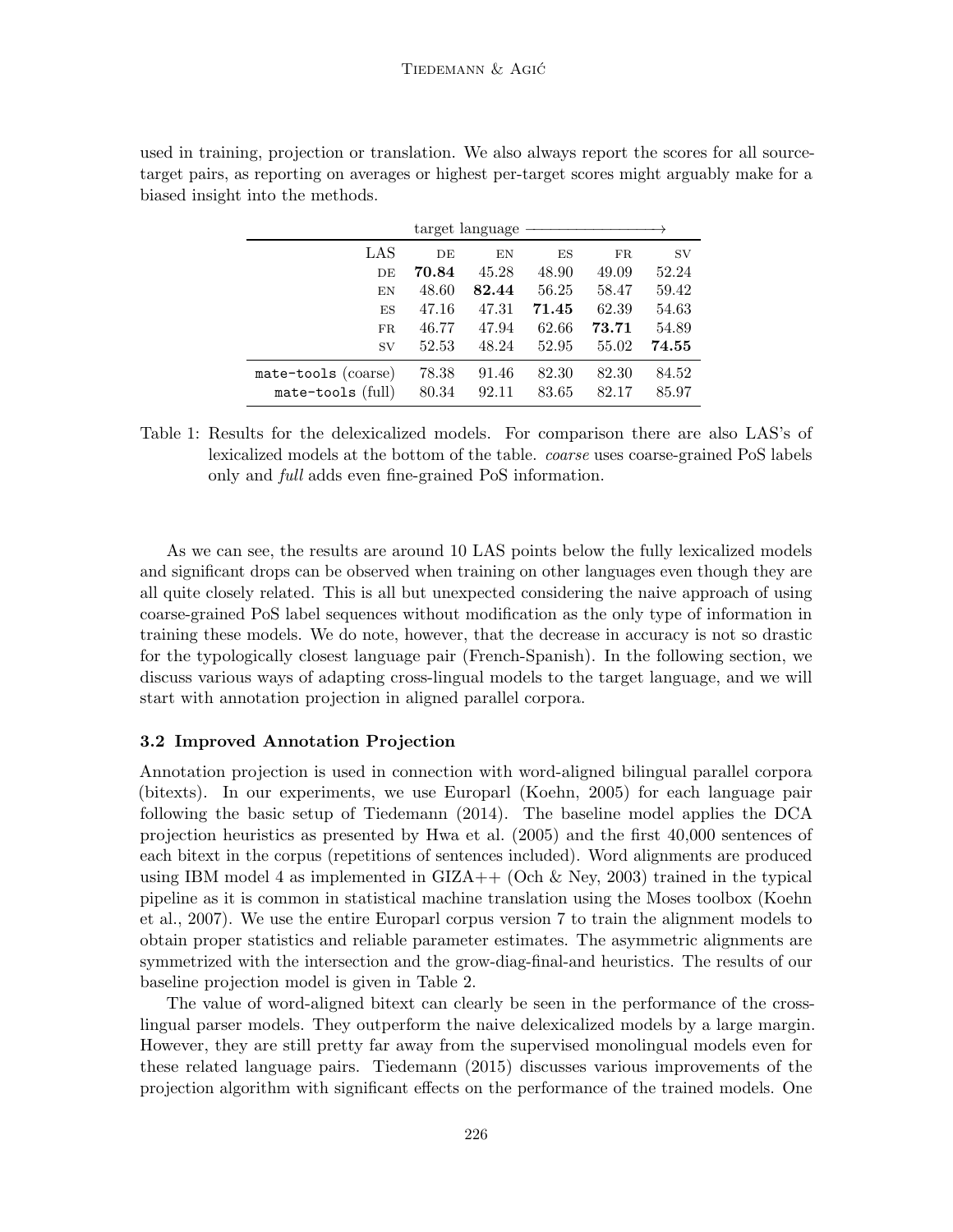|                 | DE                              | ΕN                | ES                       | FR.                      | <b>SV</b> |
|-----------------|---------------------------------|-------------------|--------------------------|--------------------------|-----------|
| DE              | $\hspace{0.1mm}-\hspace{0.1mm}$ | 53.27             | 57.69                    | 60.49                    | 65.25     |
| EN              | 62.28                           | $\hspace{0.1mm}$  | 62.29                    | 65.54                    | 66.97     |
| <b>ES</b>       | 60.46                           | 49.34             | $\overline{\phantom{m}}$ | 68.10                    | 64.67     |
| FR.             | 61.27 53.46                     |                   | 66.51                    | $\overline{\phantom{a}}$ | 62.75     |
| $\mathrm{SV}^-$ |                                 | 62.96 51.07 61.82 |                          | 64.99                    |           |

Table 2: Baseline performance in LAS of a DCA-based annotation projection with 40,000 parallel sentences tested on target language test sets.

problem of the DCA algorithm is the creation of DUMMY nodes and labels that disturb the training procedures. Many of these nodes can easily be removed without loosing much information. Figure 8 illustrates our approach that deletes DUMMY leaf nodes and collapses dependency relations that run via internal DUMMY nodes with single out-going edges.

Adding this modification to the DCA projection heuristics we can achieve significant improvements for various language pairs. Table 3 summarizes the LAS's for all models with the new treatment of DUMMY nodes.

Tiedemann (2015) also introduces a new procedure for treating one-to-many word alignments. In the original algorithm, they cause additional DUMMY nodes that act as parents for the other aligned target language tokens. The new approach takes advantage of different alignment symmetrization algorithms and uses the high-precision links coming from the intersection of asymmetric word alignments to find the head of a multi-word unit, whereas links from the high-recall symmetrization are used to attach the words to that head word. Figure 9 illustrates this procedure by means of a sentence pair from Europarl.

Finally, Tiedemann (2015) also proposes to discard all trees that have remaining DUMMY nodes. This may remove up to 90% of the training examples but assuming the availability of large bitexts makes it possible to project additional sentences to fill the training data. Discarding projected trees with DUMMY nodes effectively removes sentence pairs with non-literal translations and complex alignment structures that are in any case less suited for



Figure 8: Removing DUMMY nodes from projected parse trees: (i) Delete DUMMY leaf nodes. (ii) Collapse unary productions over DUMMY nodes.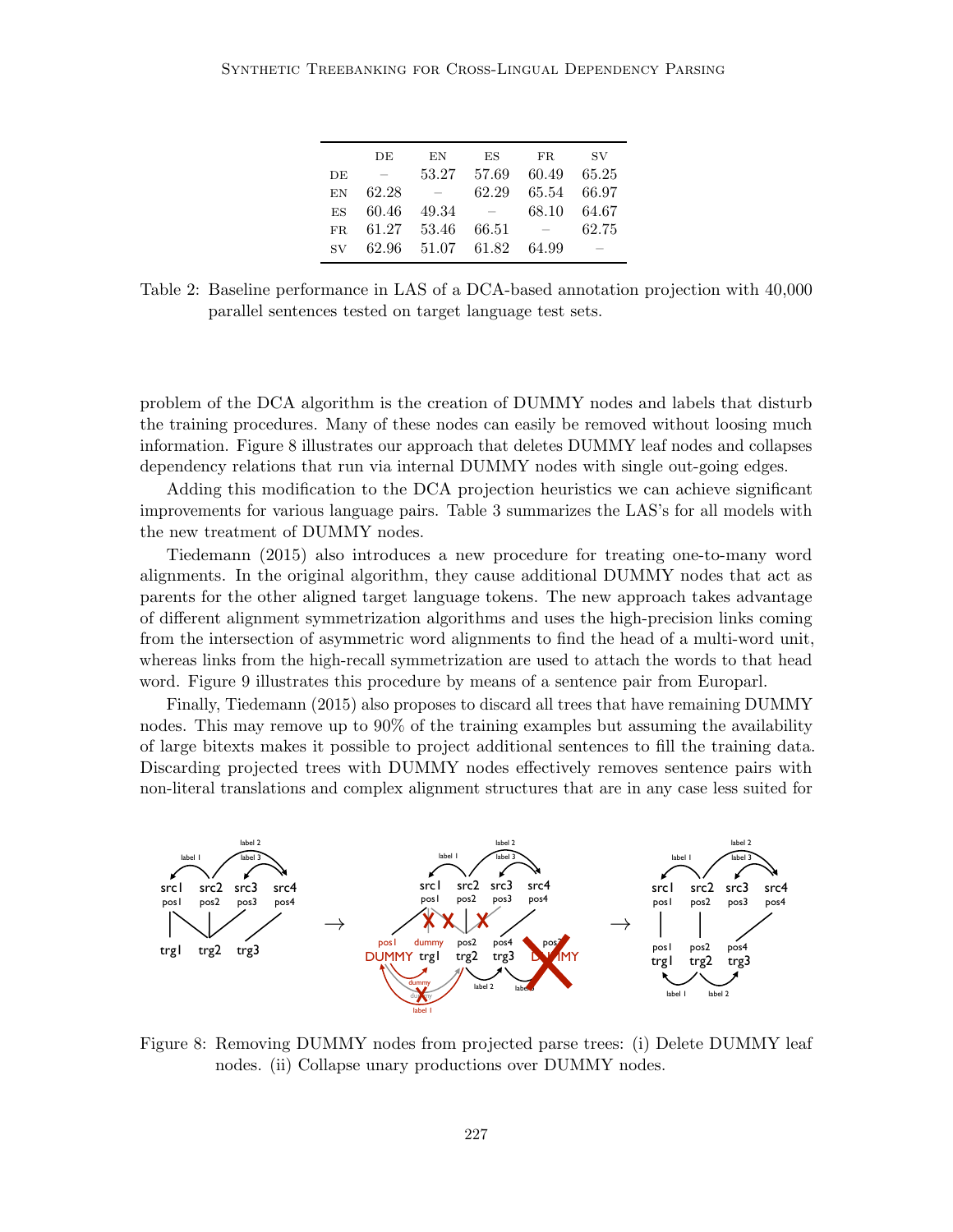|           | DE                                           | EN                       | ΕS                          | FR.                                          | SV.                      |
|-----------|----------------------------------------------|--------------------------|-----------------------------|----------------------------------------------|--------------------------|
| DE        |                                              | $\mathbf{53.54}^{+0.27}$ | $8*$ 60.17 <sup>+2.48</sup> | $^{\ast\ast}$ 62.35 $^{\mathrm{+1.86}}$      | $8*66.99^{+1.74}$        |
| EN        | $82.97^{+0.69}$                              |                          | $1*$ 63.80 <sup>+1.51</sup> | $86.47^{+0.93}$                              | $\textbf{67.19}^{+0.22}$ |
| ES        | $59.88^{-0.58}$                              | $48.85^{-0.49}$          |                             | $\textbf{68.55}^{\color{red}\textbf{+0.45}}$ | $85.33^{+0.66}$          |
| FR        | $\textbf{61.59}^{\color{red}\textbf{+0.32}}$ | $53.12^{-0.34}$          | $67.00^{+0.49}$             |                                              | $1*64.52^{+1.77}$        |
| <b>SV</b> | $62.16^{-0.80}$                              | $\mathbf{51.31}^{+0.24}$ | $^*$ 62.58 $^{+0.76}$       | $\textbf{65.38}^{+0.39}$                     |                          |

Table 3: Results for collapsing dependency relations over unary dummy nodes and removing dummy leaves (difference to the annotation projection baseline in superscript). Improvements marked with \*\* are statistically significant according to McNemar's test with  $p < 0.01$  and improvements marked with  $*$  are statistically significant with  $p < 0.05$ .



Figure 9: Projecting from German to English using an alternative treatment for one-tomany word alignments. Dotted lines are links from the grow-diag-final-and symmetrization heuristics and solid lines refer to links in the intersection of word alignments.

annotation projection. Table 4 summarizes the results of this method tested in our setup. We can observe significant improvements for all language pairs compared to the baseline approach and all but two cases are also better than the results of the previous setting shown in Table 3.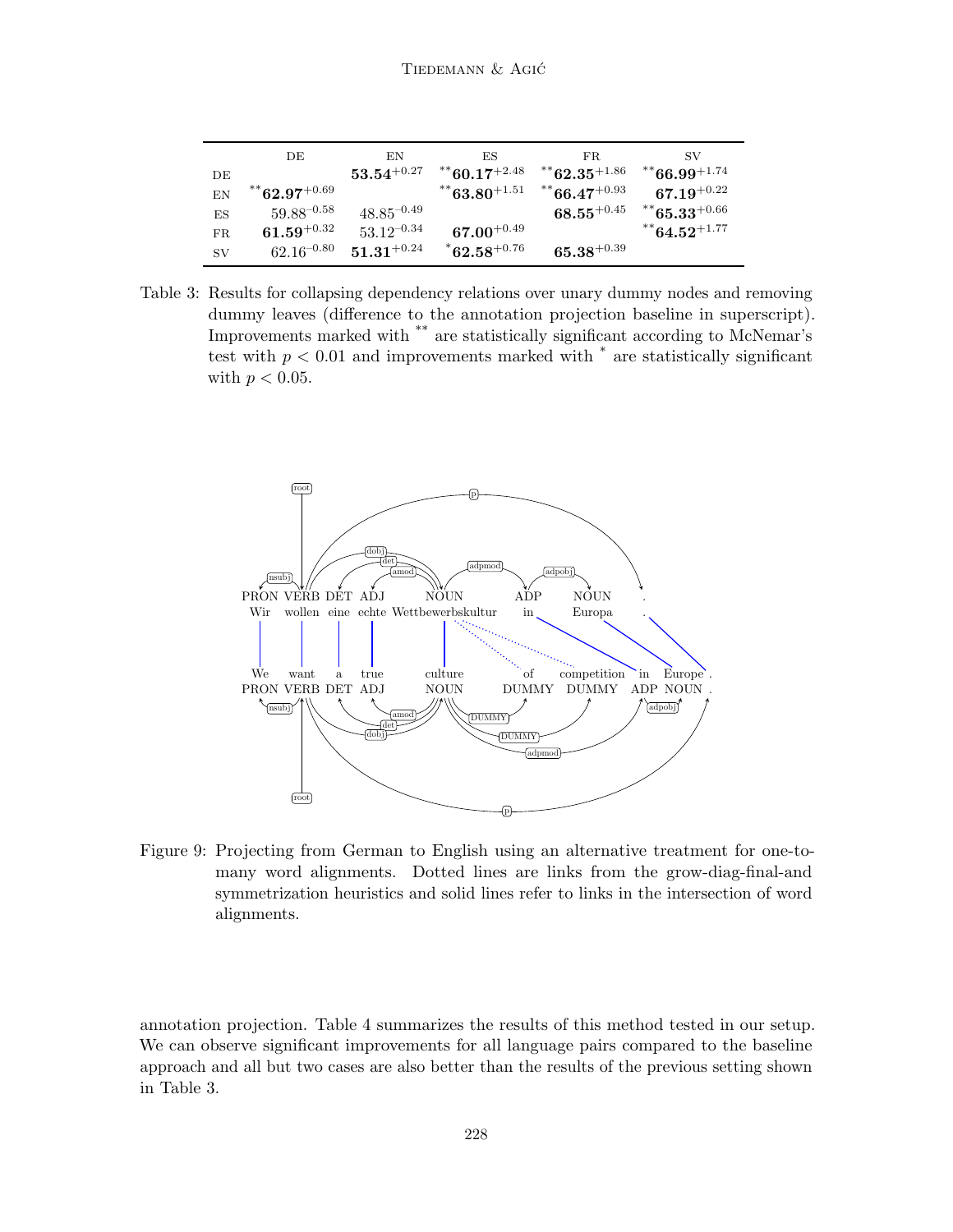|           | DЕ                                             | ΕN                                                        | ЕS                                   | FR.                        | SV                                   |
|-----------|------------------------------------------------|-----------------------------------------------------------|--------------------------------------|----------------------------|--------------------------------------|
| DЕ        |                                                | $^{\ast\ast}$ 53.80 $^{\mathrm{+0.53}}$                   | $\text{**}^*$ 61.34 $\text{+}3.65$   | $1**62.32^{+1.83}$         | $\hspace{0.1cm}^{****}68.20^{+2.95}$ |
| EN        | $***$ 63.52 $+1.24$                            |                                                           | $***63.18^{+0.89}$                   | $87.04^{+1.50}$            | $1***67.74^{+0.77}$                  |
| ES        | $\textbf{60.65}^{+0.19}$                       | $\hspace{1.5mm}^{****}50.10^{+0.76}$                      |                                      | $^*68.81^{+0.71}$          | $***65.79^{+1.12}$                   |
| FR.       | $***^{***}62.49^{+1.22}$                       | $***$ 53.88 <sup>+0.42</sup>                              | $\hspace{0.1cm}^{****}68.15^{+1.64}$ |                            | $1*64.83^{+2.08}$                    |
| <b>SV</b> | $\text{^{****}}63.83_{\textcolor{red}{+0.87}}$ | $\text{``}^{\ast\ast\ast\ast}\text{52.36}^{\text{+1.29}}$ | $***63.29^{+1.47}$                   | $^{\ast\ast}66.12^{+1.13}$ |                                      |

Table 4: Discarding trees that include DUMMY nodes; results with 40,000 accepted trees. Results marked with \*\* and \* are significantly better than the projection baseline (with  $p < 0.01$  and  $p < 0.05$ , respectively) and results marked \*\*\*\* and \*\*\* are also significantly better than the ones in Table 3 (with  $p < 0.01$  and  $p < 0.05$ , respectively).

# 3.3 Phrase-Based Treebank Translation

Treebank translation is an interesting alternative to annotation projection. The main advantage is that we can skip noisy source-side annotation of an out-of-domain bitext to be able to project information from source to target language. Furthermore, word alignment is tightly coupled with most statistical translation models which makes it straightforward to use these links for projection. Finally, it is an advantage for projection that machine translation prefers literal translations in similar syntactic structures. Unrestricted human translations are much more varied and a proper alignment between translation equivalents is not necessarily straightforward. In machine translation, the mapping between tokens and token  $n$ -grams is essential which favors successful annotation projection. The largest drawback is, of course, translation quality. Machine translation is a difficult task on its own and its use in annotation projection requires at least some level of quality even though we are not necessarily interested in semantically adequate translations.

Our first approach applies the model proposed by Tiedemann et al. (2014), using a standard phrase-based SMT model to translate source language treebanks to a target language. The projection is based on the DCA heuristics similar to the ones applied to annotation projection described in the previous section. We also apply the modification of DUMMY node handling as introduced before. However, we cannot apply the alternative treatment of one-to-many alignments as we do not have different types of word alignment in our translation model. We also do not filter out trees with remaining DUMMY nodes as this would cause a serious reduction of the already small-sized treebanks. In contrast to projection with bitexts we cannot add more data to fill up the training data.

In all the experiments, our MT setup is very generic and uses the Moses toolbox for training, tuning and decoding (Koehn et al., 2007). The translation models are trained on the entire Europarl corpus version 7 without language-pair-specific optimization. Word alignments are essentially the same that we have used for our experiments with annotation projection in section 3.2. For tuning we use MERT (Och, 2003) and the newstest2011 data provided by the annual workshop on statistical machine translation  $(WMT)$ <sup>1</sup>. For Swedish

<sup>1.</sup> http://www.statmt.org/wmt14.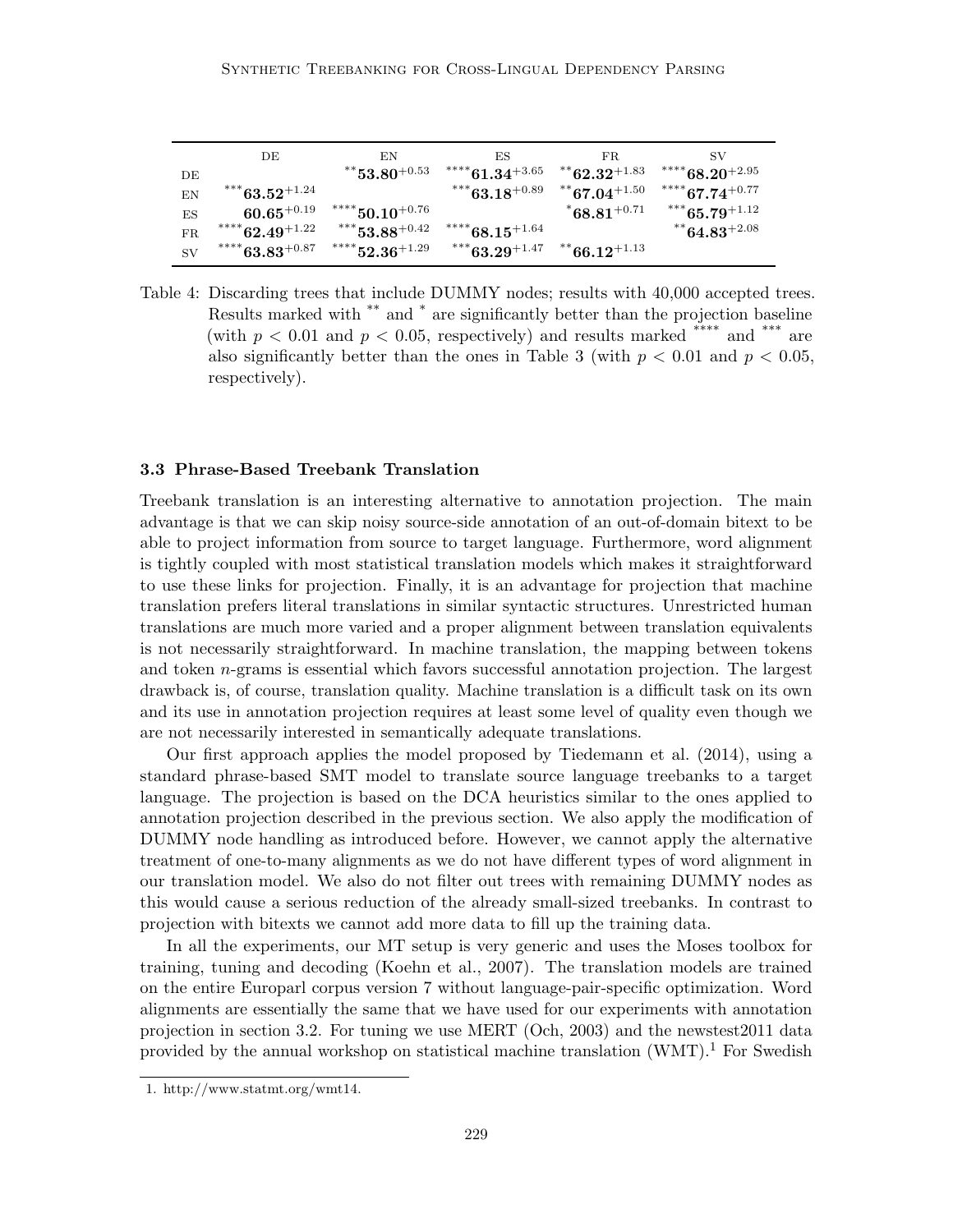we use a sample from the OpenSubtitles2012 corpus (Tiedemann, 2012). The language model is a standard 5-gram model and is based on a combination of Europarl and News data provided from the same source. We apply modified Kneser-Ney smoothing without pruning, applying KenLM tools (Heafield, Pouzyrevsky, Clark, & Koehn, 2013) for estimating the LM parameters.

|           | DE                            | EN                             | ES                       | FR.                       | SV                                           |
|-----------|-------------------------------|--------------------------------|--------------------------|---------------------------|----------------------------------------------|
| DE        |                               | $^{\ast\ast}$ 56.24 $^{+2.70}$ | $1*57.65^{-2.52}$        | ** $59.06^{-3.29}$        | $1*64.62^{-2.37}$                            |
| EN        | $*$ $59.41^{-3.56}$           |                                | $63.76^{-0.04}$          | $1*67.99^{+1.52}$         | $\textbf{67.52}^{\color{red}\textbf{+0.33}}$ |
| ES        | $***$ 53.94 <sup>-5.94</sup>  | $^{\ast\ast}50.65^{+1.80}$     |                          | ** 69.70 <sup>+1.15</sup> | **62.73 <sup>-2.60</sup>                     |
| FR.       | $1***$ 57.05 <sup>-4.54</sup> | $***$ 55.69+2.57               | $^{**}68.66^{+1.66}\,$   |                           | $1**62.77^{-1.75}$                           |
| <b>SV</b> | $1*$ 58.57 <sup>-3.59</sup>   | $8*153.01^{+1.70}$             | $\textbf{62.69}^{+0.11}$ | $64.76^{-0.62}$           |                                              |

Table 5: Results for phrase-based treebank translation (difference to the corresponding annotation projection model with DUMMY node removal from Table 3 in superscript). Results marked with \*\* are significantly different from the projection results (with  $p < 0.01$ ).

The results of our experiments with phrase-based SMT is summarized in Table 5. To a large extent, we can confirm the findings of Tiedemann (2014) that the translation approach has some advantages over the projection of automatically annotated parallel corpora. For some language pairs, the labeled attachment scores are significantly above the projection results even though the parsers are trained on much smaller data sets (the treebanks are typically much smaller than 40,000 sentences for most language pairs). Very striking is also the outcome for German as a target language, which seems to be the hardest language to translate to in this data set. This is not very surprising as German is in general considered to be a difficult target language in the setup of languages that are, for example, supported by WMT. This also applies to the use of German as a source language with a surprising exception when translating to English. Overall, the good results for English may be influenced by the strong impact of the language model that can draw from the large monolingual resources.

#### 3.4 Syntax-Based Treebank Translation

Tiedemann (2015) introduces the use of syntax-based SMT as another alternative to treebank translation. The standard syntax-based MT models supported by Moses are based on synchronous phrase-structure grammars which are induced from word-aligned parallel data. Several modes are available. In our case, we are mostly interested in the tree-to-string models that use synchronous tree substitution grammars (STSGs). Our assumption is that the structural relations that are induced from the parallel corpus with a fixed given source-side analysis improve the projection of syntactic relations when used in combination with syntax-based translation.

In order to make it possible to use dependency information in the framework of synchronous STSGs we convert projective dependency trees to the bracketing structure that can be used to train tree-to-string models with Moses. We use the yield of each word to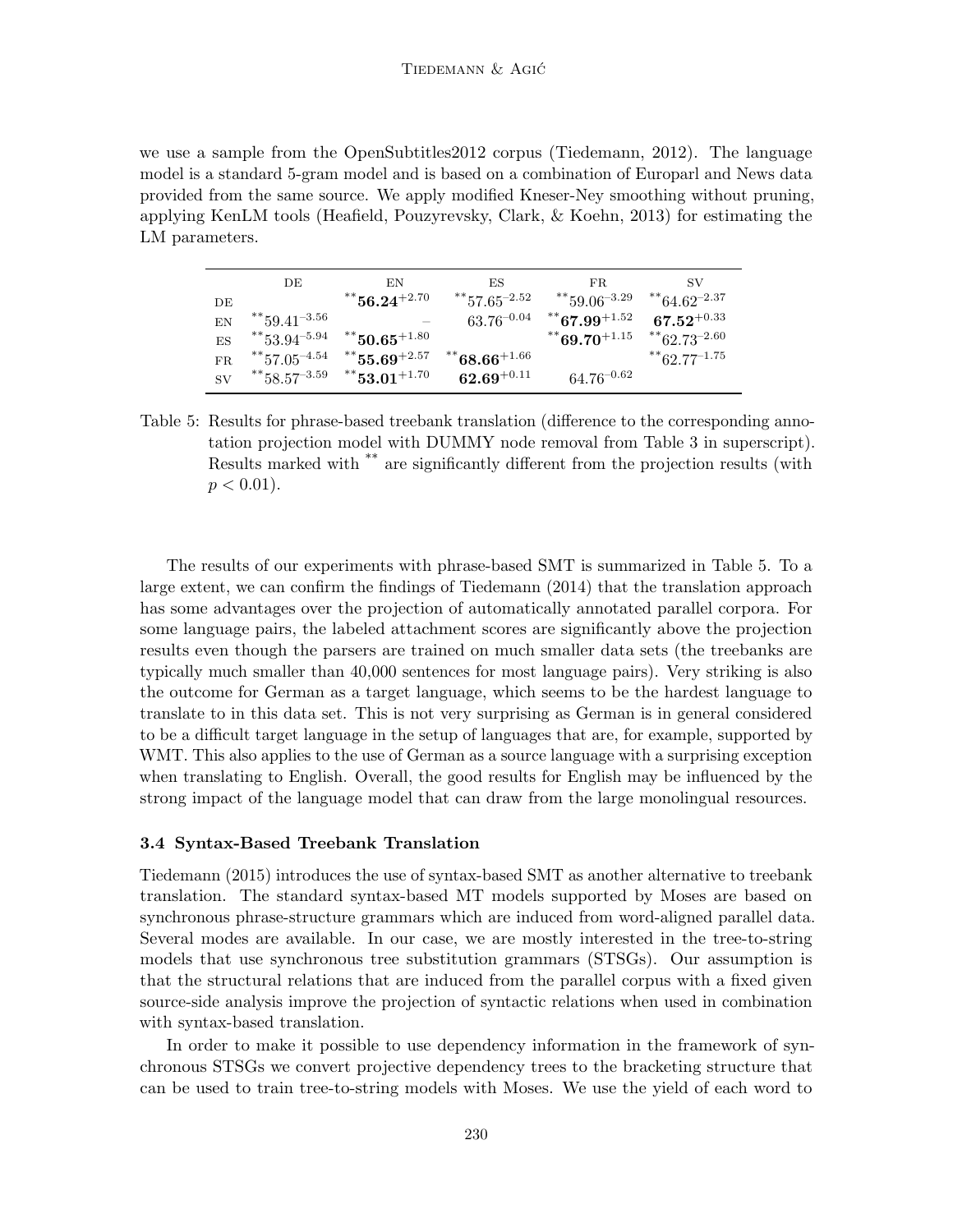

Figure 10: A dependency tree taken from the automatically annotated parallel data and its lossy conversion to a constituency representation.

define a span over the sentence which forms a constituent with the label taken from the relation of that word to its head.

Dependency trees are certainly not optimal for this kind of constituency-based SMT model as they are usually very flat and do not provide the deep hierarchical structures that are common in phrase-structure trees. However, our previous research has shown that valuable syntactic information can be pushed into the model in this way that can be beneficial for projecting dependency relations. Note that we use PoS tags as additional pre-terminal nodes to enrich the information given to the system.

For training the models we used the same data sets and word alignments as we have used for phrase-based SMT. However, we require a number of additional steps listed below:

• We tag the source side of a parallel corpus with a PoS tagger trained on the UDT training data using HunPos (Halácsy, Kornai, & Oravecz, 2007).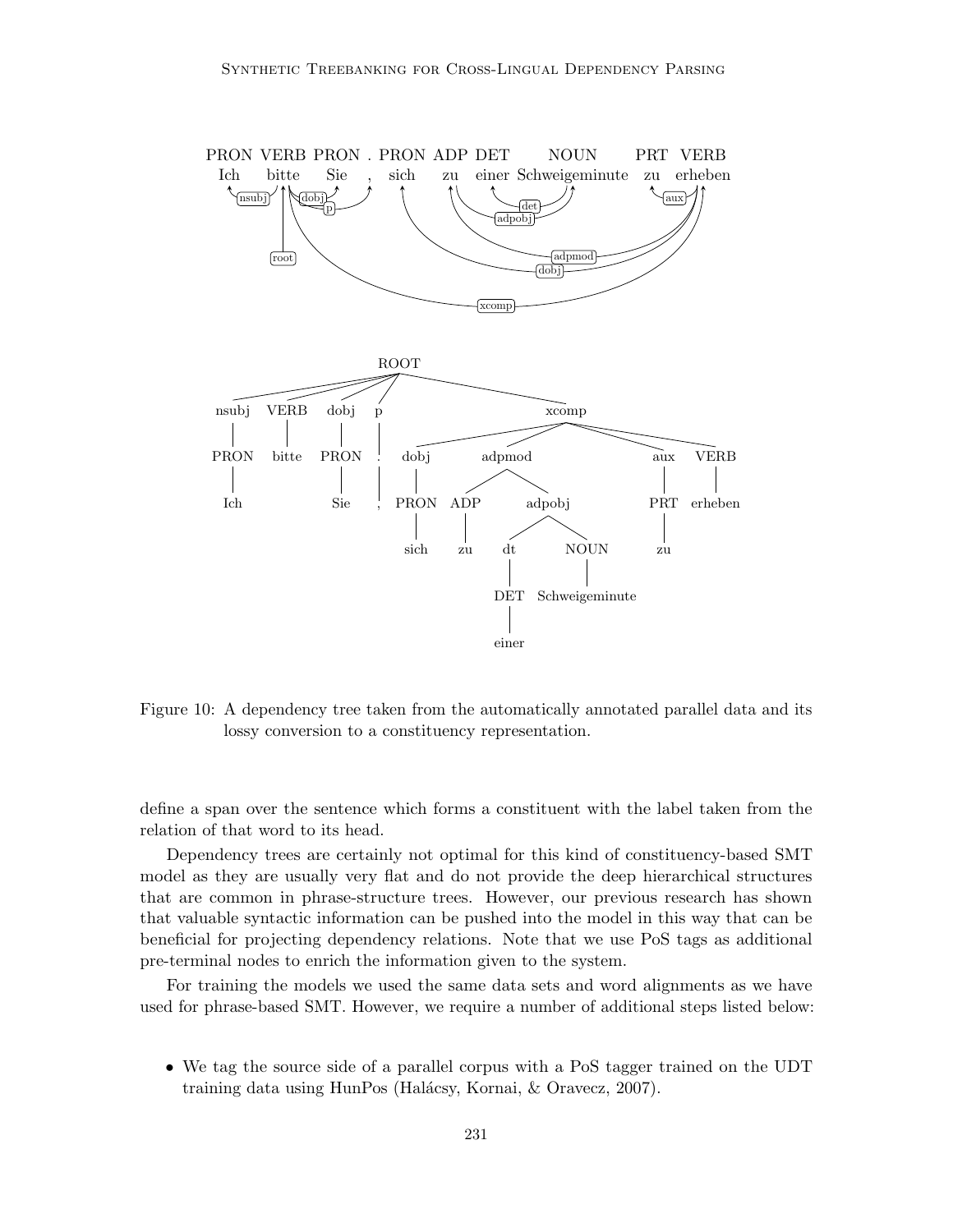- We parse the tagged corpus using a MaltParser model trained on the UDT with a feature model optimized with MaltOptimizer (Ballesteros  $\&$  Nivre, 2012).<sup>2</sup>
- We projectivize all trees using MaltParser and convert to nested tree annotations as explained above (Tiedemann, 2015).
- We extract synchronous rule tables from the word aligned bitext with source side syntax and score rules using Good Turing discounting. We do not use any size limit for replacing sub-phrases with non-terminals at the source side and restrict the number of non-terminals on the right-hand side of extracted rules to three. Furthermore, we allow consecutive non-terminals on the source side to increase coverage, which is not allowed in the default settings of the hierarchical rule extractor in Moses.
- We tune the model using MERT and the same data sets as before.
- Finally, we convert the training data of the UDT in the source language and translate it to the target language using the tree-to-string model created above.

The results of our approach are listed in Table 6. We can see that syntax-based models are superior to phrase-based models in almost all cases. For the majority of language pairs we can also see an improvement over the annotation projection approach even though the training data is much smaller. This confirms the findings of Tiedemann (2015) but outperforms their results by a large margin due to the parsing model used in our experiments.

|           | DE                                         | ΕN                                    | ΕS                           | FR.                              | SV                               |
|-----------|--------------------------------------------|---------------------------------------|------------------------------|----------------------------------|----------------------------------|
| DE        |                                            | $\text{***}$ 158.60 $\text{^{+5.06}}$ | $84*61.00^{+0.83}$           | $^{**+}63.45^{+1.10}$            | $***$ tt 67.88 $^{+0.89}$        |
| EN        | $84*62.67^{-0.30}$                         |                                       | $***$ <sup>+64.58+0.78</sup> | $^{\dagger\dagger}68.45^{+1.98}$ | $***$ tt 68.16 $^{+0.97}$        |
| ES        | $***$ tt <sub>57.13</sub> <sup>-2.75</sup> | $***$ $152.65+3.80$                   |                              | $\frac{1}{69.37}$ +0.82          | $***$ tt 63.55 $^{-1.78}$        |
| FR.       | $*$ $61.41^{-0.18}$                        | $***$ tt 56.83 <sup>+3.71</sup>       | $^{\dagger}68.97^{+1.97}$    |                                  | $^{\dagger\dagger}62.56^{-1.96}$ |
| <b>SV</b> | $81.73^{-0.43}$                            | ***+152.13 <sup>+0.82</sup>           | $62.34^{-0.24}$              | $^{\dagger}64.50^{-0.88}$        |                                  |

Table 6: Results for syntax-based treebank translation (difference to the corresponding annotation projection model from Table 5 in superscript). Numbers in bold face are better than the corresponding phrase-based SMT model. Results marked with \*\* are significantly different from the phrase-based translation results ( $p < 0.01$ ); <sup>†</sup> and <sup>††</sup> are significantly different from the projection model ( $p < 0.01$  and  $p < 0.05$ , respectively).

#### 3.5 Translation and Back-Projection

Another possibility for cross-lingual parsing is the integration of translation in the actual parsing pipeline. The basic idea is to use tools in other languages, such as dependency parsers, without modification by adjusting the input to match the expectations of the tool,

<sup>2.</sup> We use MaltParser here for efficiency reasons. The parsing performance is slightly below the baseline models trained with mate-tools but parsing is very fast which we require for parsing all bitexts.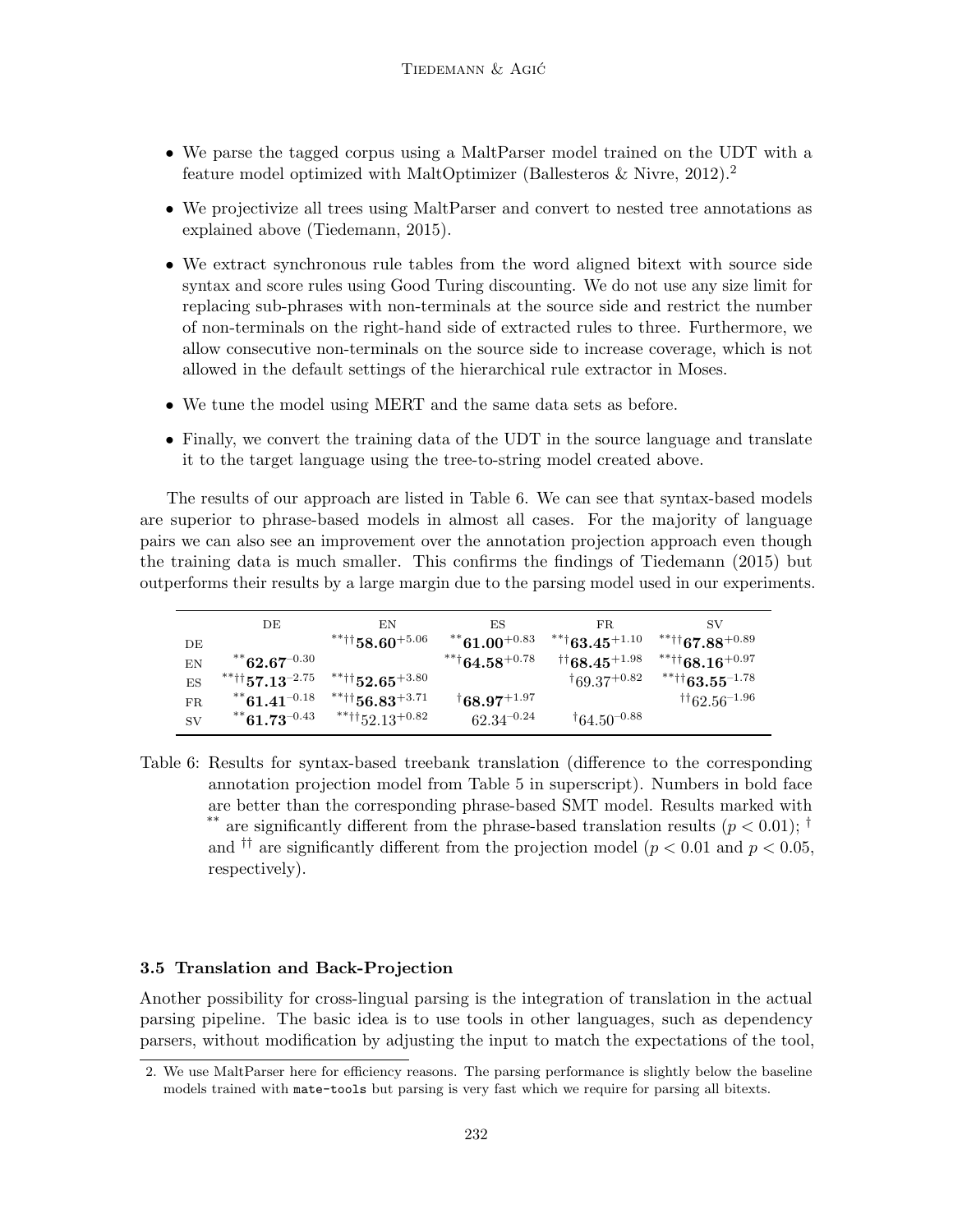

Figure 11: Translation and back-projection: Input data is translated to a source language with existing parsers (step 1), parsed in the source language (step 2) and, finally, the parse tree is projected back to the original target language.

for example, by translating it to the language that a parser accepts. This is very much in spirit of text normalization approaches that are frequently used in NLP for historical documents and user-generated content in which the input is modified in such a way that existing tools for standard language can be applied. Figure 11 illustrates the approach applied to dependency parsing.

The advantage of this approach is that we can rely on optimized parsers that are trained on manually corrected treebanks. However, there are several significant drawbacks. First of all, we loose efficiency due to the additional translation step that is required at parsing time. This is a crucial disadvantage that rules out this approach for many applications which require parsed information of large scale data sets or real-time responses. Another important drawback is the noise coming from translation leading to some kind of input, which a parser is usually not trained for and, therefore, has a hard time to handle correctly. Finally, there is also the problem of back-projection. Unfortunately, it is not straightforward to reverse the projection heuristics discussed earlier. We cannot introduce DUMMY nodes to fill gaps that are required for projecting the entire structure and DUMMY labels are not useful either. The projection heuristics discussed in section 3.2 help to avoid DUMMY nodes and, therefore, we apply these extensions in our experiments. Another problem is related to unaligned target words. In the DCA algorithm (including all modified versions discussed so far), these tokens are simply deleted and will not be attached to the dependency tree at all. This method, however, is not possible for back-projection in which all tokens need to be attached. For this reason, we implement a new rule that attaches each unaligned token to either its preceding or consecutive word if they are attached to the tree themselves. If this is not the case then we simply attach them to ROOT. Another problem is the label that should be added to that dependency and due to the lack of further knowledge we set the label to DUMMY. In this way, we do not get any credit in LAS but may at least improve our UASs. We test this approach using syntax-based SMT as our translation model. The results are listed in table 7.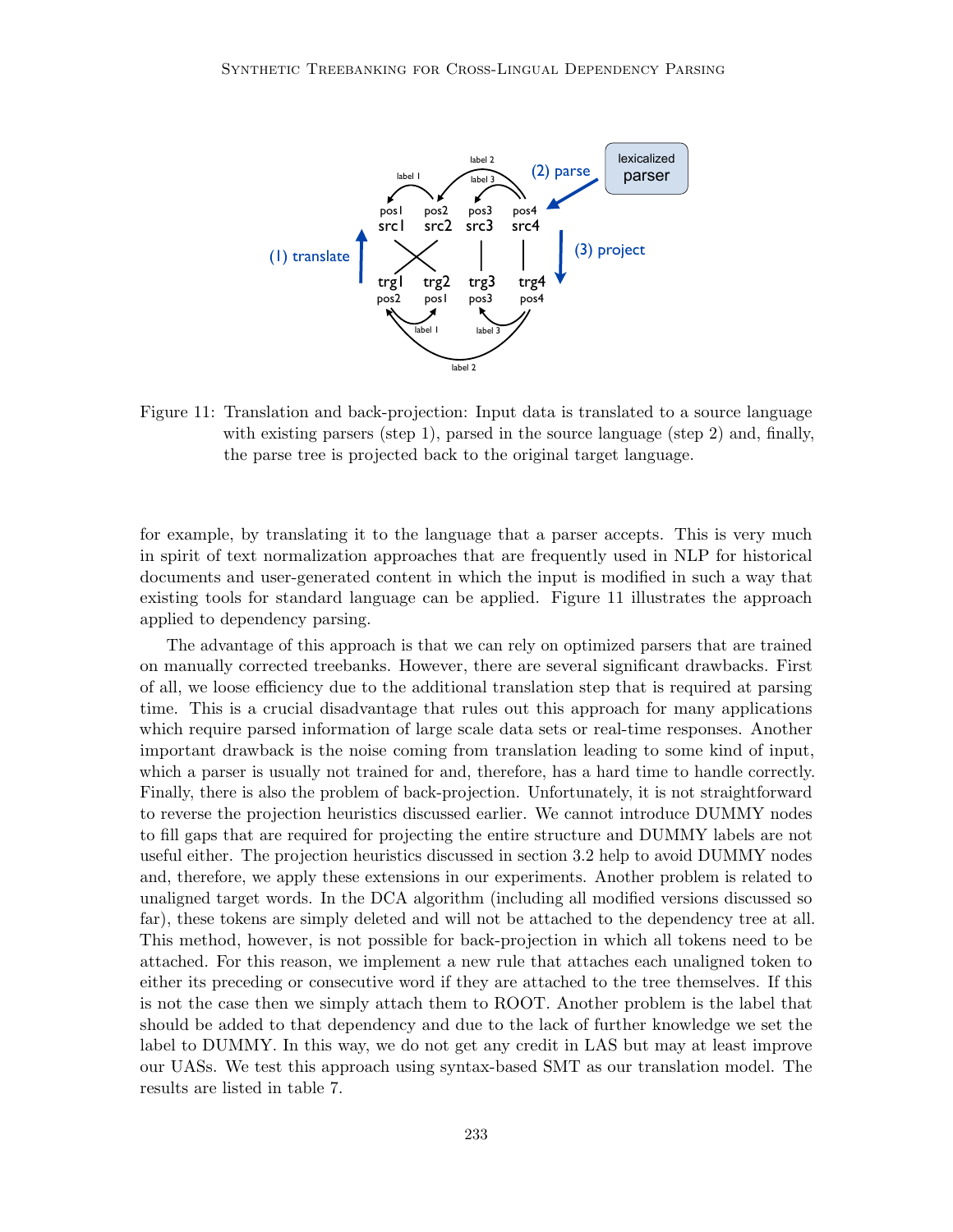|     | DE                       | EN               | ES               | FR.              | SV               |
|-----|--------------------------|------------------|------------------|------------------|------------------|
| DE  | $\overline{\phantom{a}}$ | $35.92^{-17.35}$ | $32.90^{-24.79}$ | $36.68^{-23.81}$ | $45.56^{-19.69}$ |
| ΕN  | $44.86^{-17.42}$         |                  | $48.08^{-14.21}$ | $48.19^{-17.35}$ | $51.74^{-15.23}$ |
| ES  | $36.69^{-23.77}$         | $41.91^{-7.43}$  |                  | $54.78^{-13.32}$ | $43.23^{-21.44}$ |
| FR. | $37.44^{-23.83}$         | $42.00^{-11.46}$ | $55.54^{-10.97}$ |                  | $42.39^{-20.36}$ |
| SV  | $36.84^{-26.12}$         | $35.23^{-15.84}$ | $31.96^{-29.86}$ | $33.74^{-31.25}$ |                  |

Table 7: Back-projection results in comparison to the annotation projection baseline from section 3.2 (Table 3).

The scores are very low, as they even fall behind those of the baseline delexicalized models. This extreme drop in performance is actually a bit surprising but considering the strong disadvantages discussed above this may be expected as well. Another reason for the extreme differences in performance is also the fact that we need to rely on predicted PoS labels in the translated data before piping them into the source language parser. This is certainly a strong disadvantage of the procedure and the comparison to evaluations based on gold standard PoS annotation is not entirely fair. See also section 3.8 for more discussions on the impact of PoS label accuracy on parsing performance.

#### 3.6 Annotation Projection and Translation Quality

An interesting question is whether there is a correlation between translation quality and the performance of the cross-lingual parsers based on translated treebanks. As an approximation for treebank translation quality we computed BLEU scores over well-established MT test sets from the WMT shared task, in our case the newstest from 2012.<sup>3</sup>

Figure 12 illustrates the correlation between BLEU scores obtained on newstest data and LAS's of the corresponding cross-lingual parsers. First of all, we can see that the MT performance of phrase-based and syntax-based models is quite comparable with some noticeable exceptions in which syntax-based SMT is significantly better (French-English and French-Spanish, which is rather surprising). However, looking at most language pairs we can see that the increased parsing performance does not seem to be due to improvements in translation but rather due to the better fit of these models for syntactic annotation projection (see German, for example). Nevertheless, we can observe a weak correlation between BLEU scores and LAS within a class of models with one notable outlier, Spanish-English. This correlation reflects the importance of the syntactic relation between languages for the success of machine translation and annotation projection. Closely related languages like French and Spanish are on the top level in both tasks whereas French and Spanish do not map well to German. Translations to English are an exception in this evaluation. Translation models often work well in this direction whereas annotation projection to English underperforms in our experiments.

<sup>3.</sup> Note that we have to leave out Swedish for this test as there is no test set available for this language.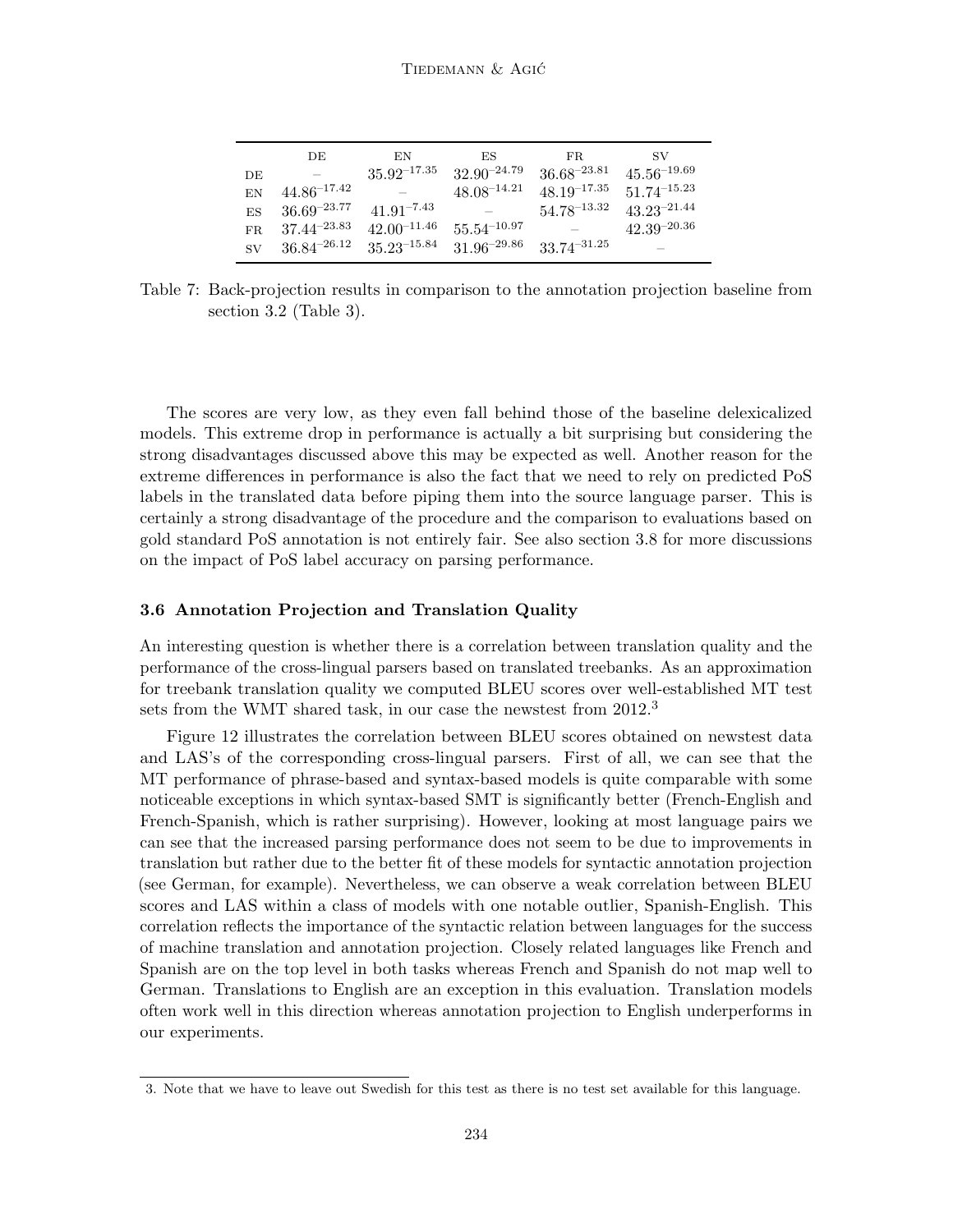

Figure 12: Correlation between BLEU scores and cross-lingual parsing accuracy (using Pearson's correlation coefficient).

# 3.7 System Combination and Multi-Source Models

So far, we were interested in transferring syntactic information from one source language to the target language using one specific model for cross-lingual parsing. However, the approaches above can easily be combined as they all focus on the creation of synthetic training data. There are at least two possibilities that can be explored.

- 1. We can combine data from several source languages to increase the amount of training data and to obtain evidence from various languages projected to the target language.
- 2. Several models can be combined to benefit from the various strengths of each model that may work as complementary information.

In this paper, we opt for a very simple approach to test these ideas. Here we concatenate data sets to augment our training data and train standard parsing models as usual. First, we will look at multi-source models within each paradigm. Table 8 lists the labeled attachment scores that we obtain when combining all data sets for all source languages to train target language parsers on the projected annotations.

From the table, we can see that we are able to achieve significant improvements for all languages and models except for Spanish. Furthermore, for English and for French we obtain the overall best result presented in this paper for the combined syntax-based SMT projections. In our final system combination, we now merge all data sets for all languages and models. The results of the parsers trained on these combined data sets are shown in Table 9.

<sup>4.</sup> These results are multi-source and multi-model system combinations provided by Tiedemann (2015).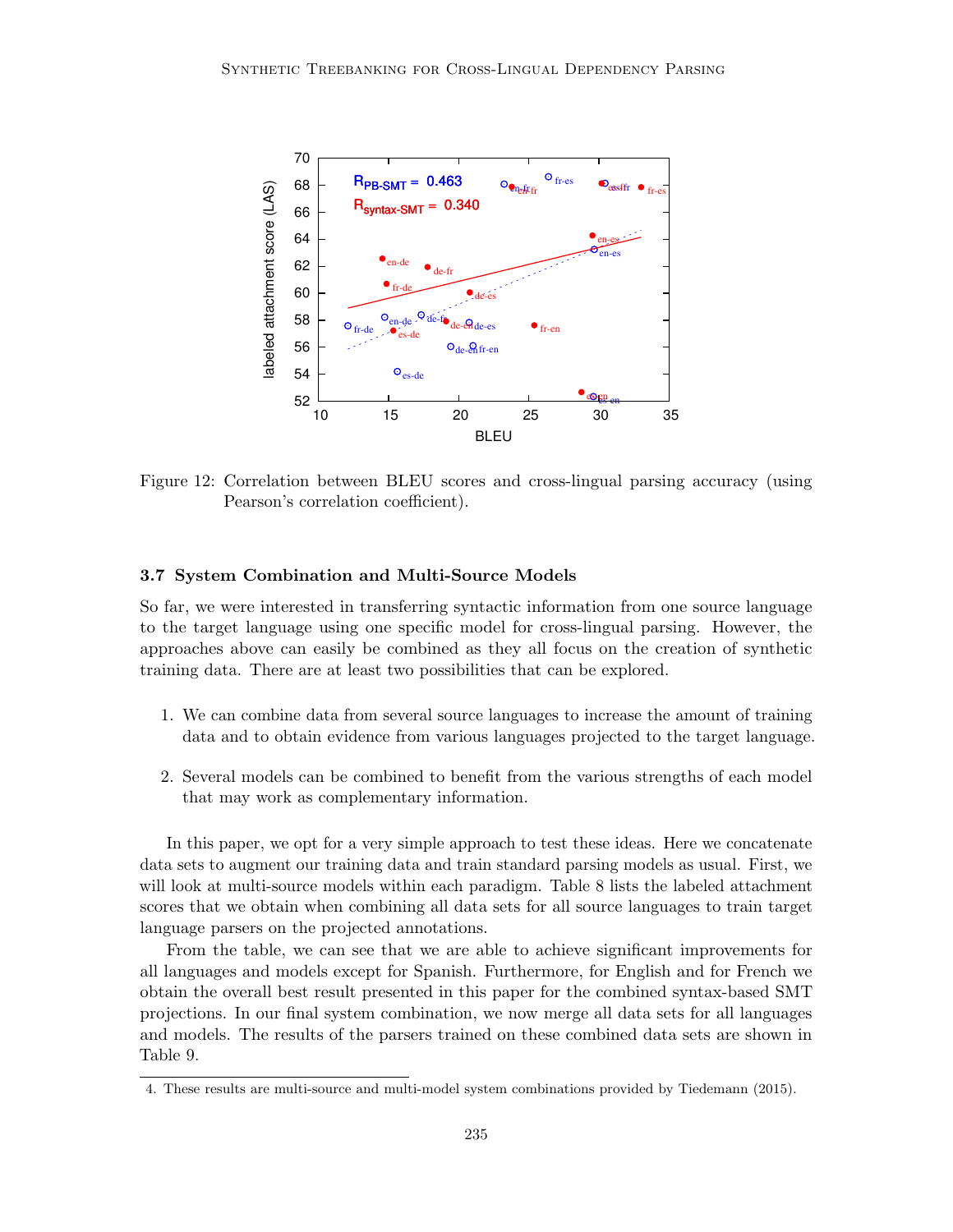| LAS                                | DE    | EN    | ES    | FR.   | SV    |
|------------------------------------|-------|-------|-------|-------|-------|
| best published result <sup>4</sup> | 60.94 | 56.58 | 68.45 | 69.15 | 68.95 |
| best individual model              | 63.83 | 58.60 | 68.97 | 69.70 | 68.20 |
| annotation projection              | 66.76 | 55.30 | 67.37 | 69.48 | 71.95 |
| phrase-based SMT                   | 61.85 | 60.94 | 68.08 | 71.54 | 71.69 |
| syntax-based SMT                   | 65.89 | 61.56 | 68.60 | 72.78 | 72.14 |

Table 8: Results for combining projected data of all source languages to train target language parsing models. Numbers in italics are worse than one of the models trained on data for individual language pairs.

|  |  | DE EN ES FR SV<br>LAS 67.60 57.05 69.36 72.03 73.40<br>UAS 75.27 64.54 76.85 79.21 81.28<br>ACC 81.99 72.75 82.22 83.06 83.04 |
|--|--|-------------------------------------------------------------------------------------------------------------------------------|

Table 9: Results for combining projected data of all source languages to train target language parsing models. Additionally to LAS we also includes unlabeled attachment scores (UAS) and label accuracy (ACC) here to make it easier to compare our results with related work.

For German, French and Swedish this yields yet another significant improvement with labeled attachment scores close to 70% or even above. These results represent the highest scores that have been reported in this task so far and outperform previously published scores by a large margin. We expect that more sophisticated system combinations would push these results even further.

#### 3.8 Gold vs. Predicted PoS Labels

It is common to evaluate results with gold PoS labels that are given in the test set of the target language treebank. This disregard for the impact of PoS quality—often present in related work—makes for a very unrealistic evaluation scenario. In the previous section, we discussed results that use gold standard annotation in order to make it possible to compare our results with the baselines and related work. In this section, we look into more details when replacing PoS labels with predicted values. Here, we report only the results for the treebank translation approach using syntax-based SMT as a test case. The other approaches show similar trends.

The first experiment looks at the case where annotated data is available for the target language for training PoS taggers. We use HunPos (Halácsy et al., 2007) to train models on the training data of each language and use them to replace the gold standard tags in all test sets with PoS labels that our models predict. The results of these experiments applied to the translated treebanks from section 3.4 are shown in Table 10.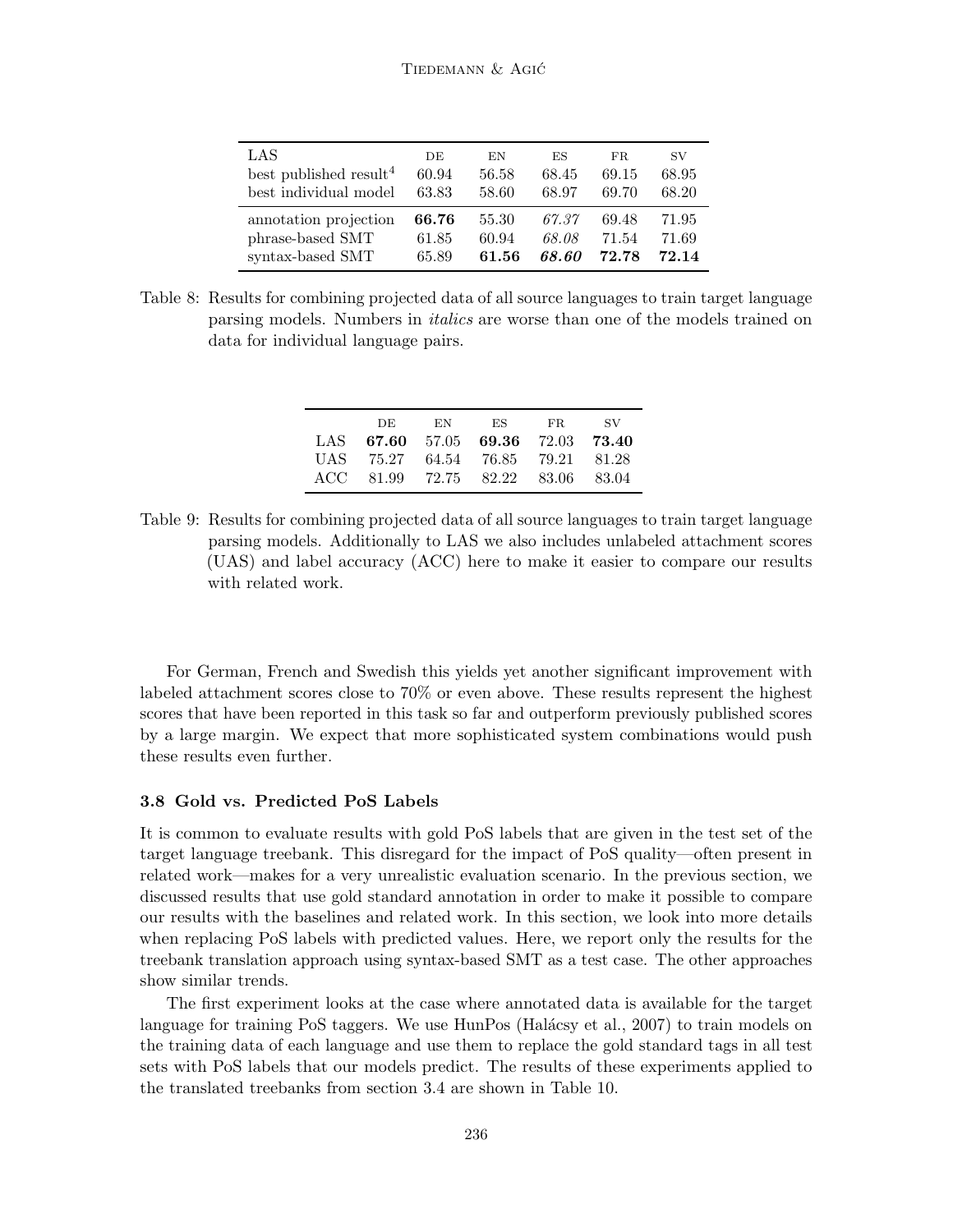|            | DE                           | EN              | ES              | FR.             | <b>SV</b>       |
|------------|------------------------------|-----------------|-----------------|-----------------|-----------------|
| DE         |                              | $56.49^{-2.11}$ | $57.52^{-3.48}$ | $59.99^{-3.46}$ | $62.68^{-5.20}$ |
| EN         | $58.70^{-3.97}$              |                 | $61.25^{-3.33}$ | $64.32^{-4.13}$ | $63.97^{-4.19}$ |
| ES         | $53.37^{\scriptstyle -3.76}$ | $50.89^{-1.76}$ |                 | $65.24^{-4.13}$ | $58.78^{-4.77}$ |
| FR         | $57.18^{-4.23}$              | $54.94^{-1.89}$ | $64.32^{-4.65}$ |                 | $58.22^{-4.34}$ |
| <b>SV</b>  | $57.63^{-4.10}$              | $50.17^{-1.96}$ | $59.36^{-2.98}$ | $60.89^{-3.61}$ |                 |
| PoS tagger | 95.24                        | 97.56           | 95.37           | 95.08           | 95.86           |

Table 10: Results for cross-lingual parsing with predicted PoS labels coming from taggers trained on target language treebanks. The numbers in superscript give the difference to the result with gold standard labels (Table 6). The last row shows the overall accuracy of the PoS tagger.

We can see that PoS labels have a strong impact on parsing performance. For all language pairs, we can observe a significant drop in LAS even with quite accurate taggers, which proves that one need to be careful with applying models in real-life scenarios. The next experiment stresses this point even more. Here, we replace PoS labels with tags that are predicted by taggers that are trained on the noisy translated treebanks and their projected annotation. Note that we need to remove training examples with DUMMY labels to reduce errors of the tagger.

|    | DE.                          | EN         | ES | FR.                     | – SV                     |
|----|------------------------------|------------|----|-------------------------|--------------------------|
| DE | $\sim$                       |            |    | 81.32 81.23 82.41 84.29 |                          |
| EN | -85.33                       | $\sim$ $-$ |    | 84.41 85.56 86.32       |                          |
|    | $ES$ 82.39 81.05 $-$         |            |    | 89.37 83.26             |                          |
|    | FR $83.76$ $80.64$ $89.95$ - |            |    |                         | 84.11                    |
|    | sv 84.79 81.66 86.05 84.81   |            |    |                         | $\overline{\phantom{a}}$ |

Table 11: PoS tagging accuracy for models trained on translated treebanks.

Table 11 lists the accuracy of the taggers trained on noisy projected data. We can observe a significant drop in tagger performance which is completely plausible considering the substantial noise added through translation and projection and also considering the limited size of the data we use for training. Treebanks are considerably smaller than annotated corpora that are usually taken for training PoS classifiers. When applying these taggers to our test sets we can observe a dramatic drop in parsing performance as expected. Table 12 lists the results of these experiments.

From the above findings we can conclude that cross-lingual techniques still require a lot of improvement to become practically useful in low-resource scenarios in the real world. We have done the same experiment for the annotation projection approach and observed the same behavior even though we can rely on larger data sets for training the taggers. The performance drop of using predicted PoS labels trained on noisy data sets amounts to over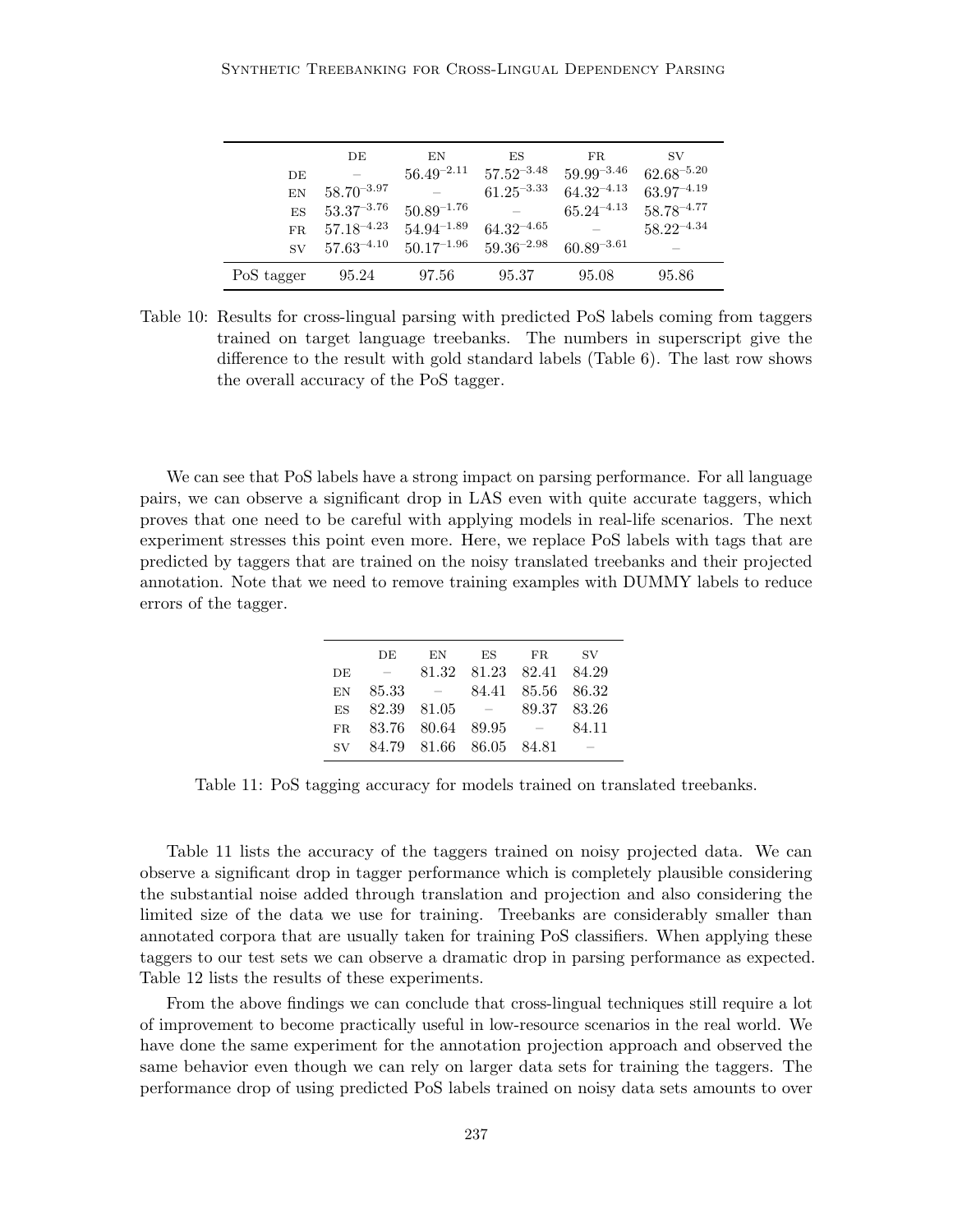|     | DE              | ΕN               | ES              | FR.             | SV                       |
|-----|-----------------|------------------|-----------------|-----------------|--------------------------|
| DE  |                 | $46.04^{-10.45}$ | $48.61^{-8.91}$ | $50.36^{-9.63}$ | $52.73^{-9.95}$          |
| EN  | $51.89^{-6.81}$ |                  | $59.37^{-1.88}$ | $62.37^{-1.95}$ | $60.43^{-3.54}$          |
| ES  | $44.59^{-8.78}$ | $47.81^{-3.08}$  |                 | $59.81^{-5.43}$ | $52.12^{-6.66}$          |
| FR. | $49.72^{-7.46}$ | $49.04^{-5.90}$  | $61.30^{-3.02}$ |                 | $51.10^{-7.12}$          |
| SV. | $47.94^{-9.69}$ | $44.23^{-5.94}$  | $55.02^{-4.34}$ | $52.79^{-8.10}$ | $\overline{\phantom{a}}$ |

Table 12: Results for cross-lingual parsing with predicted PoS labels coming from taggers trained on projected treebanks. The difference to the results with predicted labels from Table 10 are shown in superscript.

10 LAS points in most cases similar to what we see in the treebank translation approach. We omit the results as they do not add any new information to our discussion.

Finally, we also need to check whether system combinations and multi-source models help to improve the quality of cross-lingual parsers with predicted PoS labels. For this, we use the same strategy as in section 3.7 and concatenate the various data files to train parser models that combine all models and language pairs. In other words, we use the same models trained in section 3.7 but evaluate them on test sets that are automatically tagged with PoS labels. Again, we use two settings: 1) We apply PoS taggers trained on manually verified data sets—the monolingual target language treebanks, and 2) we use PoS taggers trained on projected and translated treebanks. For the latter we have now all data sets at our disposal and, therefore, expect a better PoS model as well. Table 13 lists the final results in comparison to the ones obtained with gold standard annotation.

|                                                     | DE    | EN    | ES    | $_{\rm FR}$ | SV.   |
|-----------------------------------------------------|-------|-------|-------|-------------|-------|
| monolingual baseline with gold PoS                  | 78.38 | 91.46 | 82.30 | 82.30       | 84.52 |
| delexicalized monolingual with gold PoS             | 70.84 | 82.44 | 71.45 | 73.71       | 74.55 |
| best delexicalized cross-lingual with gold PoS      | 52.53 | 48.24 | 62.66 | 62.39       | 59.42 |
| best cross-lingual model with gold PoS              | 67.60 | 61.56 | 69.36 | 72.78       | 73.40 |
| monolingual PoS tagger accuracy                     | 95.24 | 97.56 | 95.37 | 95.08       | 95.86 |
| combined projected PoS tagger accuracy              | 88.47 | 88.24 | 88.06 | 89.83       | 88.07 |
| monolingual baseline with predicted PoS             | 73.03 | 88.38 | 76.59 | 76.79       | 77.83 |
| delexicalized monolingual with predicted PoS        | 64.25 | 72.81 | 60.49 | 64.06       | 65.77 |
| best delexicalized cross-lingual with predicted PoS | 48.36 | 43.87 | 52.94 | 52.47       | 49.84 |
| combined cross-lingual with predicted PoS           | 63.14 | 55.16 | 64.99 | 67.91       | 67.93 |
| combined cross-lingual with projected PoS model     | 57.84 | 51.66 | 61.40 | 63.86       | 61.58 |

Table 13: A comparison between models evaluated with gold standard PoS annotation (four top-level systems) and models tested against automatically tagged data.

First of all, we can see that our best cross-lingual models outperform delexicalized cross-lingual models by a large margin. They come very close to delexicalized models trained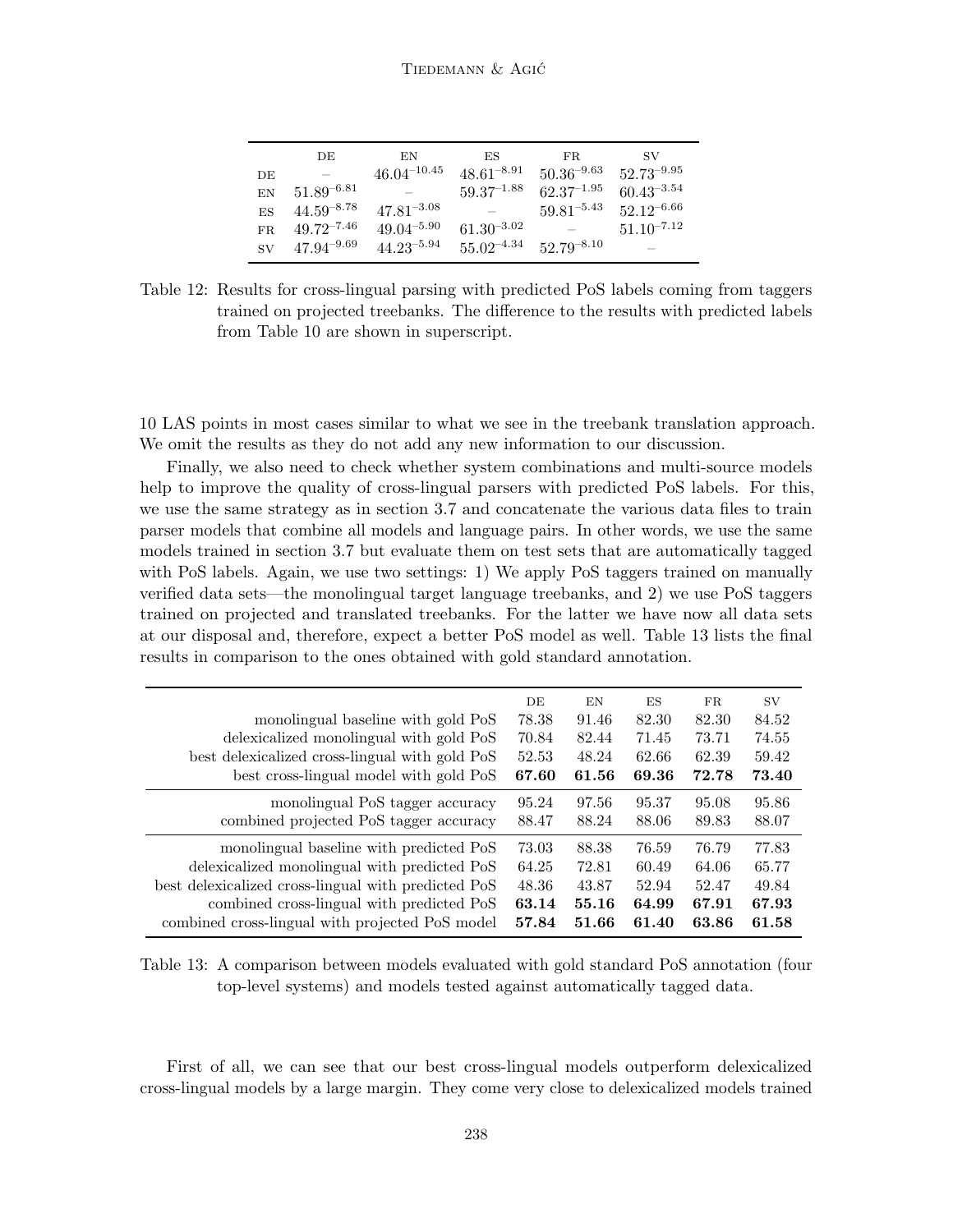on target language data with the exception of English which works much better with the original data set. In the lower part of the table, we observe that the scores drop significantly when gold standard PoS labels are replaced with predicted tags. Note that the four systems using predicted PoS labels apply the tagger trained on monolingual verified target language data which gives quite high accuracy. The final system in the table is the only one that applies the PoS model trained on projected and translated data. These tagger models are much less accurate, as shown in the middle of Table 13, and the influence of this degradation is visible in the attachment scores obtained by the systems. However, these models reflect a real-world scenario where no annotated is available for the target language, not even for training PoS taggers. The advantage of the projection and translation approaches is that such model is possible at all, whereas delexicalized and other transfer models always require existing tools that can produce the shared features used by the prediction system. Note also that the cross-lingual models now outperform some of the delexicalized models trained on verified target language data—with English as a striking exception—which is remarkable given the noisy data they are trained on.

#### 3.9 Impact of Dataset Sizes

By and large, the data-driven dependency parsers benefit from introducing additional training data. In this subsection, we control for the amount of training data provided to our method, and observe the impact it has on LAS cross-lingually. We experiment with improved annotation projection (see Section 3.2), and we introduce up to 60 thousand sentences with projected dependency trees. For each of the five target UDT languages in the experiment, we provide four learning curves representing the four source languages. We plot the results in Figure 13.

We observe that virtually all transferred parsers benefit from the introduction of additional training data, albeit some of the improvements are only slight as some models level out at around 20 thousand sentences. All the source languages follow the same LAS learning curve patterns for all the targets, as we do not observe any trend violations for specific source-target pairs. Other than that, we observe clear source-target preferences, as the source orderings by LAS mostly remain the same for all training set sizes. Some of the lower-ranked sources do not benefit or even degrade by introducing more training data, for example, the Spanish parser induced from German data, or the English parser created by projecting Swedish trees. That said, it is worth noting that in the best source-target pairs, the targets always benefit from introducing more source data: German from English and Swedish, English from German and French, Spanish from French and vice versa, and Swedish from German and English. This is a very clear indicator for future improvements, as the method apparently benefits from adding more data. At the same time, our learning curves show benefits for truly under-resourced languages, as the largest relative gains are already reached at relatively modest quantities of 20 thousand sentence pairs. Moreover, the typological groupings in the former list of top-performing source-target pairs are quite apparent, as is the case throughout our experiments.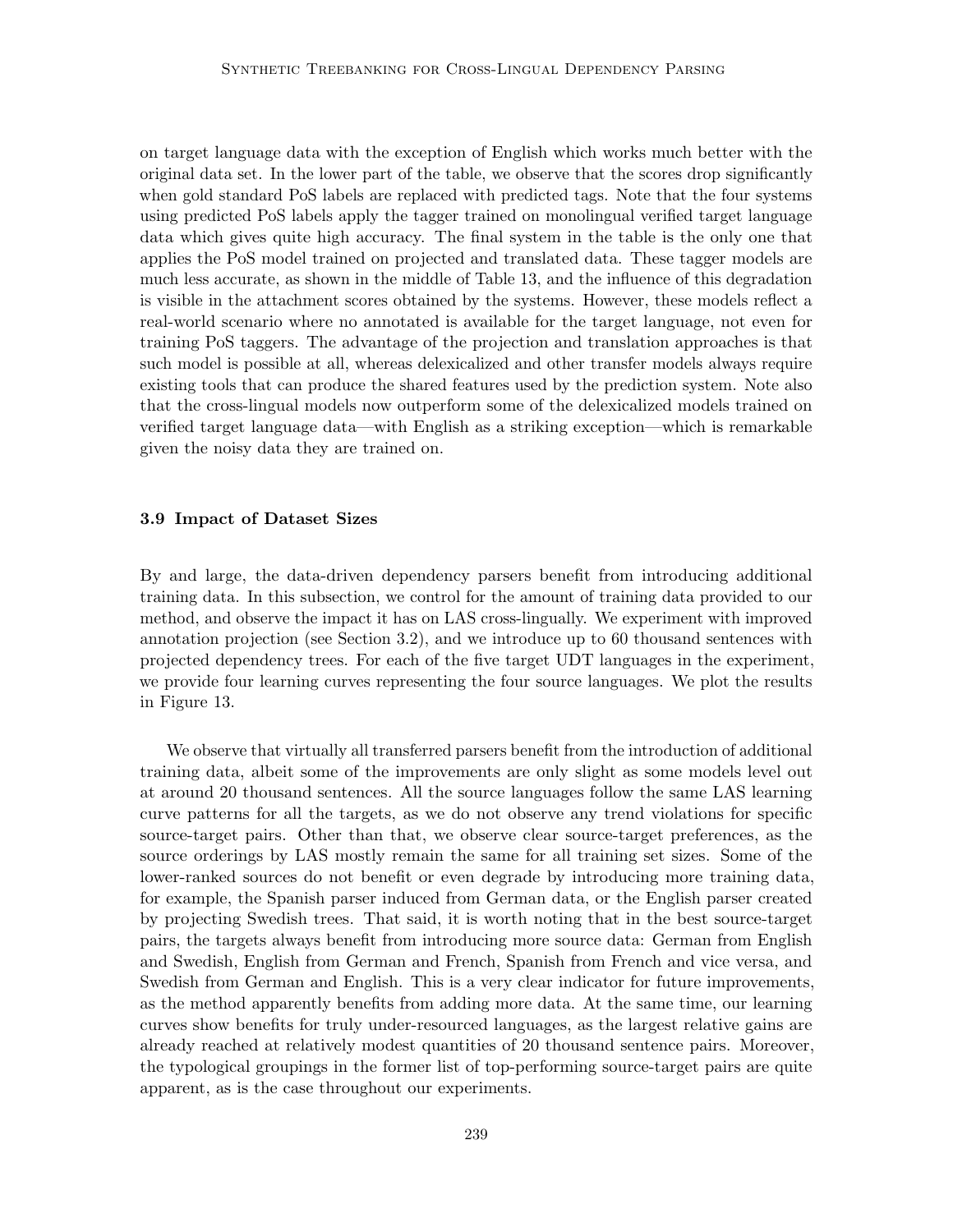

Figure 13: The impact of training data: Different sizes of projected data for training crosslingual parsing models.

### 4. Comparison to Related Work

In this section—having thoroughly analyzed synthetic treebanking—we revert to a top-level discussion of cross-lingual parsing. In it, we contrast our approach to several selected alternatives from related work, and we sketch their properties from the viewpoint of enabling dependency parsing for truly under-resourced languages. We proceed by outlining the comparison.

We have already compared the various synthetic treebanking approaches to one another and to the delexicalized transfer baseline of McDonald et al. (2013) in section 3. Here, we aim at introducing a number of top-performing representatives of the methods discussed in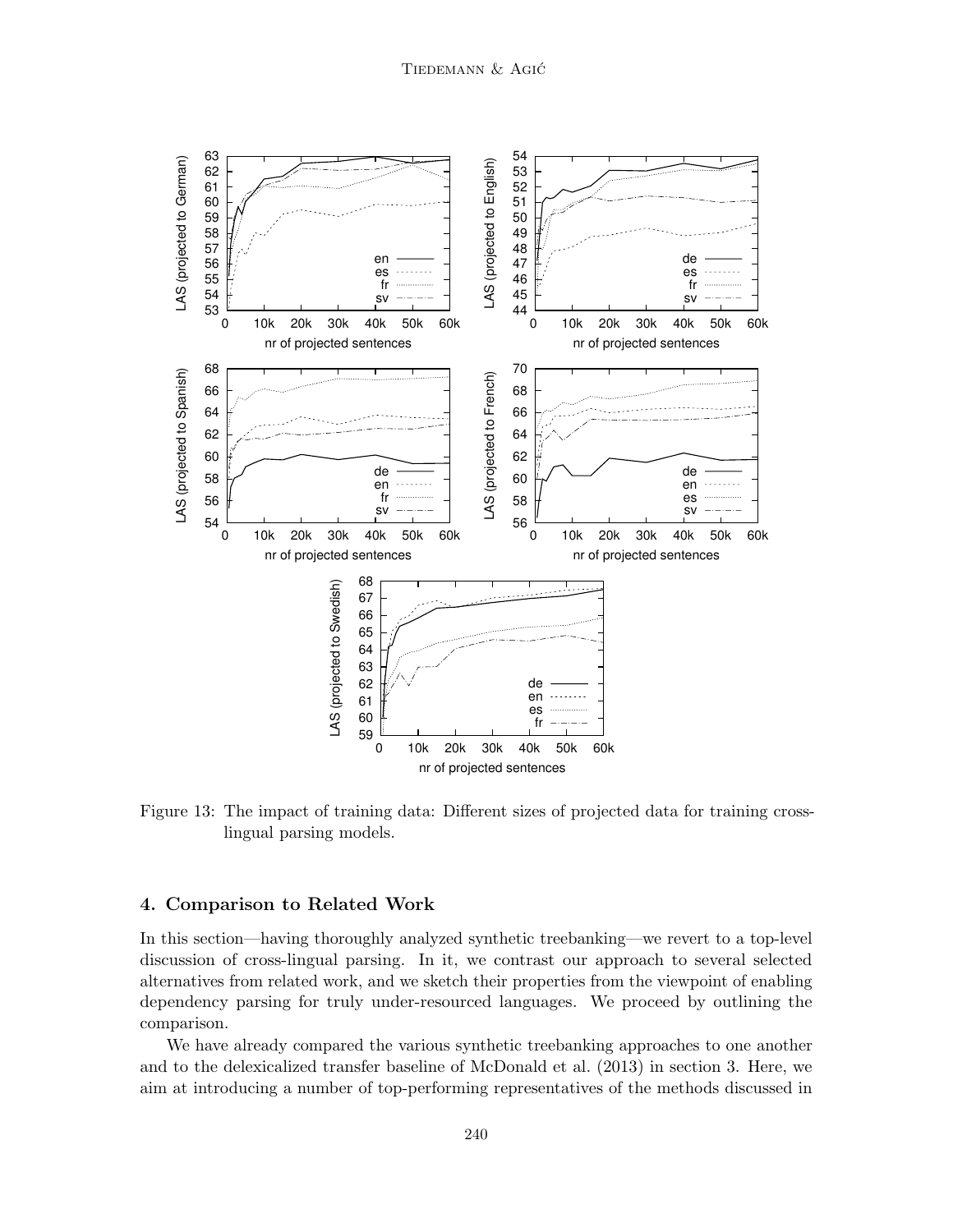the overview section: a more competitive model transfer approach, an approach dealing with distributed word representations, and an annotation projection-motivated approach. As replicating all the approaches would be very time-consuming, we constrain our search to the approaches that also report their scores on UDT version 1 in their respective publication, as we can then compare by referencing. We select the following approaches for our discussion.

- DELEX: This is the delexicalized model transfer baseline of McDonald et al. (2013). We report the scores by Søgaard et al. (2015) who used the arc-factored adaptation of the mate-tools parser, and not our replication or the original, as they conveniently report multiple metrics. We discuss the metrics below, and we note that they used gold PoS.
- MULTI: A reimplementation of McDonald et al. (2011) multi-source projected system (multi-proj. in the original paper) by Ma and Xia (2014). We provide it as a more competitive baseline system. The original work predates UDT and only evaluates on the heterogenous CoNLL treebanks, but Ma and Xia (2014) evaluate it on the UDT treebanks so we report their scores. Note that the parsing model and preprocessing is then inherent to their setup, differing from the original setup of McDonald et al. (2011). The setup details are described further in the text, under Xia.
- Proj: The improved annotation projection approach we described in section 3.2. It is the final approach of the subsection, in which the dependency relations over unary dummy nodes are collapsed, dummy leaves removed, and all Europarl trees with remaining dummy nodes discarded (see Table 4). These scores are given with gold PoS tags.
- Trans G & P: We report on our best syntax-based cross-lingual treebank translation scores with gold and predicted PoS, respectively. Our PoS predictions come from an HMM tagger (Halácsy et al.,  $2007$ ). The taggers are trained on target language treebanks, and they score at 95% on average (see Table 10).
- COMB G & P: These are our multi-source syntax-based cross-lingual parsers. They build on the TRANS G  $\&$  P approaches: instead of just single sources, multiple treebanks are translated into the target languages, providing combined synthetic treebanks to train parsers on. As before, we also report scores with gold and HunPospredicted PoS.
- Rosa: This is the multi-source delexicalized transfer approach of Rosa and Zabokrtsky (2015), in its weighted variant. In their method, each target is parsed by multiple sources, and each parse is assigned a weight based on an empirically established language similarity metric. For each target sentence, the multiple parses constitute a digraph, on top of which a (Sagae & Lavie, 2006)-style maximum spanning tree voting scheme is implemented. They use gold PoS tags.
- Søgaard: In this model, delexicalized model transfer is augmented by inter-lingual word representations based on inverted indexing via Wikipedia concept links (Søgaard et al., 2015). We choose it as a very recent and illustrative example of leveraging word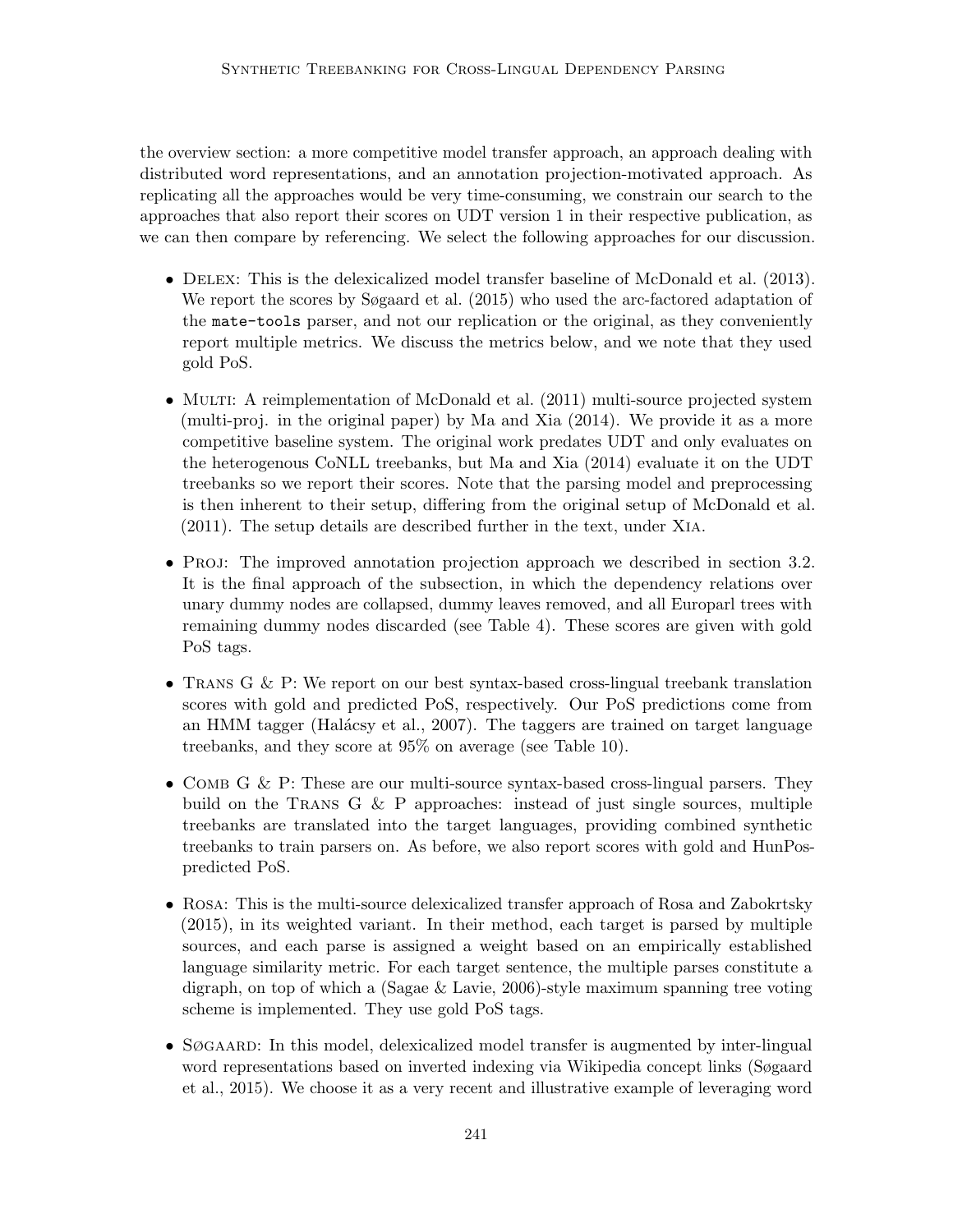| Target    |              | <b>Baselines</b> |       |        | Synthetic treebanking |       |       | Recent approaches |         |       |
|-----------|--------------|------------------|-------|--------|-----------------------|-------|-------|-------------------|---------|-------|
| language  | <b>DELEX</b> | MULTI            | Proj  | TRANSG | TRANSP                | COMBG | COMBP | ROSA              | SØGAARD | XIA   |
| DE        | 56.80        | 69.21            | 72.65 | 70.62  | 67.59                 | 75.27 | 71.79 | 56.80             | 56.56   | 74.01 |
| ΕN        |              |                  | 62.79 | 65.10  | 63.62                 | 64.54 | 63.15 | 42.60             |         |       |
| ES        | 63.21        | 72.57            | 74.92 | 75.71  | 72.16                 | 76.85 | 73.20 | 72.70             | 64.03   | 75.60 |
| FR        | 66.00        | 74.60            | 76.13 | 76.33  | 72.95                 | 79.21 | 76.06 |                   | 66.22   | 76.93 |
| <b>SV</b> | 67.49        | 75.87            | 76.96 | 76.98  | 73.61                 | 81.28 | 76.83 | 50.80             | 67.32   | 79.27 |

Table 14: Comparison of cross-lingual parsing methods. In contrast to the rest of our paper, here we report UAS scores to attain maximum coverage of results reported in related work.

embeddings for improving cross-lingual dependency parsing. They use an embeddingsenabled version of Bohnet's parser (Bohnet, 2010) and gold PoS tags. We report their multi-source results.

• XIA: The approach by Ma and Xia (2014) is a novel method that leverages Europarl to train probabilistic parsing models for resource-poor languages by maximizing a combination of likelihood on parallel data and confidence on unlabeled data. We report on their best approach (marked as  $+U$  in their paper), which makes use of both parallel and unlabeled data. They use top-performing PoS taggers trained on the target languages, each of them reaching at least a 95% accuracy.

Before discussing the results, we make a number of remarks on the comparison. First, for each target language, we report the best obtained score for each method, rather than possibly misleading averages or more complex source-target matrices. In most related work, English is not used as a target language. Second, in contrast to the remainder of the paper—and contrary to the guidelines for evaluating cross-lingual parsers following McDonald et al. (2013)—we report on UAS only. This is targeted exclusively at facilitating the comparison to related work, as these contributions for the most part still report UAS scores, even when working with UDT. While we do see this as unfortunate, we also note that a LAS-enabled replication study exceeds the scope and does not match the focus of our contribution. Third, and also related to not being able to control for all the experiment parameters, we note the issue of reporting scores on gold and predicted PoS, and the different ways of obtaining the predicted annotations. We record the differences in the list above. Finally, we note that some of the referenced contributions do not explicitly state whether their scoring included punctuation or not, whereas we do include it in our experiments.

The results are given in Table 14 and we now proceed to discuss them in more detail, reflecting on the methods' intricacies and requirements in the process.

In the table, we visually group the methods into the baselines (DELEX, MULTI), our proposed approaches (Proj, Trans, Comb), and selected recent contributions to crosslingual dependency parsing (ROSA, SØGAARD, XIA). By design, we do not highlight the best scores, as not all the results are directly comparable, especially with respect to the lack of control for sources of features facilitating the parsing, such as the PoS tags. We also note that ROSA is evaluated on the HamleDT treebanks (Rosa, Mašek, Mareček, Popel, Zeman,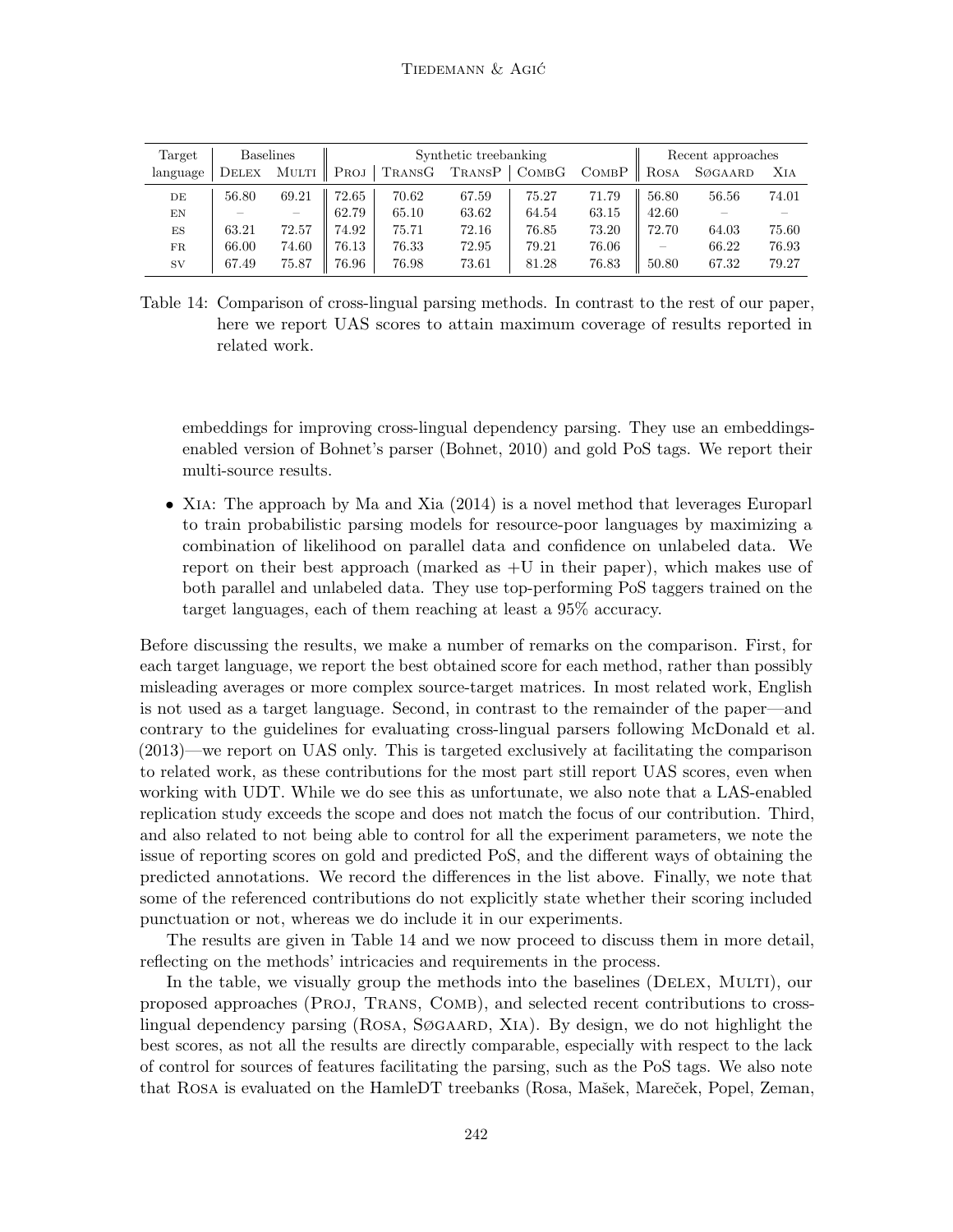$&$  Zabokrtský, 2014) and not UDT, but we still provide it for reference, as it implements an interesting addition to DELEX as a sort of an intermediate step towards MULTI.

We first observe that ROSA and SØGAARD rarely surpass our DELEX baseline. This does not come as a surprise, as our baseline uses a more advanced graph-based dependency parser (Bohnet, 2010): in contrast, Rosa uses an arc-factored parser (McDonald, Pereira, Ribarov, & Hajič, 2005), while SØGAARD implements a first-order version of the parser by Bohnet (2010) that leverages cross-lingual word representations. That said, the discrepancy between the first- and second-order graph-based parsers appears not to be the only factor in explaining the slight (if any) gains provided by these two approaches. Namely, Rosa is an approach to multi-source delexicalized parsing based on maximum spanning tree-style voting, and it uses empirically obtained dataset similarity metrics for weighting the arcs in the voting schemes. As such, even if it yields slight improvements over the respective fair baselines—as provided in the paper describing the approach (Rosa & Zabokrtsky, 2015)—it is still bound by the impoverished feature representation informing the parser, inherited from the DELEX it builds on, preventing the method from reaching higher accuracies.  $S\varnothing$ GAARD attempts to alleviate this by introducing cross-lingual word representations to the feature space. In their report on the approach, Søgaard et al. (2015) observe slight improvements over the baselines, but it is apparent that the word representations they utilize work much better for NLP tasks that don't involve syntactic representations, indicating they might not be appropriate for facilitating cross-lingual parsing more substantially.

Having considered ROSA and SØGAARD—comparing the two approaches to the DELEX baseline, and establishing their inferiority to the remaining approaches, including synthetic trebanking—we turn to the more interesting part of the discussion, in which our contributions are compared to one another, and to XIA. We also include the competitive MULTI baseline of McDonald et al. (2011) to this discussion.

Our improved annotation projection Proj appears to be a very competitive method, as none of the other approaches surpass it by a large margin. It also consistently beats Multi, albeit their PoS annotations are not comparable. Syntax-based treebank translation (Trans) surpasses it by a very narrow margin on four out of five targets, with German as the exception, while the multi-source variant (Comb) adds approximately 3-5 LAS points to the difference, with English as the exception. Only the approaches using predicted PoS tags are contrasted to Xia, but noting that on these datasets, our tagging approach (HunPos) performs slightly under theirs (Stanford) on average. We observe that Xia exhibits a slight advantage over out top approach ( $\text{COMBP}$ ) across the targets, but we also note—on top of the differences in taggers—that their approach also utilizes unlabeled data for semi-supervised parser augmentation. That said, Ma and Xia (2014) document only minor decreases when removing the unlabeled sources, and they implement an arc-factored dependency parser in the pipeline. Thus, we note that i) our synthetic treebanking approaches and Xia currently represent the most competitive approaches to cross-lingual dependency parsing, with a slight empirical edge for the latter, and that ii) further research is needed—in the form of an extensive replicative survey of cross-lingual parsing—to empirically gauge the various intricacies of these two approaches, and other influential contributions to the field, such as the work of McDonald et al. (2011) or Xiao and Guo (2014). We also note a very recent contribution by Rasooli and Collins (2015), which also deals with parallel corpora and projections, showing very promising results.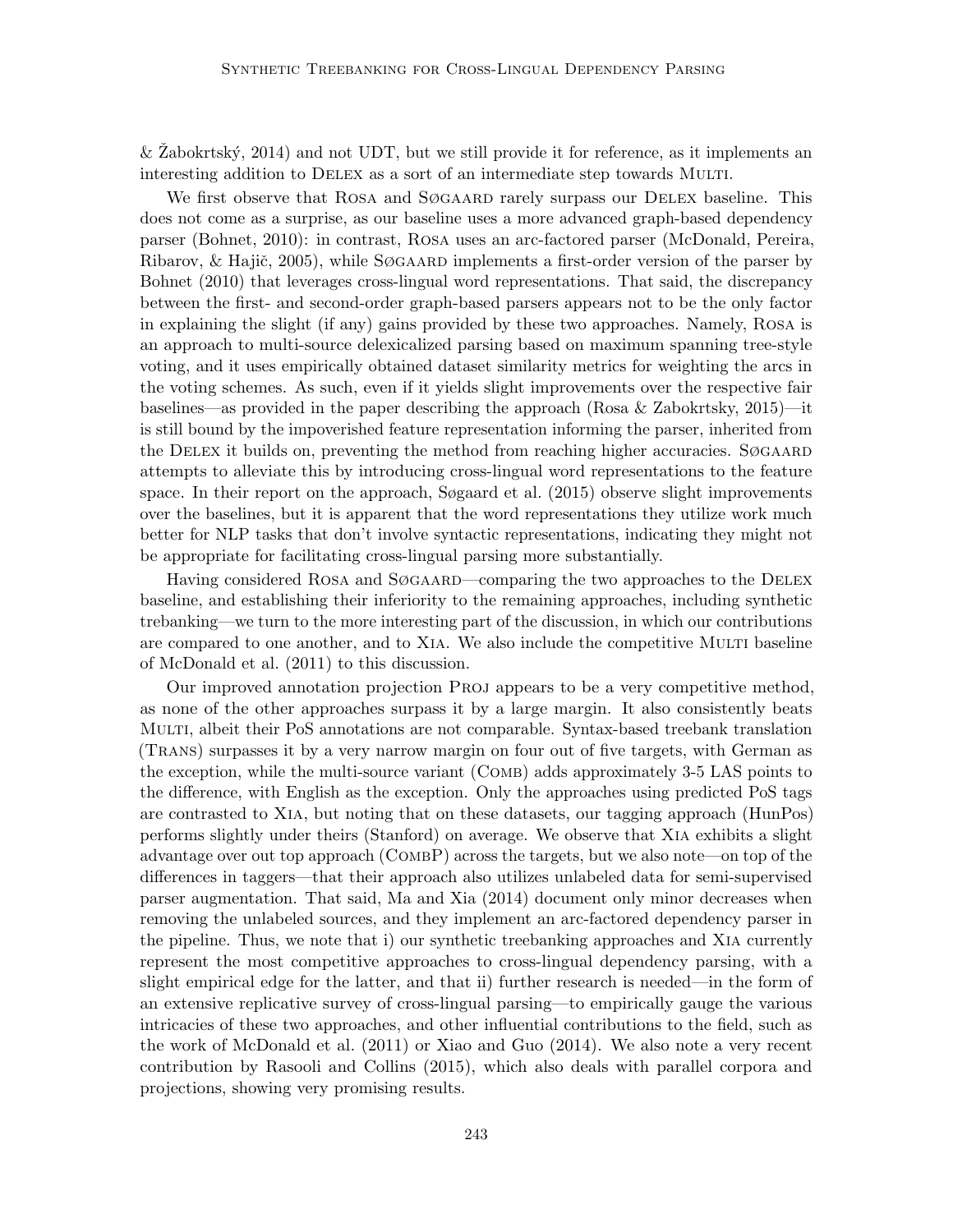At this point, from the viewpoint of enabling the processing of truly under-resourced languages, it is interesting to mark the following observation. In Table 14, there is an apparent disconnect in scores between the methods that exploit parallel data sources (MULTI, PROJ, TRANS, COMB, XIA), and the methods that don't (DELEX, ROSA, SØGAARD): the methods that make use of the parallel resources all perform significantly better. This is a clear indicator that for reaching top-level cross-lingual parsing performance, at least with the current line-up of standard dependency parsers, we need the lexical features provided by parallel corpora. The observation appears to us as a clear guideline for future work in cross-lingual parsing, and in the enablement of NLP for under-resourced languages.

# 5. Conclusions and Future Work

In this paper we discussed the various approaches for cross-lingual dependency parsing, reviewing and comparing a number of commonly used methods. Furthermore, we included an extensive study of annotation projection and treebank translation, and presented very competitive results in cross-lingual dependency parsing for the task of parsing data with cross-lingually harmonized annotation as included in the Universal Dependency Treebank.

Our future work includes the incorporation of cross-lingual word embeddings in model transfer as another component of the system combinations we discuss in the paper. We will also look at a wider range of languages using the growing set of harmonized data sets in the Universal Dependencies project. Especially interesting is the use of our techniques for truly under-resourced languages. We will explore cross-lingual parsing as a means of bootstrapping tools for those languages. We also aim at implementing a large-scale replicative survey of cross-lingual dependency parsing, as we show in our contribution that such an empirical assessment would be very timely and beneficial to this fast-developing field.

# Acknowledgements

We thank the four anonymous reviewers for their detailed comments, which significantly contributed to improving the quality of the publication. We also acknowledge Joakim Nivre for the discussions on synthetic treebanking, and Héctor Martínez Alonso for his suggestions on improving the readability of the paper.

# References

Abeillé, A. (2003). *Treebanks: Building and Using Parsed Corpora*. Springer.

- Agić, Z., Merkler, D., & Berović, D. (2012). Slovene-Croatian Treebank Transfer Using Bilingual Lexicon Improves Croatian Dependency Parsing. In Proceedings of IS-LTC, pp. 5–9.
- Agić,  $\ddot{Z}$ ., Hovy, D., & Søgaard, A. (2015). If All You Have is a Bit of the Bible: Learning POS Taggers for Truly Low-resource Languages. In Proceedings of ACL, pp. 268–272.
- Agić, Z., Tiedemann, J., Merkler, D., Krek, S., Dobrovoljc, K., & Može, S. (2014). Crosslingual Dependency Parsing of Related Languages with Rich Morphosyntactic Tagsets. In Proceedings of LT4CloseLang, pp. 13–24.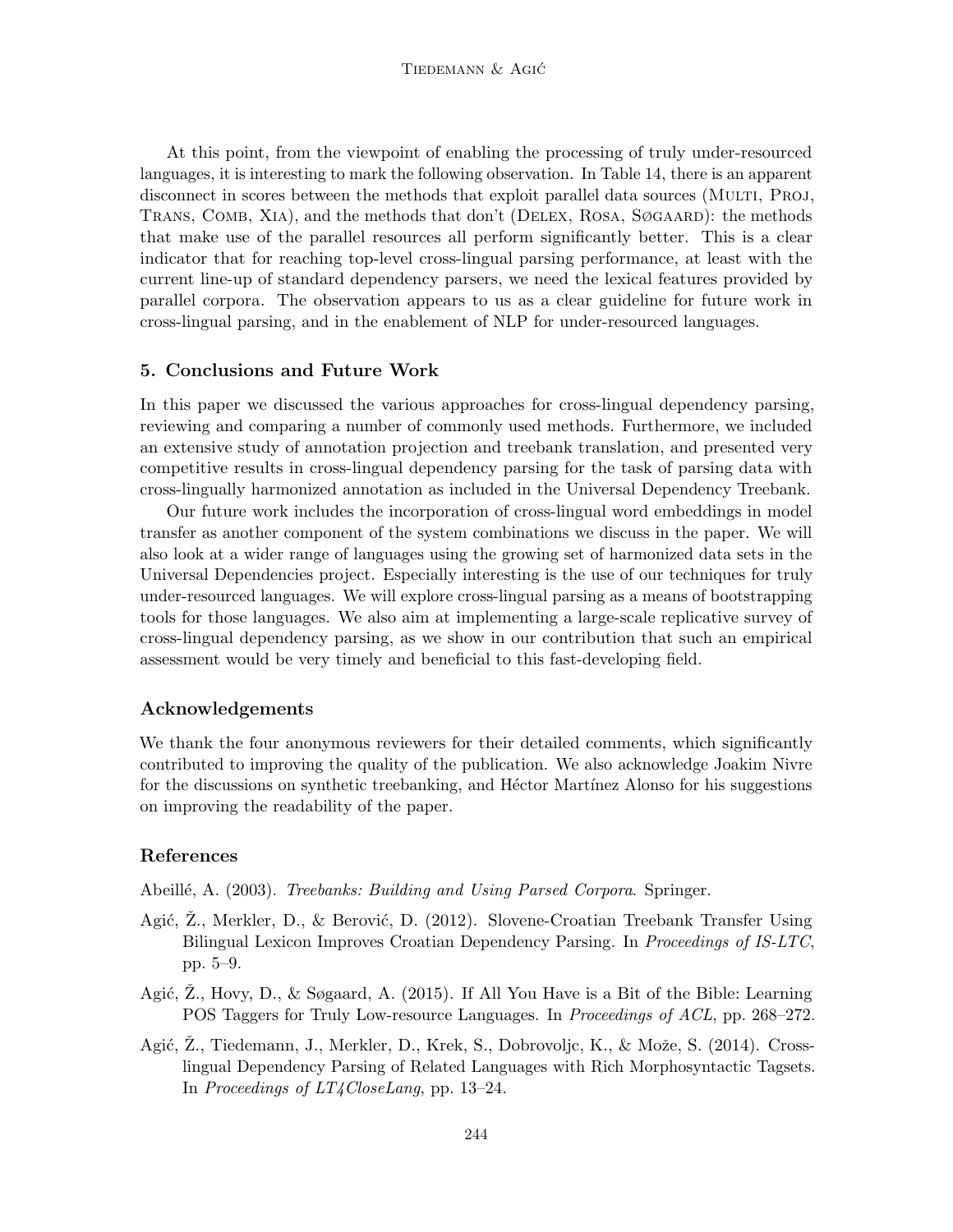- Ballesteros, M., & Nivre, J. (2012). MaltOptimizer: An Optimization Tool for MaltParser. In Proceedings of EACL, pp. 58–62.
- Bender, E. M. (2011). On Achieving and Evaluating Language-independence in NLP. Linguistic Issues in Language Technology,  $6(3)$ , 1–26.
- Bender, E. M. (2013). Linguistic Fundamentals for Natural Language Processing: 100 Essentials from Morphology and Syntax. Morgan & Claypool Publishers.
- Böhmová, A., Hajič, J., Hajičová, E., & Hladká, B. (2003). The Prague Dependency Treebank. In Treebanks, pp. 103–127. Springer.
- Bohnet, B. (2010). Top Accuracy and Fast Dependency Parsing is not a Contradiction. In Proceedings of COLING, pp. 89–97.
- Buchholz, S., & Marsi, E. (2006). CoNLL-X Shared Task on Multilingual Dependency Parsing. In *Proceedings of CoNLL*, pp. 149–164.
- Collobert, R., Weston, J., Bottou, L., Karlen, M., Kavukcuoglu, K., & Kuksa, P. (2011). Natural language processing (almost) from scratch. Journal of Machine Learning Research, 12, 2493–2537.
- Das, D., & Petrov, S. (2011). Unsupervised Part-of-Speech Tagging with Bilingual Graph-Based Projections. In Proceedings of ACL, pp. 600–609.
- De Marneffe, M.-C., MacCartney, B., & Manning, C. D. (2006). Generating Typed Dependency Parses from Phrase Structure Parses. In *Proceedings of LREC*, pp. 449–454.
- Durrett, G., Pauls, A., & Klein, D. (2012). Syntactic Transfer Using a Bilingual Lexicon. In Proceedings of EMNLP-CoNLL, pp. 1–11.
- Elming, J., Johannsen, A., Klerke, S., Lapponi, E., Martinez Alonso, H., & Søgaard, A. (2013). Down-stream Effects of Tree-to-dependency Conversions. In Proceedings of NAACL, pp. 617–626.
- Faruqui, M., & Dyer, C. (2014). Improving Vector Space Word Representations Using Multilingual Correlation. In *Proceedings of EACL*, pp. 462–471.
- Garrette, D., Mielens, J., & Baldridge, J. (2013). Real-World Semi-Supervised Learning of POS-Taggers for Low-Resource Languages.. In *Proceedings of ACL*, pp. 583–592.
- Gouws, S., & Søgaard, A. (2015). Simple Task-specific Bilingual Word Embeddings. In Proceedings of NAACL.
- Halácsy, P., Kornai, A., & Oravecz, C. (2007). HunPos An Open-source Trigram Tagger. In Proceedings of ACL, pp. 209–212.
- Heafield, K., Pouzyrevsky, I., Clark, J. H., & Koehn, P. (2013). Scalable Modified Kneser-Ney Language Model Estimation. In Proceedings of ACL, pp. 690–696.
- Hwa, R., Resnik, P., Weinberg, A., Cabezas, C., & Kolak, O. (2005). Bootstrapping Parsers via Syntactic Projection across Parallel Texts. Natural Language Engineering, 11 (3), 311–325.
- Klementiev, A., Titov, I., & Bhattarai, B. (2012). Inducing Crosslingual Distributed Representations of Words. In Proceedings of COLING, pp. 1459–1474.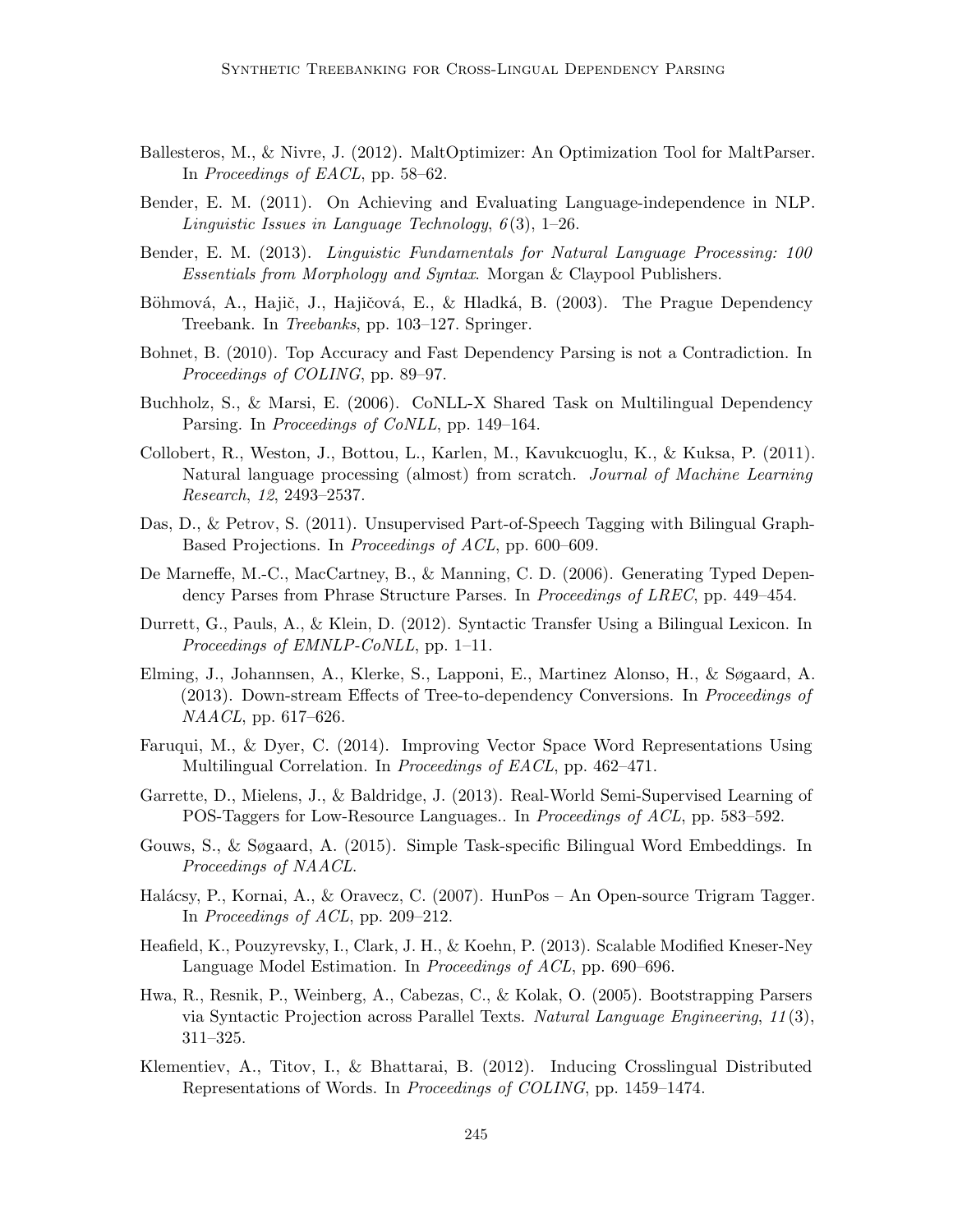- Koehn, P. (2005). Europarl: A Parallel Corpus for Statistical Machine Translation. In Proceedings of MT Summit, pp. 79–86.
- Koehn, P., Hoang, H., Birch, A., Callison-Burch, C., Federico, M., Bertoldi, N., Cowan, B., Shen, W., Moran, C., Zens, R., Dyer, C. J., Bojar, O., Constantin, A., & Herbst, E. (2007). Moses: Open Source Toolkit for Statistical Machine Translation. In *Proceedings* of  $ACL$ , pp. 177–180.
- Koo, T., Carreras, X., & Collins, M. (2008). Simple Semi-supervised Dependency Parsing. In Proceedings of ACL, pp. 595–603.
- Kübler, S., McDonald, R., & Nivre, J. (2009). *Dependency Parsing*. Morgan & Claypool Publishers.
- Li, S., Graça, J. V., & Taskar, B. (2012). Wiki-ly Supervised Part-of-speech Tagging. In Proceedings of EMNLP-CoNLL, pp. 1389–1398.
- Ma, X., & Xia, F. (2014). Unsupervised Dependency Parsing with Transferring Distribution via Parallel Guidance and Entropy Regularization. In Proceedings of ACL), pp. 1337– 1348.
- McDonald, R., Nivre, J., Quirmbach-Brundage, Y., Goldberg, Y., Das, D., Ganchev, K., Hall, K., Petrov, S., Zhang, H., Täckström, O., Bedini, C., Bertomeu Castelló, N., & Lee, J. (2013). Universal Dependency Annotation for Multilingual Parsing. In Proceedings of ACL, pp. 92–97.
- McDonald, R., Pereira, F., Ribarov, K., & Hajič, J. (2005). Non-Projective Dependency Parsing using Spanning Tree Algorithms. In Proceedings of EMNLP, pp. 523–530.
- McDonald, R., Petrov, S., & Hall, K. (2011). Multi-Source Transfer of Delexicalized Dependency Parsers. In *Proceedings of EMNLP*, pp. 62–72.
- Mikolov, T., Le, Q. V., & Sutskever, I. (2013). Exploiting Similarities among Languages for Machine Translation. http://arxiv.org/pdf/1309.4168.pdf.
- Naseem, T., Barzilay, R., & Globerson, A. (2012). Selective Sharing for Multilingual Dependency Parsing. In Proceedings of ACL, pp. 629–637.
- Nivre, J. (2006). Inductive dependency parsing. Springer.
- Nivre, J., Bosco, C., Choi, J., de Marneffe, M.-C., Dozat, T., Farkas, R., Foster, J., & Ginter, F. e. a. (2015). Universal dependencies 1.0..
- Nivre, J., Hall, J., Kübler, S., McDonald, R., Nilsson, J., Riedel, S., & Yuret, D. (2007). The CoNLL 2007 Shared Task on Dependency Parsing. In Proceedings of the CoNLL Shared Task Session of EMNLP-CoNLL 2007, pp. 915–932.
- Och, F. J. (2003). Minimum Error Rate Training in Statistical Machine Translation. In Proceedings of ACL, pp. 160–167.
- Och, F. J., & Ney, H. (2003). A Systematic Comparison of Various Statistical Alignment Models. Computational Linguistics, 29(1), 19–52.
- Petrov, S. (2014). Towards Universal Syntactic Processing of Natural Language. In Proceedings of LT4CloseLang, p. 66.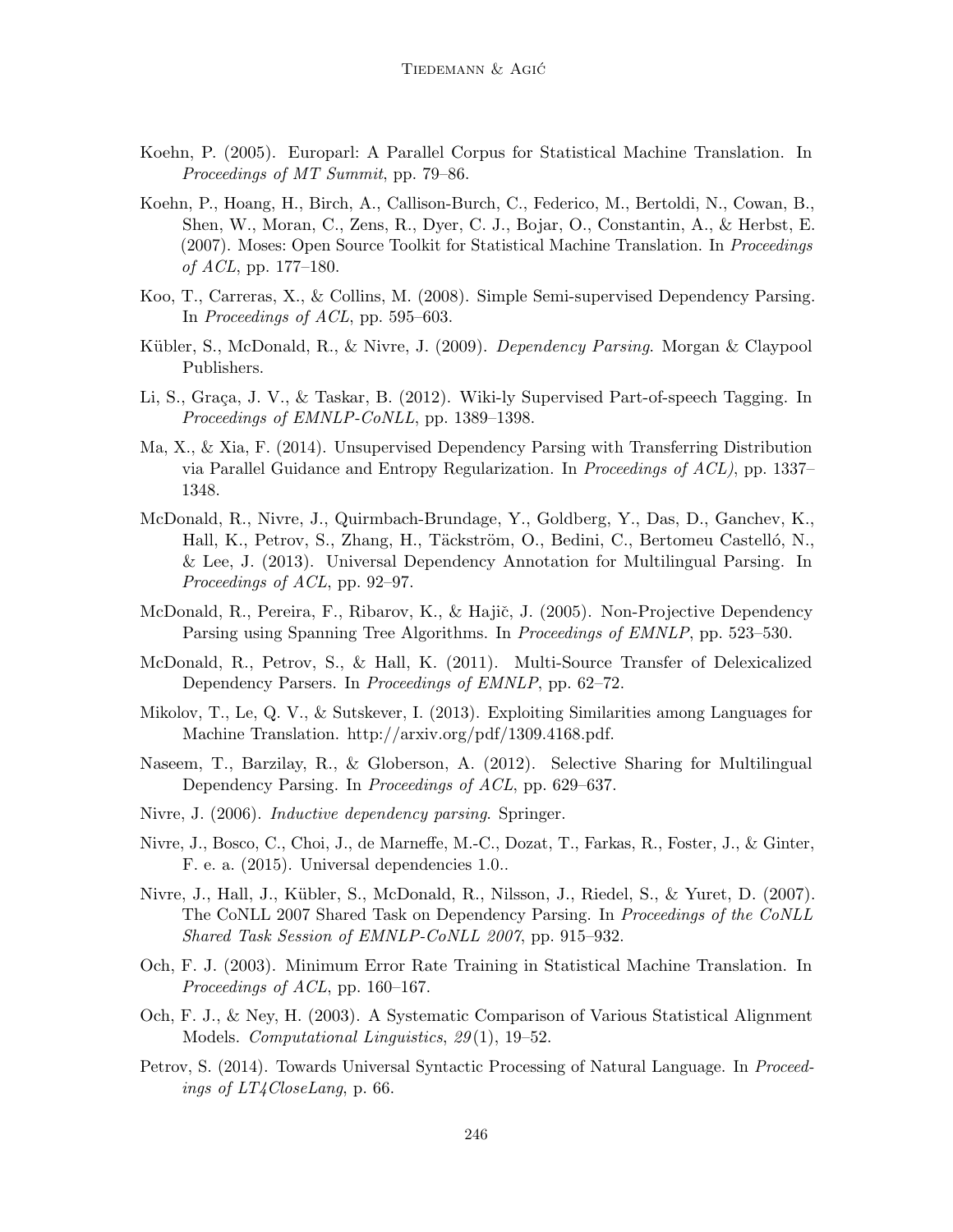- Petrov, S., Das, D., & McDonald, R. (2012). A Universal Part-of-Speech Tagset. In Proceedings of LREC, pp. 2089–2096.
- Plank, B., Martínez Alonso, H., Agić, v., Merkler, D., & Søgaard, A. (2015). Do Dependency Parsing Metrics Correlate with Human Judgments?. In *Proceedings of CONLL*, pp. 315–320.
- Rasooli, M. S., & Collins, M. (2015). Density-Driven Cross-Lingual Transfer of Dependency Parsers. In Proceedings of EMNLP.
- Rosa, R., Mašek, J., Mareček, D., Popel, M., Zeman, D., & Žabokrtský, Z. (2014). HamleDT 2.0: Thirty Dependency Treebanks Stanfordized. In Proceedings of LREC, pp. 2334– 2341.
- Rosa, R., & Zabokrtsky, Z. (2015). KLcpos3 a Language Similarity Measure for Delexicalized Parser Transfer. In *Proceedings of ACL*, pp. 243–249.
- Sagae, K., & Lavie, A. (2006). Parser Combination by Reparsing. In Proceedings of NAACL, pp. 129–132.
- Søgaard, A. (2011). Data Point Selection for Cross-language Adaptation of Dependency Parsers. In *Proceedings of ACL*, pp. 682–686.
- Søgaard, A. (2012). Unsupervised Dependency Parsing Without Training. Natural Language Engineering, 18 (02), 187–203.
- Søgaard, A. (2013). Semi-Supervised Learning and Domain Adaptation in Natural Language Processing. Morgan & Claypool Publishers.
- Søgaard, A., Agić, Z., Martínez Alonso, H., Plank, B., Bohnet, B., & Johannsen, A. (2015). Inverted Indexing for Cross-lingual NLP. In Proceedings of ACL, pp. 1713–1722.
- Täckström, O., Das, D., Petrov, S., McDonald, R., & Nivre, J. (2013a). Token and Type Constraints for Cross-lingual Part-of-speech Tagging. Transactions of the Association for Computational Linguistics, 1, 1–12.
- Täckström, O., McDonald, R., & Nivre, J. (2013b). Target Language Adaptation of Discriminative Transfer Parsers. In Proceedings of NAACL, pp. 1061–1071.
- Täckström, O., McDonald, R., & Uszkoreit, J. (2012). Cross-lingual Word Clusters for Direct Transfer of Linguistic Structure. In Proceedings of NAACL, pp. 477–487.
- Tiedemann, J. (2014). Rediscovering Annotation Projection for Cross-Lingual Parser Induction. In Proceedings of COLING, pp. 1854–1864.
- Tiedemann, J., Agić,  $\mathbb{Z}$ ., & Nivre, J. (2014). Treebank Translation for Cross-Lingual Parser Induction. In Proceedings of CoNLL, pp. 130–140.
- Tiedemann, J., & Nakov, P. (2013). Analyzing the use of character-level translation with sparse and noisy datasets. In Proceedings of RANLP, pp. 676–684.
- Tiedemann, J. (2012). Parallel Data, Tools and Interfaces in OPUS. In Proceedings of LREC, pp. 2214–2218.
- Tiedemann, J. (2015). Improving the Cross-Lingual Projection of Syntactic Dependencies. In Proceedings of NoDaLiDa.